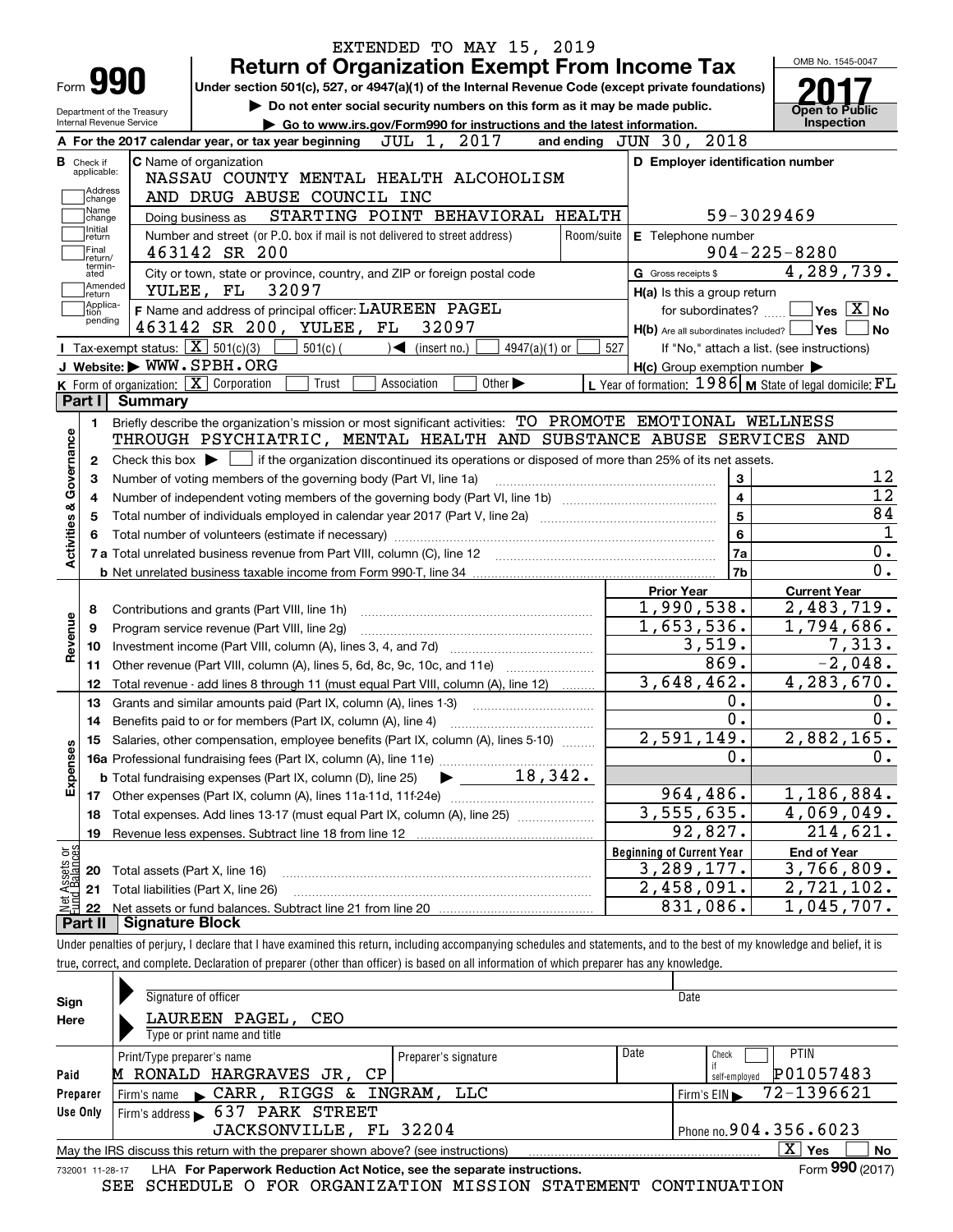|              | NASSAU COUNTY MENTAL HEALTH ALCOHOLISM                                                                                                       |                                         |                                             |
|--------------|----------------------------------------------------------------------------------------------------------------------------------------------|-----------------------------------------|---------------------------------------------|
|              | AND DRUG ABUSE COUNCIL INC<br>Form 990 (2017)                                                                                                | 59-3029469                              | Page 2                                      |
|              | <b>Statement of Program Service Accomplishments</b><br>Part III                                                                              |                                         |                                             |
|              |                                                                                                                                              |                                         | $\overline{\mathbf{x}}$                     |
| $\mathbf{1}$ | Briefly describe the organization's mission:                                                                                                 |                                         |                                             |
|              | TO DELIVER UNMATCHED BEHAVIORAL HEALTH SERVICES. THE ORGANIZATION WILL                                                                       |                                         |                                             |
|              | BE A VITAL PART OF OUR COMMUNITY, COMMITTED TO WORLD CLASS SERVICE AND                                                                       |                                         |                                             |
|              | THE PROVIDER OF CHOICE FOR FIRST COAST RESIDENTS AND REFERRERS. OUR<br>MOTTO IS "HEALING BEGINS HERE".                                       |                                         |                                             |
|              |                                                                                                                                              |                                         |                                             |
| $\mathbf{2}$ | Did the organization undertake any significant program services during the year which were not listed on the<br>prior Form 990 or 990-EZ?    |                                         | $\overline{\ }$ Yes $\overline{\rm \ }X$ No |
|              | If "Yes," describe these new services on Schedule O.                                                                                         |                                         |                                             |
| 3            | Did the organization cease conducting, or make significant changes in how it conducts, any program services?                                 |                                         | $\sqrt{}$ Yes $\sqrt{}$ X $\sqrt{}$ No      |
|              | If "Yes," describe these changes on Schedule O.                                                                                              |                                         |                                             |
| 4            | Describe the organization's program service accomplishments for each of its three largest program services, as measured by expenses.         |                                         |                                             |
|              | Section 501(c)(3) and 501(c)(4) organizations are required to report the amount of grants and allocations to others, the total expenses, and |                                         |                                             |
|              | revenue, if any, for each program service reported.                                                                                          |                                         |                                             |
| 4a           | $1,887,754$ $\cdot$ including grants of \$<br>) (Expenses \$<br>(Code:                                                                       | 1, 254, 214.<br>$($ Revenue \$ $\frac{$ |                                             |
|              | TO PROVIDE ADULT MENTAL HEALTH SERVICES WHICH UTILIZE                                                                                        | A                                       |                                             |
|              | STRENGTH-BASED APPROACH TO EQUIP ADULTS WITH POSITIVE AND HEALTHY                                                                            |                                         |                                             |
|              | COPING SKILLS, ENABLING THEM TO LEAD SATISFYING AND PRODUCTIVE                                                                               |                                         |                                             |
|              | APPROXIMATELY 1,244 CLIENTS WERE SERVED DURING THE FISCAL<br>LIVES.                                                                          |                                         |                                             |
|              | YEAR ENDED JUNE 30, 2018.                                                                                                                    |                                         |                                             |
|              |                                                                                                                                              |                                         |                                             |
|              |                                                                                                                                              |                                         |                                             |
|              |                                                                                                                                              |                                         |                                             |
|              |                                                                                                                                              |                                         |                                             |
|              |                                                                                                                                              |                                         |                                             |
|              |                                                                                                                                              |                                         |                                             |
|              |                                                                                                                                              |                                         |                                             |
| 4b           | $876$ , $746$ $\cdot$ including grants of \$<br>) (Expenses \$<br>(Code:                                                                     | ) (Revenue \$                           | 235,026.                                    |
|              | TO PROVIDE ADULT SUBSTANCE ABUSE PROGRAM CONSISTING OF INTERVENTION AND                                                                      |                                         |                                             |
|              | TREATMENT SERVICES FOR ADULT RESIDENTS OF NASSAU COUNTY WHO HAVE AN                                                                          |                                         |                                             |
|              | IDENTIFIED SUBSTANCE ABUSE PROBLEM OR WHO MAY BE AT-RISK FOR SUBSTANCE                                                                       |                                         |                                             |
|              | ABUSE. APPROXIMATELY 815 CLIENTS WERE SERVED DURING THE FISCAL YEAR                                                                          |                                         |                                             |
|              | ENDED JUNE 30, 2018.                                                                                                                         |                                         |                                             |
|              |                                                                                                                                              |                                         |                                             |
|              |                                                                                                                                              |                                         |                                             |
|              |                                                                                                                                              |                                         |                                             |
|              |                                                                                                                                              |                                         |                                             |
|              |                                                                                                                                              |                                         |                                             |
|              |                                                                                                                                              |                                         |                                             |
|              |                                                                                                                                              |                                         |                                             |
| 4c           | $607$ , $269$ or including grants of \$<br>(Expenses \$<br>(Code:                                                                            | ) (Revenue \$                           | 283, 205.                                   |
|              | TO PROVIDE CHILDREN MENTAL HEALTH SERVICES WHICH WILL EQUIP FAMILIES                                                                         |                                         |                                             |
|              | WITH THE NECESSARY TOOLS TO MEET A CHILD'S SPECIAL NEEDS, WHILE AT THE                                                                       |                                         |                                             |
|              | SAME TIME PROVIDING THE CHILD WITH THE COPING                                                                                                |                                         |                                             |
|              | STRATEGIES NEEDED TO LEAD A HEALTHY, PRODUCTIVE LIFE. APPROXIMATELY                                                                          |                                         |                                             |
|              | 525 CLIENTS WERE SERVED DURING THE FISCAL YEAR ENDED JUNE 30, 2018.                                                                          |                                         |                                             |
|              |                                                                                                                                              |                                         |                                             |
|              |                                                                                                                                              |                                         |                                             |
|              |                                                                                                                                              |                                         |                                             |
|              |                                                                                                                                              |                                         |                                             |
|              |                                                                                                                                              |                                         |                                             |
|              |                                                                                                                                              |                                         |                                             |
|              |                                                                                                                                              |                                         |                                             |
|              | 4d Other program services (Describe in Schedule O.)                                                                                          |                                         |                                             |
|              | 239, 671. including grants of \$<br>(Expenses \$<br>(Revenue \$                                                                              | 22, 241.                                |                                             |
| 4e -         | 3,611,440.<br>Total program service expenses                                                                                                 |                                         |                                             |
|              |                                                                                                                                              |                                         | Form 990 (2017)                             |
|              | 732002 11-28-17<br>2                                                                                                                         |                                         |                                             |
|              | $0.0211$ 704202.72.00525.000<br>2017 OEO20 NICCAII COUNTER MENTENT UEAT                                                                      |                                         |                                             |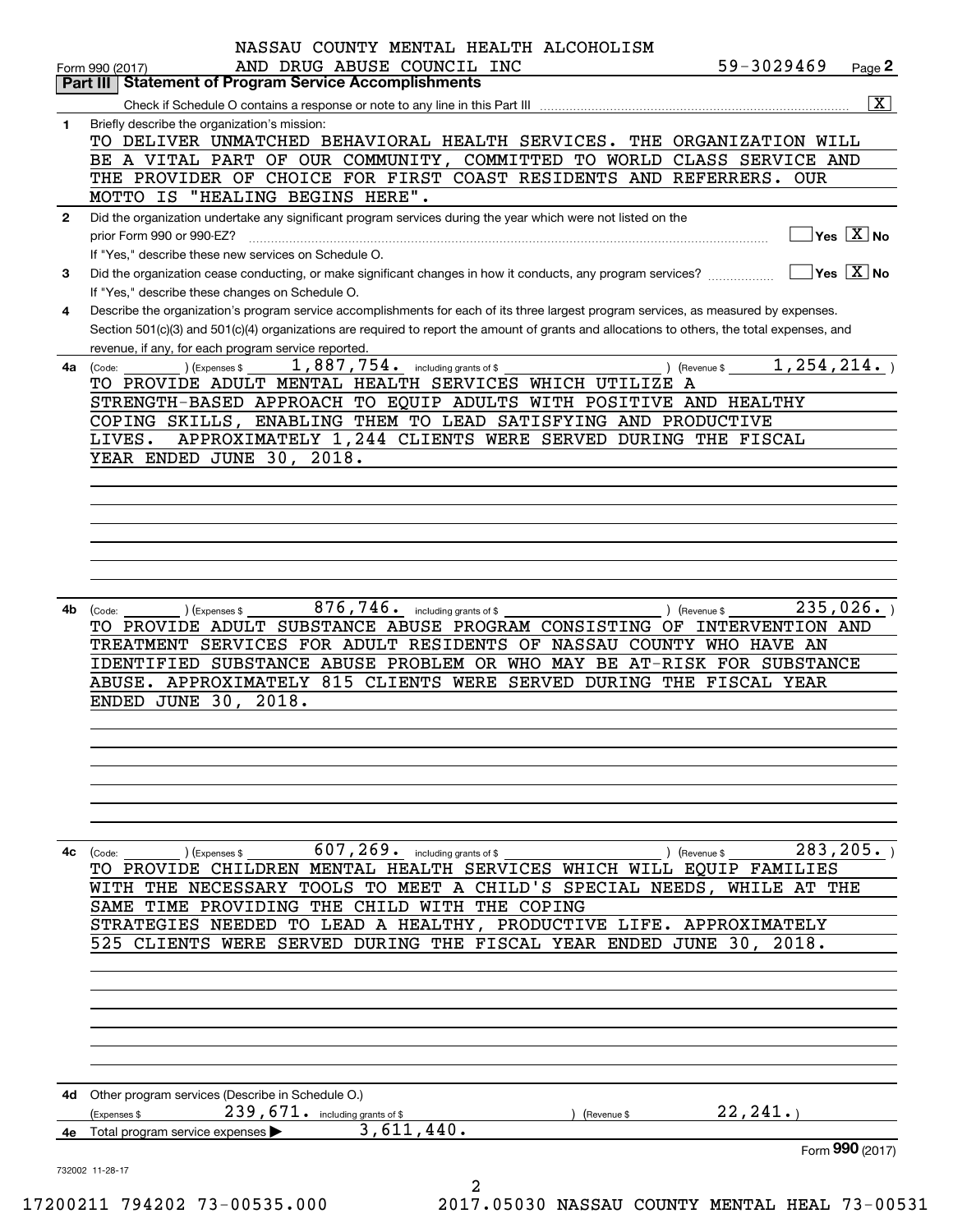|  |  |  | NASSAU COUNTY MENTAL HEALTH ALCOHOLISM |
|--|--|--|----------------------------------------|
|--|--|--|----------------------------------------|

|     | 59-3029469<br>AND DRUG ABUSE COUNCIL INC<br>Form 990 (2017)                                                                                                                                                                   |                 |             | Page $3$        |
|-----|-------------------------------------------------------------------------------------------------------------------------------------------------------------------------------------------------------------------------------|-----------------|-------------|-----------------|
|     | <b>Part IV   Checklist of Required Schedules</b>                                                                                                                                                                              |                 |             |                 |
|     |                                                                                                                                                                                                                               |                 | Yes         | No              |
| 1.  | Is the organization described in section $501(c)(3)$ or $4947(a)(1)$ (other than a private foundation)?                                                                                                                       |                 |             |                 |
|     |                                                                                                                                                                                                                               | 1.              | x           |                 |
| 2   |                                                                                                                                                                                                                               | $\mathbf{2}$    | $\mathbf X$ |                 |
| З   | Did the organization engage in direct or indirect political campaign activities on behalf of or in opposition to candidates for                                                                                               |                 |             |                 |
|     |                                                                                                                                                                                                                               | 3               |             | x               |
|     | Section 501(c)(3) organizations. Did the organization engage in lobbying activities, or have a section 501(h) election in effect                                                                                              |                 |             |                 |
|     |                                                                                                                                                                                                                               | 4               | x           |                 |
| 5   | Is the organization a section 501(c)(4), 501(c)(5), or 501(c)(6) organization that receives membership dues, assessments, or                                                                                                  |                 |             |                 |
|     |                                                                                                                                                                                                                               | 5               |             | x               |
| 6   | Did the organization maintain any donor advised funds or any similar funds or accounts for which donors have the right to                                                                                                     |                 |             |                 |
|     | provide advice on the distribution or investment of amounts in such funds or accounts? If "Yes," complete Schedule D, Part I                                                                                                  | 6               |             | x               |
| 7   | Did the organization receive or hold a conservation easement, including easements to preserve open space,                                                                                                                     |                 |             |                 |
|     |                                                                                                                                                                                                                               | $\overline{7}$  |             | x               |
| 8   | Did the organization maintain collections of works of art, historical treasures, or other similar assets? If "Yes," complete                                                                                                  |                 |             |                 |
|     |                                                                                                                                                                                                                               | 8               |             | x               |
| 9   | Did the organization report an amount in Part X, line 21, for escrow or custodial account liability, serve as a custodian for                                                                                                 |                 |             |                 |
|     | amounts not listed in Part X; or provide credit counseling, debt management, credit repair, or debt negotiation services?                                                                                                     |                 |             |                 |
|     | If "Yes." complete Schedule D. Part IV                                                                                                                                                                                        | 9               |             | x               |
| 10  | Did the organization, directly or through a related organization, hold assets in temporarily restricted endowments, permanent                                                                                                 |                 |             |                 |
|     |                                                                                                                                                                                                                               | 10              |             | x               |
| 11  | If the organization's answer to any of the following questions is "Yes," then complete Schedule D, Parts VI, VII, VIII, IX, or X                                                                                              |                 |             |                 |
|     | as applicable.                                                                                                                                                                                                                |                 |             |                 |
|     | a Did the organization report an amount for land, buildings, and equipment in Part X, line 10? If "Yes." complete Schedule D.                                                                                                 |                 |             |                 |
|     |                                                                                                                                                                                                                               | 11a             | x           |                 |
|     | <b>b</b> Did the organization report an amount for investments - other securities in Part X, line 12 that is 5% or more of its total                                                                                          |                 |             |                 |
|     |                                                                                                                                                                                                                               | 11 <sub>b</sub> |             | x               |
|     | c Did the organization report an amount for investments - program related in Part X, line 13 that is 5% or more of its total                                                                                                  |                 |             |                 |
|     |                                                                                                                                                                                                                               | 11c             |             | x               |
|     | d Did the organization report an amount for other assets in Part X, line 15 that is 5% or more of its total assets reported in                                                                                                |                 |             |                 |
|     |                                                                                                                                                                                                                               | 11d             |             | x               |
|     |                                                                                                                                                                                                                               | 11e             | X           |                 |
| f   | Did the organization's separate or consolidated financial statements for the tax year include a footnote that addresses                                                                                                       |                 |             |                 |
|     | the organization's liability for uncertain tax positions under FIN 48 (ASC 740)? If "Yes," complete Schedule D, Part X                                                                                                        | 11f             | x           |                 |
|     | 12a Did the organization obtain separate, independent audited financial statements for the tax year? If "Yes," complete                                                                                                       |                 |             |                 |
|     | Schedule D, Parts XI and XII manufactured and content to the content of the set of the set of the set of the street of the set of the set of the set of the set of the set of the set of the set of the set of the set of the | 12a             | X           |                 |
|     | <b>b</b> Was the organization included in consolidated, independent audited financial statements for the tax year?                                                                                                            |                 |             |                 |
|     | If "Yes," and if the organization answered "No" to line 12a, then completing Schedule D, Parts XI and XII is optional                                                                                                         | 12b             |             | x               |
| 13  |                                                                                                                                                                                                                               | 13              |             | $\mathbf x$     |
| 14a | Did the organization maintain an office, employees, or agents outside of the United States?                                                                                                                                   | 14a             |             | X               |
|     | b Did the organization have aggregate revenues or expenses of more than \$10,000 from grantmaking, fundraising, business,                                                                                                     |                 |             |                 |
|     | investment, and program service activities outside the United States, or aggregate foreign investments valued at \$100,000                                                                                                    |                 |             |                 |
|     |                                                                                                                                                                                                                               | 14b             |             | X               |
| 15  | Did the organization report on Part IX, column (A), line 3, more than \$5,000 of grants or other assistance to or for any                                                                                                     |                 |             |                 |
|     |                                                                                                                                                                                                                               | 15              |             | x               |
| 16  | Did the organization report on Part IX, column (A), line 3, more than \$5,000 of aggregate grants or other assistance to                                                                                                      |                 |             |                 |
|     |                                                                                                                                                                                                                               | 16              |             | x               |
| 17  | Did the organization report a total of more than \$15,000 of expenses for professional fundraising services on Part IX,                                                                                                       |                 |             |                 |
|     |                                                                                                                                                                                                                               | 17              |             | x               |
| 18  | Did the organization report more than \$15,000 total of fundraising event gross income and contributions on Part VIII, lines                                                                                                  |                 |             |                 |
|     |                                                                                                                                                                                                                               | 18              |             | x               |
| 19  | Did the organization report more than \$15,000 of gross income from gaming activities on Part VIII, line 9a? If "Yes."                                                                                                        |                 |             |                 |
|     |                                                                                                                                                                                                                               | 19              |             | x               |
|     |                                                                                                                                                                                                                               |                 |             | Form 990 (2017) |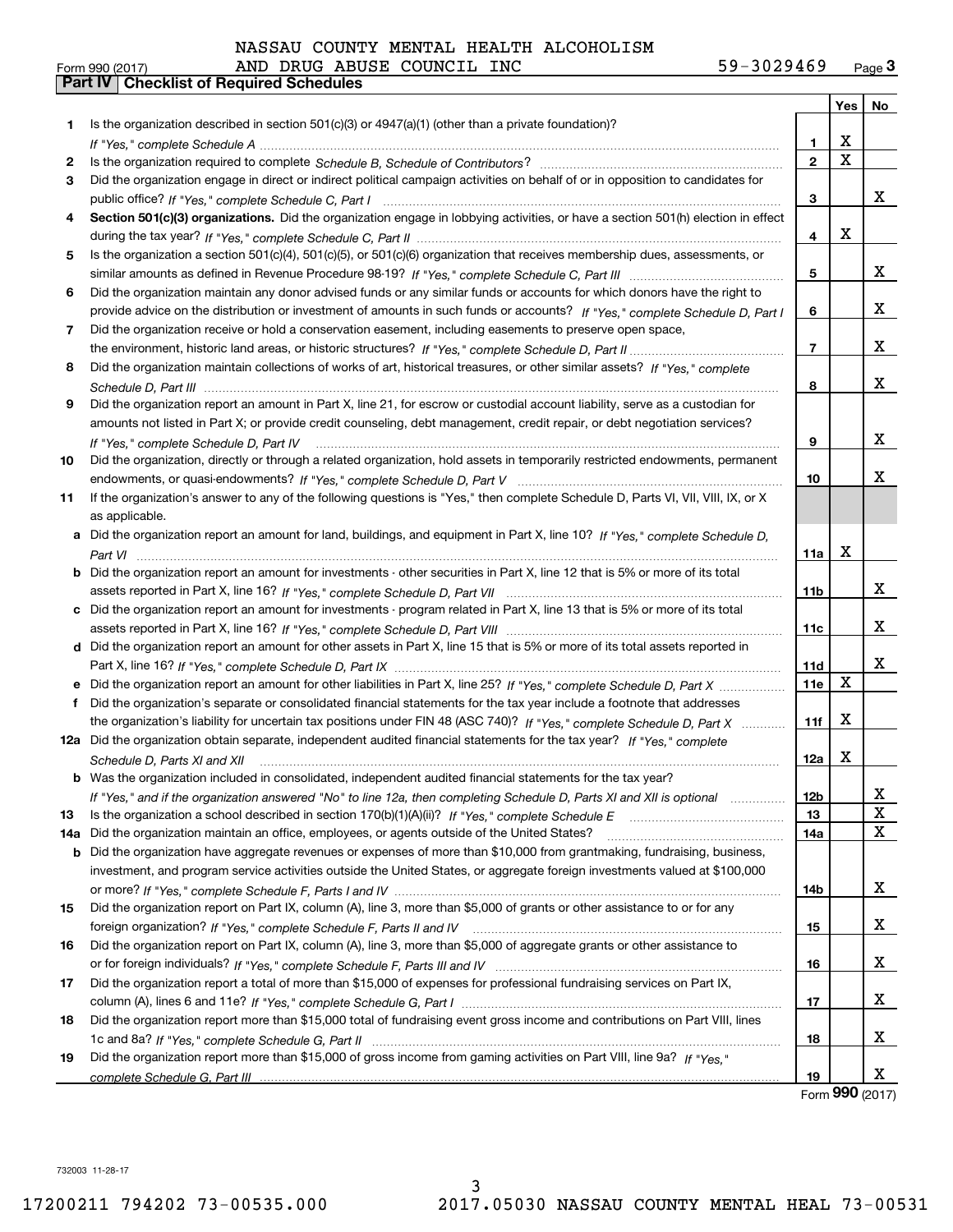| Form 990 (2017) |                                                              |  | AND DRUG ABUSE COUNCIL INC | 59-3029469 | $P_{\text{aqe}}$ 4 |
|-----------------|--------------------------------------------------------------|--|----------------------------|------------|--------------------|
|                 | <b>Part IV   Checklist of Required Schedules</b> (continued) |  |                            |            |                    |

|    | Parl IV  <br>Criecklist of Required Scriedules (continued)                                                                        |                 |            |    |
|----|-----------------------------------------------------------------------------------------------------------------------------------|-----------------|------------|----|
|    |                                                                                                                                   |                 | <b>Yes</b> | No |
|    | 20a Did the organization operate one or more hospital facilities? If "Yes," complete Schedule H                                   | 20a             |            | x  |
|    | <b>b</b> If "Yes" to line 20a, did the organization attach a copy of its audited financial statements to this return?             | 20 <sub>b</sub> |            |    |
| 21 | Did the organization report more than \$5,000 of grants or other assistance to any domestic organization or                       |                 |            |    |
|    |                                                                                                                                   | 21              |            | x  |
| 22 | Did the organization report more than \$5,000 of grants or other assistance to or for domestic individuals on                     |                 |            |    |
|    |                                                                                                                                   | 22              |            | x  |
| 23 | Did the organization answer "Yes" to Part VII, Section A, line 3, 4, or 5 about compensation of the organization's current        |                 |            |    |
|    | and former officers, directors, trustees, key employees, and highest compensated employees? If "Yes," complete                    |                 |            |    |
|    |                                                                                                                                   | 23              | x          |    |
|    | 24a Did the organization have a tax-exempt bond issue with an outstanding principal amount of more than \$100,000 as of the       |                 |            |    |
|    | last day of the year, that was issued after December 31, 2002? If "Yes," answer lines 24b through 24d and complete                |                 |            |    |
|    | Schedule K. If "No", go to line 25a                                                                                               | 24a             |            | X. |
| b  | Did the organization invest any proceeds of tax-exempt bonds beyond a temporary period exception?                                 | 24b             |            |    |
|    | c Did the organization maintain an escrow account other than a refunding escrow at any time during the year to defease            |                 |            |    |
|    |                                                                                                                                   | 24c             |            |    |
|    | d Did the organization act as an "on behalf of" issuer for bonds outstanding at any time during the year?                         | 24d             |            |    |
|    |                                                                                                                                   |                 |            |    |
|    | 25a Section 501(c)(3), 501(c)(4), and 501(c)(29) organizations. Did the organization engage in an excess benefit                  | 25a             |            | x  |
|    |                                                                                                                                   |                 |            |    |
|    | b Is the organization aware that it engaged in an excess benefit transaction with a disqualified person in a prior year, and      |                 |            |    |
|    | that the transaction has not been reported on any of the organization's prior Forms 990 or 990-EZ? If "Yes," complete             |                 |            |    |
|    | Schedule L, Part I                                                                                                                | 25b             |            | x  |
| 26 | Did the organization report any amount on Part X, line 5, 6, or 22 for receivables from or payables to any current or             |                 |            |    |
|    | former officers, directors, trustees, key employees, highest compensated employees, or disqualified persons? If "Yes."            |                 |            |    |
|    |                                                                                                                                   | 26              |            | x  |
| 27 | Did the organization provide a grant or other assistance to an officer, director, trustee, key employee, substantial              |                 |            |    |
|    | contributor or employee thereof, a grant selection committee member, or to a 35% controlled entity or family member               |                 |            |    |
|    |                                                                                                                                   | 27              |            | x  |
| 28 | Was the organization a party to a business transaction with one of the following parties (see Schedule L, Part IV                 |                 |            |    |
|    | instructions for applicable filing thresholds, conditions, and exceptions):                                                       |                 |            |    |
|    | a A current or former officer, director, trustee, or key employee? If "Yes," complete Schedule L, Part IV                         | 28a             |            | x  |
|    | b A family member of a current or former officer, director, trustee, or key employee? If "Yes," complete Schedule L, Part IV      | 28 <sub>b</sub> |            | X  |
|    | c An entity of which a current or former officer, director, trustee, or key employee (or a family member thereof) was an officer, |                 |            |    |
|    |                                                                                                                                   | 28c             |            | х  |
| 29 |                                                                                                                                   | 29              |            | х  |
| 30 | Did the organization receive contributions of art, historical treasures, or other similar assets, or qualified conservation       |                 |            |    |
|    |                                                                                                                                   | 30              |            | х  |
| 31 | Did the organization liquidate, terminate, or dissolve and cease operations?                                                      |                 |            |    |
|    |                                                                                                                                   | 31              |            | x  |
| 32 | Did the organization sell, exchange, dispose of, or transfer more than 25% of its net assets? If "Yes," complete                  |                 |            |    |
|    |                                                                                                                                   | 32              |            | x  |
| 33 | Did the organization own 100% of an entity disregarded as separate from the organization under Regulations                        |                 |            |    |
|    |                                                                                                                                   | 33              |            | x  |
| 34 | Was the organization related to any tax-exempt or taxable entity? If "Yes," complete Schedule R, Part II, III, or IV, and         |                 |            |    |
|    |                                                                                                                                   | 34              |            | x  |
|    | 35a Did the organization have a controlled entity within the meaning of section 512(b)(13)?                                       | <b>35a</b>      |            | X  |
|    | b If "Yes" to line 35a, did the organization receive any payment from or engage in any transaction with a controlled entity       |                 |            |    |
|    |                                                                                                                                   | 35b             |            |    |
| 36 | Section 501(c)(3) organizations. Did the organization make any transfers to an exempt non-charitable related organization?        |                 |            |    |
|    |                                                                                                                                   | 36              |            | x  |
|    |                                                                                                                                   |                 |            |    |
| 37 | Did the organization conduct more than 5% of its activities through an entity that is not a related organization                  |                 |            | x  |
|    |                                                                                                                                   | 37              |            |    |
| 38 | Did the organization complete Schedule O and provide explanations in Schedule O for Part VI, lines 11b and 19?                    |                 | х          |    |
|    |                                                                                                                                   | 38              | <u>nnn</u> |    |

Form (2017) **990**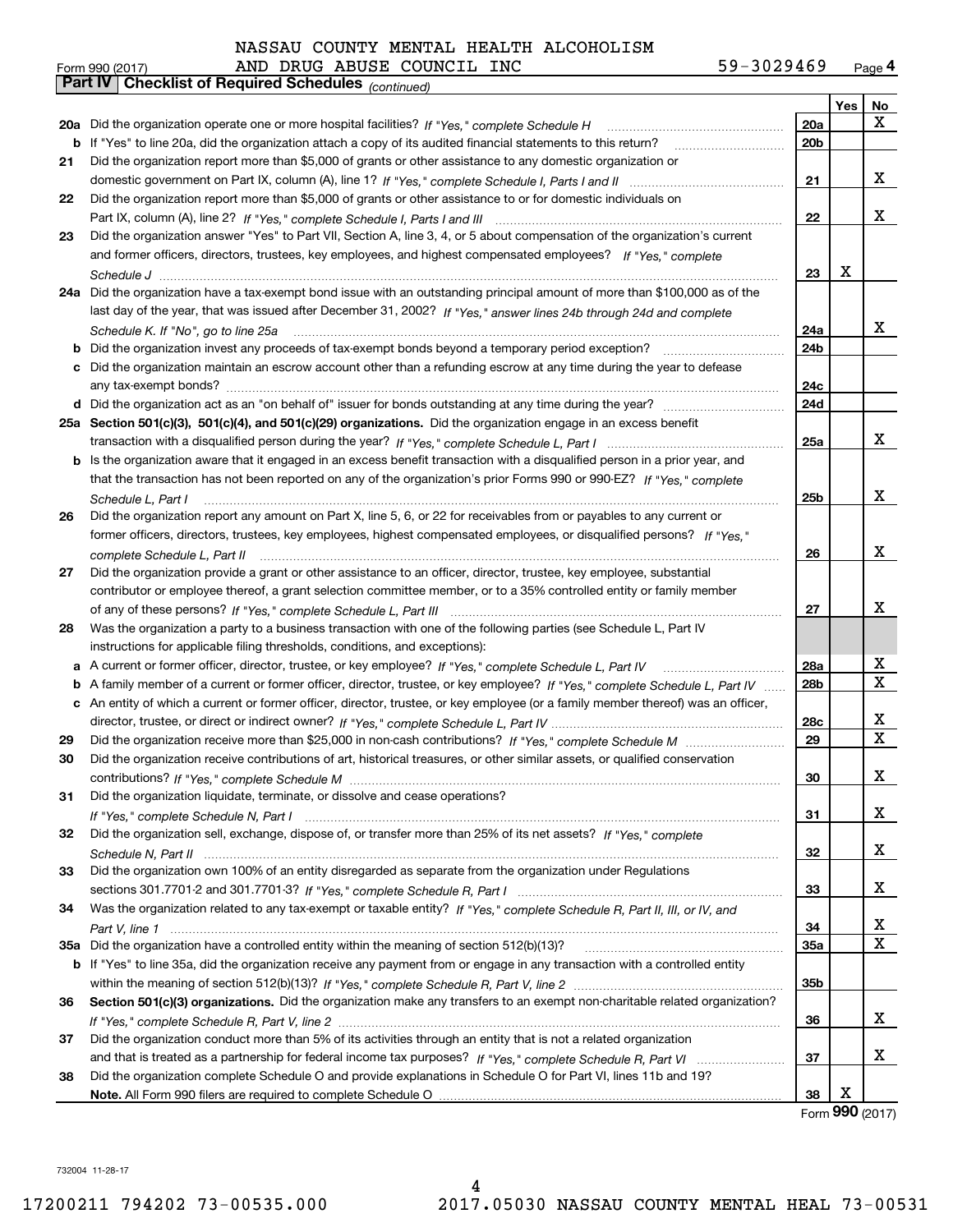| 59-3029469 | Page $5$ |
|------------|----------|
|------------|----------|

|               | 59-3029469<br>AND DRUG ABUSE COUNCIL INC<br>Form 990 (2017)                                                                                                                                                                                |                 |                                | <u>Page</u> 5 |
|---------------|--------------------------------------------------------------------------------------------------------------------------------------------------------------------------------------------------------------------------------------------|-----------------|--------------------------------|---------------|
| <b>Part V</b> | <b>Statements Regarding Other IRS Filings and Tax Compliance</b>                                                                                                                                                                           |                 |                                |               |
|               | Check if Schedule O contains a response or note to any line in this Part V                                                                                                                                                                 |                 |                                |               |
|               |                                                                                                                                                                                                                                            |                 | Yes                            | No            |
|               | 15<br>1a                                                                                                                                                                                                                                   |                 |                                |               |
| b             | 0<br>1 <sub>b</sub><br>Enter the number of Forms W-2G included in line 1a. Enter -0- if not applicable                                                                                                                                     |                 |                                |               |
|               | Did the organization comply with backup withholding rules for reportable payments to vendors and reportable gaming                                                                                                                         |                 |                                |               |
|               |                                                                                                                                                                                                                                            | 1c              | х                              |               |
|               | 2a Enter the number of employees reported on Form W-3, Transmittal of Wage and Tax Statements,                                                                                                                                             |                 |                                |               |
|               | 84<br>filed for the calendar year ending with or within the year covered by this return<br>2a                                                                                                                                              |                 |                                |               |
|               |                                                                                                                                                                                                                                            | 2 <sub>b</sub>  | х                              |               |
|               |                                                                                                                                                                                                                                            |                 |                                |               |
| За            | Did the organization have unrelated business gross income of \$1,000 or more during the year?                                                                                                                                              | 3a              |                                | х             |
|               |                                                                                                                                                                                                                                            | 3 <sub>b</sub>  |                                |               |
|               | 4a At any time during the calendar year, did the organization have an interest in, or a signature or other authority over, a                                                                                                               |                 |                                |               |
|               | financial account in a foreign country (such as a bank account, securities account, or other financial account)?                                                                                                                           | 4a              |                                | x             |
|               | <b>b</b> If "Yes," enter the name of the foreign country: $\blacktriangleright$                                                                                                                                                            |                 |                                |               |
|               | See instructions for filing requirements for FinCEN Form 114, Report of Foreign Bank and Financial Accounts (FBAR).                                                                                                                        |                 |                                |               |
| 5a            | Was the organization a party to a prohibited tax shelter transaction at any time during the tax year?                                                                                                                                      | 5a              |                                | x             |
| b             |                                                                                                                                                                                                                                            | 5 <sub>b</sub>  |                                | X             |
| c             | If "Yes," to line 5a or 5b, did the organization file Form 8886-T?                                                                                                                                                                         | 5c              |                                |               |
| 6а            | Does the organization have annual gross receipts that are normally greater than \$100,000, and did the organization solicit                                                                                                                |                 |                                |               |
|               | any contributions that were not tax deductible as charitable contributions?                                                                                                                                                                | 6a              |                                | X             |
|               | <b>b</b> If "Yes," did the organization include with every solicitation an express statement that such contributions or gifts                                                                                                              |                 |                                |               |
|               | were not tax deductible?                                                                                                                                                                                                                   | 6b              |                                |               |
| 7             | Organizations that may receive deductible contributions under section 170(c).                                                                                                                                                              |                 |                                |               |
| a             | Did the organization receive a payment in excess of \$75 made partly as a contribution and partly for goods and services provided to the payor?                                                                                            | 7a              |                                | x             |
| b             | If "Yes," did the organization notify the donor of the value of the goods or services provided?                                                                                                                                            | 7b              |                                |               |
|               | Did the organization sell, exchange, or otherwise dispose of tangible personal property for which it was required                                                                                                                          |                 |                                | X             |
|               |                                                                                                                                                                                                                                            | 7c              |                                |               |
| d             | 7d                                                                                                                                                                                                                                         |                 |                                | x             |
| е             | Did the organization receive any funds, directly or indirectly, to pay premiums on a personal benefit contract?                                                                                                                            | 7e<br>7f        |                                | X             |
| f             | Did the organization, during the year, pay premiums, directly or indirectly, on a personal benefit contract?                                                                                                                               |                 |                                |               |
| g<br>h.       | If the organization received a contribution of qualified intellectual property, did the organization file Form 8899 as required?                                                                                                           | 7g<br>7h        |                                |               |
| 8             | If the organization received a contribution of cars, boats, airplanes, or other vehicles, did the organization file a Form 1098-C?<br>Sponsoring organizations maintaining donor advised funds. Did a donor advised fund maintained by the |                 |                                |               |
|               | sponsoring organization have excess business holdings at any time during the year?                                                                                                                                                         | 8               |                                |               |
|               | Sponsoring organizations maintaining donor advised funds.                                                                                                                                                                                  |                 |                                |               |
| a             | Did the sponsoring organization make any taxable distributions under section 4966?                                                                                                                                                         | 9а              |                                |               |
| b             | Did the sponsoring organization make a distribution to a donor, donor advisor, or related person?                                                                                                                                          | 9b              |                                |               |
| 10            | Section 501(c)(7) organizations. Enter:                                                                                                                                                                                                    |                 |                                |               |
| а             | 10a<br>Initiation fees and capital contributions included on Part VIII, line 12 <i>manuarrouus</i> manuations of the lates                                                                                                                 |                 |                                |               |
| b             | 10 <sub>b</sub><br>Gross receipts, included on Form 990, Part VIII, line 12, for public use of club facilities                                                                                                                             |                 |                                |               |
| 11            | Section 501(c)(12) organizations. Enter:                                                                                                                                                                                                   |                 |                                |               |
| a             | 11a<br>Gross income from members or shareholders                                                                                                                                                                                           |                 |                                |               |
| b             | Gross income from other sources (Do not net amounts due or paid to other sources against                                                                                                                                                   |                 |                                |               |
|               | amounts due or received from them.)<br>11b                                                                                                                                                                                                 |                 |                                |               |
| 12a           | Section 4947(a)(1) non-exempt charitable trusts. Is the organization filing Form 990 in lieu of Form 1041?                                                                                                                                 | 12a             |                                |               |
|               | 12b<br><b>b</b> If "Yes," enter the amount of tax-exempt interest received or accrued during the year <i>manument</i>                                                                                                                      |                 |                                |               |
| 13            | Section 501(c)(29) qualified nonprofit health insurance issuers.                                                                                                                                                                           |                 |                                |               |
|               | a Is the organization licensed to issue qualified health plans in more than one state?                                                                                                                                                     | 13а             |                                |               |
|               | Note. See the instructions for additional information the organization must report on Schedule O.                                                                                                                                          |                 |                                |               |
|               | <b>b</b> Enter the amount of reserves the organization is required to maintain by the states in which the                                                                                                                                  |                 |                                |               |
|               | 13b                                                                                                                                                                                                                                        |                 |                                |               |
|               | 13с                                                                                                                                                                                                                                        |                 |                                |               |
|               | 14a Did the organization receive any payments for indoor tanning services during the tax year?                                                                                                                                             | 14a             |                                | х             |
|               |                                                                                                                                                                                                                                            | 14 <sub>b</sub> |                                |               |
|               |                                                                                                                                                                                                                                            |                 | $T_{\text{max}}$ QQQ $(0.017)$ |               |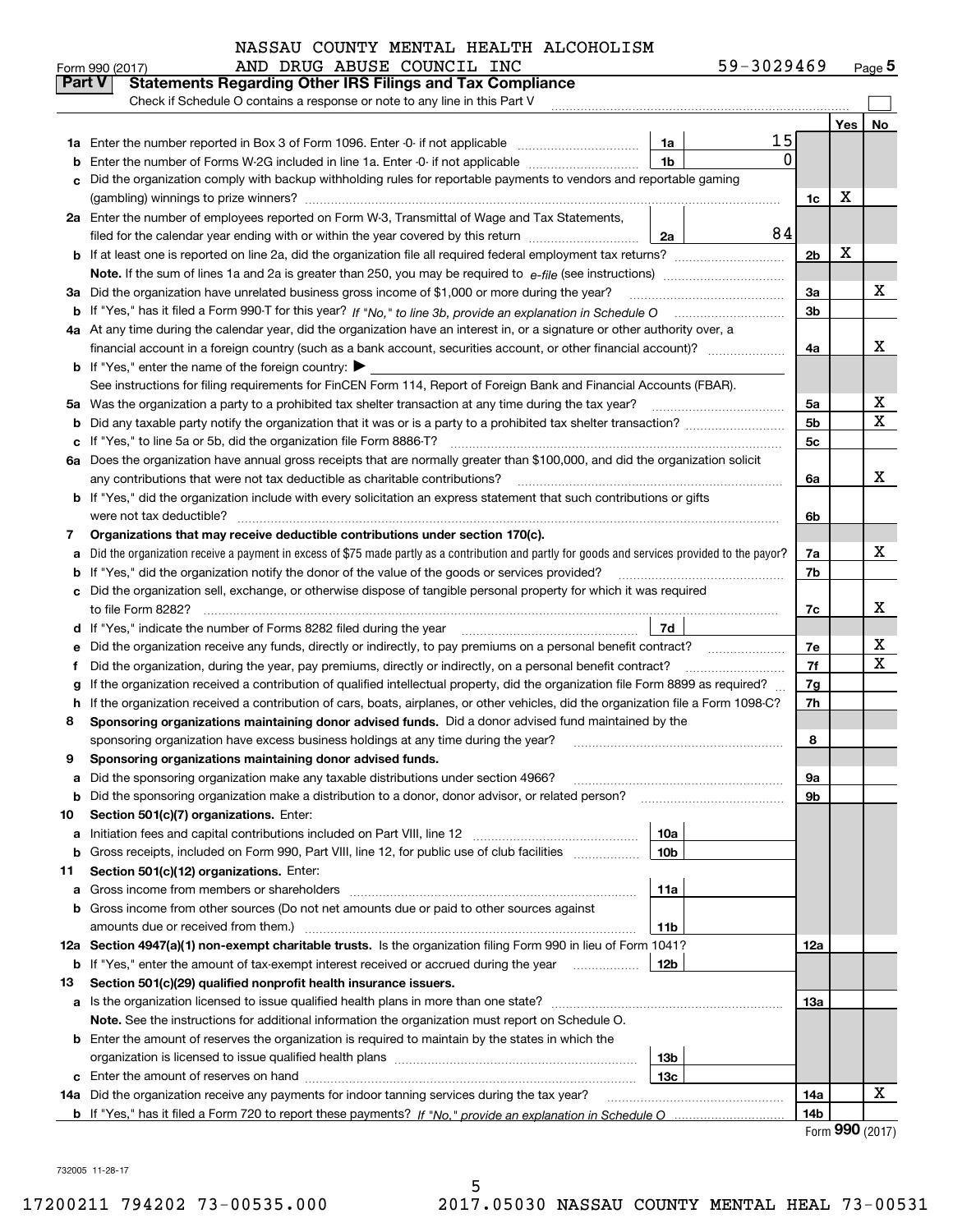AND DRUG ABUSE COUNCIL INC 59-3029469

*For each "Yes" response to lines 2 through 7b below, and for a "No" response to line 8a, 8b, or 10b below, describe the circumstances, processes, or changes in Schedule O. See instructions.* Form 990 (2017) **AND DRUG ABUSE COUNCIL INC** 59-3029469 Page 6<br>**Part VI Governance, Management, and Disclosure** For each "Yes" response to lines 2 through 7b below, and for a "No" response

|     | Check if Schedule O contains a response or note to any line in this Part VI                                                                                           |    |    |                         |     | $\overline{\mathbf{x}}$ |
|-----|-----------------------------------------------------------------------------------------------------------------------------------------------------------------------|----|----|-------------------------|-----|-------------------------|
|     | <b>Section A. Governing Body and Management</b>                                                                                                                       |    |    |                         |     |                         |
|     |                                                                                                                                                                       |    |    |                         | Yes | No                      |
|     | <b>1a</b> Enter the number of voting members of the governing body at the end of the tax year                                                                         | 1a | 12 |                         |     |                         |
|     | If there are material differences in voting rights among members of the governing body, or if the governing                                                           |    |    |                         |     |                         |
|     | body delegated broad authority to an executive committee or similar committee, explain in Schedule O.                                                                 |    |    |                         |     |                         |
| b   | Enter the number of voting members included in line 1a, above, who are independent                                                                                    | 1b | 12 |                         |     |                         |
| 2   | Did any officer, director, trustee, or key employee have a family relationship or a business relationship with any other                                              |    |    |                         |     |                         |
|     | officer, director, trustee, or key employee?                                                                                                                          |    |    | $\mathbf{2}$            |     | X                       |
| 3   | Did the organization delegate control over management duties customarily performed by or under the direct supervision                                                 |    |    |                         |     |                         |
|     |                                                                                                                                                                       |    |    | 3                       |     | х                       |
| 4   | Did the organization make any significant changes to its governing documents since the prior Form 990 was filed?                                                      |    |    | $\overline{\mathbf{4}}$ |     | X                       |
| 5   |                                                                                                                                                                       |    |    | 5                       |     | X                       |
| 6   | Did the organization have members or stockholders?                                                                                                                    |    |    | 6                       |     | X                       |
| 7a  | Did the organization have members, stockholders, or other persons who had the power to elect or appoint one or                                                        |    |    |                         |     |                         |
|     | more members of the governing body?                                                                                                                                   |    |    | 7a                      |     | х                       |
| b   | Are any governance decisions of the organization reserved to (or subject to approval by) members, stockholders, or                                                    |    |    |                         |     |                         |
|     | persons other than the governing body?                                                                                                                                |    |    | 7b                      |     | х                       |
| 8   | Did the organization contemporaneously document the meetings held or written actions undertaken during the year by the following:                                     |    |    |                         |     |                         |
| a   |                                                                                                                                                                       |    |    | 8а                      | X   |                         |
| b   | Each committee with authority to act on behalf of the governing body?                                                                                                 |    |    | 8b                      | x   |                         |
|     |                                                                                                                                                                       |    |    |                         |     |                         |
| 9   | Is there any officer, director, trustee, or key employee listed in Part VII, Section A, who cannot be reached at the                                                  |    |    | 9                       |     | x                       |
|     |                                                                                                                                                                       |    |    |                         |     |                         |
|     | Section B. Policies <sub>(This Section B requests information about policies not required by the Internal Revenue Code.)</sub>                                        |    |    |                         |     |                         |
|     |                                                                                                                                                                       |    |    |                         | Yes | No<br>$\mathbf X$       |
|     |                                                                                                                                                                       |    |    | 10a                     |     |                         |
|     | <b>b</b> If "Yes," did the organization have written policies and procedures governing the activities of such chapters, affiliates,                                   |    |    |                         |     |                         |
|     | and branches to ensure their operations are consistent with the organization's exempt purposes?                                                                       |    |    | 10 <sub>b</sub>         | X   |                         |
| 11a | Has the organization provided a complete copy of this Form 990 to all members of its governing body before filing the form?                                           |    |    | 11a                     |     |                         |
| b   | Describe in Schedule O the process, if any, used by the organization to review this Form 990.                                                                         |    |    |                         |     |                         |
| 12a | Did the organization have a written conflict of interest policy? If "No," go to line 13                                                                               |    |    | 12a                     | X   |                         |
| b   | Were officers, directors, or trustees, and key employees required to disclose annually interests that could give rise to conflicts?                                   |    |    | 12 <sub>b</sub>         | X   |                         |
| с   | Did the organization regularly and consistently monitor and enforce compliance with the policy? If "Yes." describe                                                    |    |    |                         |     |                         |
|     |                                                                                                                                                                       |    |    | 12c                     | X   |                         |
| 13  | Did the organization have a written whistleblower policy?                                                                                                             |    |    | 13                      | X   |                         |
| 14  | Did the organization have a written document retention and destruction policy?                                                                                        |    |    | 14                      | X   |                         |
| 15  | Did the process for determining compensation of the following persons include a review and approval by independent                                                    |    |    |                         |     |                         |
|     | persons, comparability data, and contemporaneous substantiation of the deliberation and decision?                                                                     |    |    |                         |     |                         |
| а   | The organization's CEO, Executive Director, or top management official manufactured content of the organization's CEO, Executive Director, or top management official |    |    | 15a                     | Χ   |                         |
| b   | Other officers or key employees of the organization                                                                                                                   |    |    | 15b                     | Χ   |                         |
|     | If "Yes" to line 15a or 15b, describe the process in Schedule O (see instructions).                                                                                   |    |    |                         |     |                         |
|     | 16a Did the organization invest in, contribute assets to, or participate in a joint venture or similar arrangement with a                                             |    |    |                         |     |                         |
|     | taxable entity during the year?                                                                                                                                       |    |    | 16a                     |     | х                       |
|     | b If "Yes," did the organization follow a written policy or procedure requiring the organization to evaluate its participation                                        |    |    |                         |     |                         |
|     | in joint venture arrangements under applicable federal tax law, and take steps to safeguard the organization's                                                        |    |    |                         |     |                         |
|     | exempt status with respect to such arrangements?                                                                                                                      |    |    | 16b                     |     |                         |
|     | <b>Section C. Disclosure</b>                                                                                                                                          |    |    |                         |     |                         |
| 17  | List the states with which a copy of this Form 990 is required to be filed $\blacktriangleright$ $FL$                                                                 |    |    |                         |     |                         |
| 18  | Section 6104 requires an organization to make its Forms 1023 (or 1024 if applicable), 990, and 990-T (Section 501(c)(3)s only) available                              |    |    |                         |     |                         |
|     | for public inspection. Indicate how you made these available. Check all that apply.                                                                                   |    |    |                         |     |                         |
|     | $X$ Upon request<br>Own website<br>Another's website<br>Other (explain in Schedule O)                                                                                 |    |    |                         |     |                         |
| 19  | Describe in Schedule O whether (and if so, how) the organization made its governing documents, conflict of interest policy, and financial                             |    |    |                         |     |                         |
|     | statements available to the public during the tax year.                                                                                                               |    |    |                         |     |                         |
| 20  | State the name, address, and telephone number of the person who possesses the organization's books and records:                                                       |    |    |                         |     |                         |
|     | LAUREEN PAGEL - (904)225-8280                                                                                                                                         |    |    |                         |     |                         |
|     | 463142 SR 200,<br>32097<br>YULEE, FL                                                                                                                                  |    |    |                         |     |                         |
|     | 732006 11-28-17                                                                                                                                                       |    |    |                         |     | Form 990 (2017)         |
|     | 6                                                                                                                                                                     |    |    |                         |     |                         |
|     | 00011 701000 70 00505 000<br>2017 OEO20 NICCAII COUNTIV MENTRI UEAI                                                                                                   |    |    |                         |     |                         |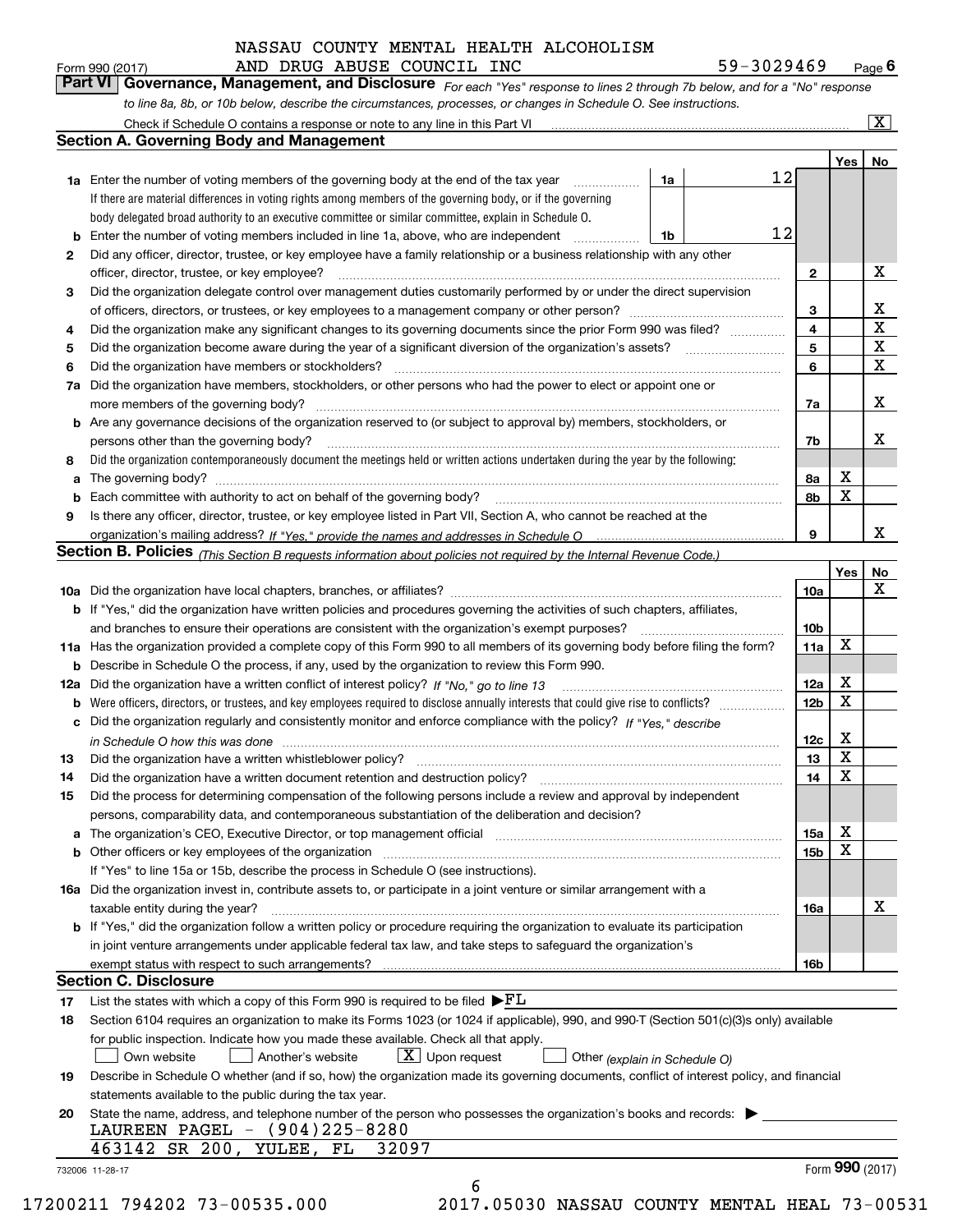| 59-3029469<br>Pa |
|------------------|
|------------------|

 $\mathcal{L}^{\text{max}}$ 

| Form 990 (2017) |                                               | AND DRUG ABUSE COUNCIL INC | 59-3029469                                                                                 | Page 7 |
|-----------------|-----------------------------------------------|----------------------------|--------------------------------------------------------------------------------------------|--------|
|                 |                                               |                            | Part VII Compensation of Officers, Directors, Trustees, Key Employees, Highest Compensated |        |
|                 | <b>Employees, and Independent Contractors</b> |                            |                                                                                            |        |

Check if Schedule O contains a response or note to any line in this Part VII

**Section A. Officers, Directors, Trustees, Key Employees, and Highest Compensated Employees**

**1a**  Complete this table for all persons required to be listed. Report compensation for the calendar year ending with or within the organization's tax year.

**•** List all of the organization's current officers, directors, trustees (whether individuals or organizations), regardless of amount of compensation. Enter -0- in columns  $(D)$ ,  $(E)$ , and  $(F)$  if no compensation was paid.

● List all of the organization's **current** key employees, if any. See instructions for definition of "key employee."

**•** List the organization's five current highest compensated employees (other than an officer, director, trustee, or key employee) who received reportable compensation (Box 5 of Form W-2 and/or Box 7 of Form 1099-MISC) of more than \$100,000 from the organization and any related organizations.

 $\bullet$  List all of the organization's **former** officers, key employees, and highest compensated employees who received more than \$100,000 of reportable compensation from the organization and any related organizations.

**•** List all of the organization's former directors or trustees that received, in the capacity as a former director or trustee of the organization, more than \$10,000 of reportable compensation from the organization and any related organizations.

List persons in the following order: individual trustees or directors; institutional trustees; officers; key employees; highest compensated employees; and former such persons.

Check this box if neither the organization nor any related organization compensated any current officer, director, or trustee.  $\mathcal{L}^{\text{max}}$ 

| (A)                            | (B)                    | (C)                            |                                                                  |                         |              |                                   |        | (D)             | (E)                              | (F)                      |  |  |
|--------------------------------|------------------------|--------------------------------|------------------------------------------------------------------|-------------------------|--------------|-----------------------------------|--------|-----------------|----------------------------------|--------------------------|--|--|
| Name and Title                 | Average                |                                | Position<br>(do not check more than one                          |                         |              |                                   |        | Reportable      | Reportable                       | Estimated                |  |  |
|                                | hours per              |                                | box, unless person is both an<br>officer and a director/trustee) |                         |              |                                   |        | compensation    | compensation                     | amount of                |  |  |
|                                | week                   |                                |                                                                  |                         |              |                                   |        | from<br>the     | from related                     | other                    |  |  |
|                                | (list any<br>hours for |                                |                                                                  |                         |              |                                   |        | organization    | organizations<br>(W-2/1099-MISC) | compensation<br>from the |  |  |
|                                | related                |                                |                                                                  |                         |              |                                   |        | (W-2/1099-MISC) |                                  | organization             |  |  |
|                                | organizations          |                                |                                                                  |                         |              |                                   |        |                 |                                  | and related              |  |  |
|                                | below                  | Individual trustee or director | nstitutional trustee                                             |                         | Key employee |                                   |        |                 |                                  | organizations            |  |  |
|                                | line)                  |                                |                                                                  | Officer                 |              | Highest compensated<br>  employee | Former |                 |                                  |                          |  |  |
| (1)<br><b>BARBARA LUNSFORD</b> | 1.00                   |                                |                                                                  |                         |              |                                   |        |                 |                                  |                          |  |  |
| <b>DIRECTOR</b>                |                        | $\rm X$                        |                                                                  |                         |              |                                   |        | 0.              | 0.                               | $0_{.}$                  |  |  |
| CATHY DECOU<br>(2)             | 1.00                   |                                |                                                                  |                         |              |                                   |        |                 |                                  |                          |  |  |
| <b>DIRECTOR</b>                |                        | X                              |                                                                  |                         |              |                                   |        | 0.              | 0.                               | $\mathbf 0$ .            |  |  |
| CHERIE BILLINGS<br>(3)         | 1.00                   |                                |                                                                  |                         |              |                                   |        |                 |                                  |                          |  |  |
| <b>DIRECTOR</b>                |                        | $\rm X$                        |                                                                  |                         |              |                                   |        | 0.              | $\mathbf 0$ .                    | $\mathbf 0$ .            |  |  |
| DAVE SAMSON<br>(4)             | 1.00                   |                                |                                                                  |                         |              |                                   |        |                 |                                  |                          |  |  |
| <b>TREASURER</b>               |                        | $\overline{\textbf{X}}$        |                                                                  | $\overline{\mathbf{X}}$ |              |                                   |        | 0.              | $\mathbf 0$ .                    | $0_{.}$                  |  |  |
| DRUE ASHWELL<br>(5)            | 1.00                   |                                |                                                                  |                         |              |                                   |        |                 |                                  |                          |  |  |
| PRESIDENT                      |                        | $\mathbf x$                    |                                                                  | $\overline{\text{X}}$   |              |                                   |        | 0.              | $\mathbf 0$ .                    | $\mathbf 0$ .            |  |  |
| NANCY BELL<br>(6)              | 1.00                   |                                |                                                                  |                         |              |                                   |        |                 |                                  |                          |  |  |
| <b>SECRETARY</b>               |                        | $\mathbf X$                    |                                                                  | X                       |              |                                   |        | 0.              | 0.                               | 0.                       |  |  |
| PAUL BARNES<br>(7)             | 1.00                   |                                |                                                                  |                         |              |                                   |        |                 |                                  |                          |  |  |
| VICE-PRESIDENT                 |                        | X                              |                                                                  | $\rm X$                 |              |                                   |        | 0.              | $\mathbf 0$ .                    | $\mathbf 0$ .            |  |  |
| THOMAS MCKENNA<br>(8)          | 1.00                   |                                |                                                                  |                         |              |                                   |        |                 |                                  |                          |  |  |
| <b>DIRECTOR</b>                |                        | $\mathbf X$                    |                                                                  |                         |              |                                   |        | 0.              | $\mathbf 0$ .                    | $\mathbf 0$ .            |  |  |
| WILLIAM P. FRANK<br>(9)        | 1.00                   |                                |                                                                  |                         |              |                                   |        |                 |                                  |                          |  |  |
| <b>DIRECTOR</b>                |                        | $\mathbf X$                    |                                                                  |                         |              |                                   |        | 0.              | $\mathbf 0$ .                    | $\mathbf 0$ .            |  |  |
| (10) BYRON MCCUTCHEN           | 1.00                   |                                |                                                                  |                         |              |                                   |        |                 |                                  |                          |  |  |
| <b>DIRECTOR</b>                |                        | X                              |                                                                  |                         |              |                                   |        | 0.              | 0.                               | 0.                       |  |  |
| (11) KELLENE SAULS             | 1.00                   |                                |                                                                  |                         |              |                                   |        |                 |                                  |                          |  |  |
| <b>DIRECTOR</b>                |                        | $\mathbf X$                    |                                                                  |                         |              |                                   |        | $\mathbf 0$ .   | $\mathbf 0$ .                    | $\mathbf 0$ .            |  |  |
| (12) SARAH BELL                | 1.00                   |                                |                                                                  |                         |              |                                   |        |                 |                                  |                          |  |  |
| <b>DIRECTOR</b>                |                        | $\rm X$                        |                                                                  |                         |              |                                   |        | 0.              | $\mathbf 0$ .                    | 0.                       |  |  |
| (13) LAUREEN PAGEL             | 40.00                  |                                |                                                                  |                         |              |                                   |        |                 |                                  |                          |  |  |
| CEO                            |                        |                                |                                                                  | $\overline{\textbf{X}}$ |              |                                   |        | 112,304.        | 0.                               | 1,200.                   |  |  |
| (14) JOHN MOSLEY               | 40.00                  |                                |                                                                  |                         |              |                                   |        |                 |                                  |                          |  |  |
| CFO                            |                        |                                |                                                                  | $\overline{\textbf{X}}$ |              |                                   |        | 78,020.         | 0.                               | 2,030.                   |  |  |
| (15) DR AKUA OWUSU             | 40.00                  |                                |                                                                  |                         |              |                                   |        |                 |                                  |                          |  |  |
| MEDICAL DIRECTOR/PSYCHIATR     |                        |                                |                                                                  |                         |              | $\mathbf X$                       |        | 193,364.        | $\mathbf 0$ .                    | 8,520.                   |  |  |
| (16) EMMANUEL APPIADU          | 40.00                  |                                |                                                                  |                         |              |                                   |        |                 |                                  |                          |  |  |
| ADV REG NURSE PRACTITIONER     |                        |                                |                                                                  |                         |              | $\overline{\textbf{X}}$           |        | 116,255.        | 0.                               | 17,005.                  |  |  |
|                                |                        |                                |                                                                  |                         |              |                                   |        |                 |                                  |                          |  |  |
|                                |                        |                                |                                                                  |                         |              |                                   |        |                 |                                  |                          |  |  |

732007 11-28-17

Form (2017) **990**

7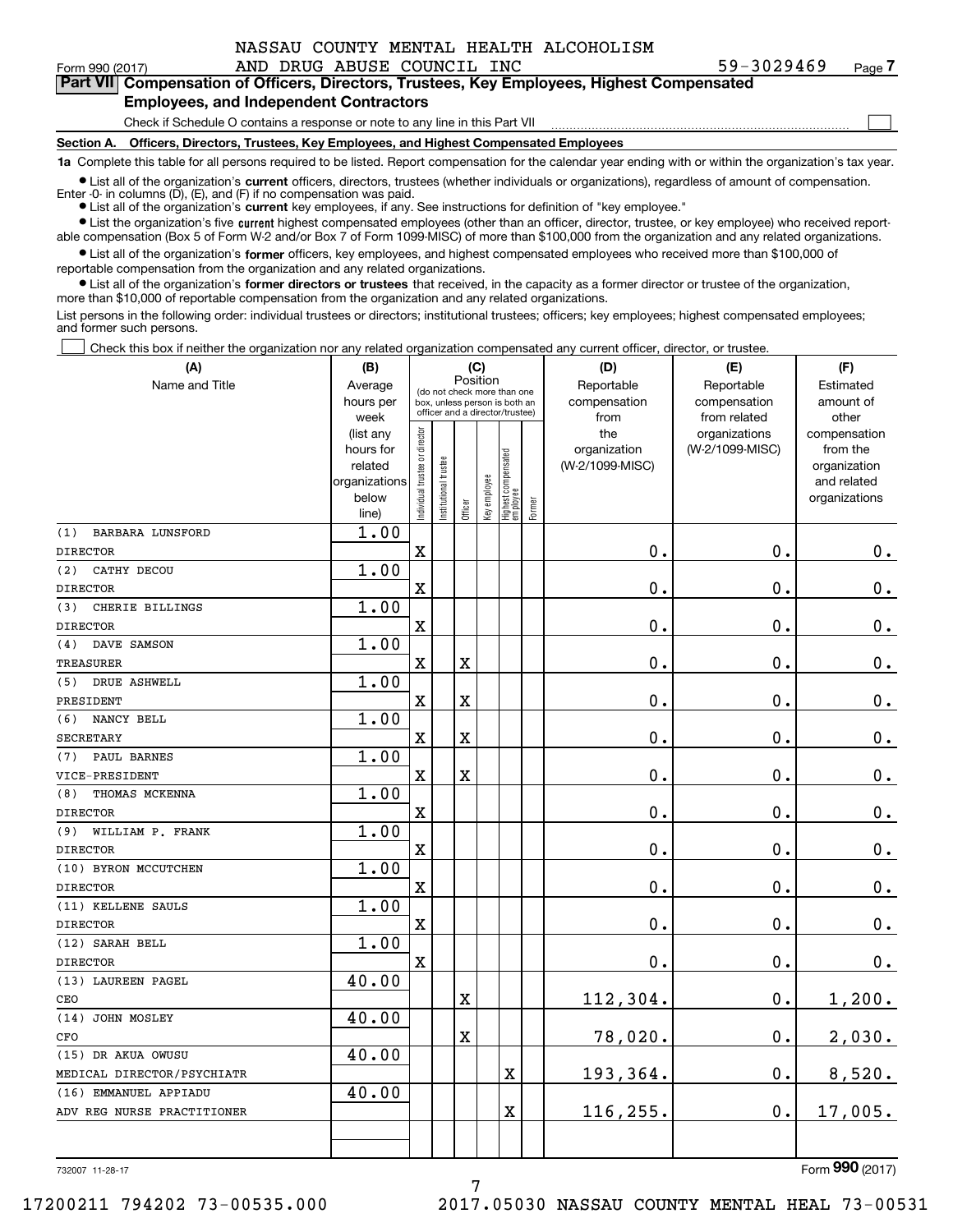|  |  | NASSAU COUNTY MENTAL HEALTH ALCOHOLISM |  |  |  |
|--|--|----------------------------------------|--|--|--|
|  |  | AND DRUG ABUSE COUNCIL INC             |  |  |  |

|              | AND DRUG ABUSE COUNCIL INC<br>Form 990 (2017)                                                                                                                                                                                                                                |                                                                      |                                |                       |                 |              |                                                                                                 |        |                                           | 59-3029469                                        |                        |     |                                                                          | Page 8 |
|--------------|------------------------------------------------------------------------------------------------------------------------------------------------------------------------------------------------------------------------------------------------------------------------------|----------------------------------------------------------------------|--------------------------------|-----------------------|-----------------|--------------|-------------------------------------------------------------------------------------------------|--------|-------------------------------------------|---------------------------------------------------|------------------------|-----|--------------------------------------------------------------------------|--------|
|              | <b>Part VII</b><br>Section A. Officers, Directors, Trustees, Key Employees, and Highest Compensated Employees (continued)                                                                                                                                                    |                                                                      |                                |                       |                 |              |                                                                                                 |        |                                           |                                                   |                        |     |                                                                          |        |
|              | (A)<br>Name and title                                                                                                                                                                                                                                                        | (B)<br>Average<br>hours per<br>week                                  |                                |                       | (C)<br>Position |              | (do not check more than one<br>box, unless person is both an<br>officer and a director/trustee) |        | (D)<br>Reportable<br>compensation<br>from | (E)<br>Reportable<br>compensation<br>from related |                        |     | (F)<br>Estimated<br>amount of<br>other                                   |        |
|              |                                                                                                                                                                                                                                                                              | (list any<br>hours for<br>related<br>organizations<br>below<br>line) | Individual trustee or director | Institutional trustee | Officer         | Key employee | Highest compensated<br> employee                                                                | Former | the<br>organization<br>(W-2/1099-MISC)    | organizations<br>(W-2/1099-MISC)                  |                        |     | compensation<br>from the<br>organization<br>and related<br>organizations |        |
|              |                                                                                                                                                                                                                                                                              |                                                                      |                                |                       |                 |              |                                                                                                 |        |                                           |                                                   |                        |     |                                                                          |        |
|              |                                                                                                                                                                                                                                                                              |                                                                      |                                |                       |                 |              |                                                                                                 |        |                                           |                                                   |                        |     |                                                                          |        |
|              |                                                                                                                                                                                                                                                                              |                                                                      |                                |                       |                 |              |                                                                                                 |        |                                           |                                                   |                        |     |                                                                          |        |
|              |                                                                                                                                                                                                                                                                              |                                                                      |                                |                       |                 |              |                                                                                                 |        |                                           |                                                   |                        |     |                                                                          |        |
|              |                                                                                                                                                                                                                                                                              |                                                                      |                                |                       |                 |              |                                                                                                 |        |                                           |                                                   |                        |     |                                                                          |        |
|              |                                                                                                                                                                                                                                                                              |                                                                      |                                |                       |                 |              |                                                                                                 |        |                                           |                                                   |                        |     |                                                                          |        |
|              |                                                                                                                                                                                                                                                                              |                                                                      |                                |                       |                 |              |                                                                                                 |        |                                           |                                                   |                        |     |                                                                          |        |
|              |                                                                                                                                                                                                                                                                              |                                                                      |                                |                       |                 |              |                                                                                                 |        |                                           |                                                   | $0$ .                  |     |                                                                          |        |
|              | c Total from continuation sheets to Part VII, Section A                                                                                                                                                                                                                      |                                                                      |                                |                       |                 |              |                                                                                                 |        | 499,943.<br>0.<br>499, 943.               |                                                   | $\overline{0}$ .<br>0. |     | 28, 755.<br>28, 755.                                                     | $0$ .  |
| $\mathbf{2}$ | Total number of individuals (including but not limited to those listed above) who received more than \$100,000 of reportable<br>compensation from the organization $\blacktriangleright$                                                                                     |                                                                      |                                |                       |                 |              |                                                                                                 |        |                                           |                                                   |                        |     |                                                                          | 3      |
|              |                                                                                                                                                                                                                                                                              |                                                                      |                                |                       |                 |              |                                                                                                 |        |                                           |                                                   |                        |     | Yes                                                                      | No     |
| 3            | Did the organization list any former officer, director, or trustee, key employee, or highest compensated employee on<br>line 1a? If "Yes," complete Schedule J for such individual manufactured contained and the line 1a? If "Yes," complete Schedule J for such individual |                                                                      |                                |                       |                 |              |                                                                                                 |        |                                           |                                                   |                        | 3   |                                                                          | х      |
|              | For any individual listed on line 1a, is the sum of reportable compensation and other compensation from the organization                                                                                                                                                     |                                                                      |                                |                       |                 |              |                                                                                                 |        |                                           |                                                   |                        | 4   | X                                                                        |        |
| 5            | Did any person listed on line 1a receive or accrue compensation from any unrelated organization or individual for services                                                                                                                                                   |                                                                      |                                |                       |                 |              |                                                                                                 |        |                                           |                                                   |                        | 5   |                                                                          | х      |
|              | <b>Section B. Independent Contractors</b>                                                                                                                                                                                                                                    |                                                                      |                                |                       |                 |              |                                                                                                 |        |                                           |                                                   |                        |     |                                                                          |        |
| 1            | Complete this table for your five highest compensated independent contractors that received more than \$100,000 of compensation from<br>the organization. Report compensation for the calendar year ending with or within the organization's tax year.                       |                                                                      |                                |                       |                 |              |                                                                                                 |        |                                           |                                                   |                        |     |                                                                          |        |
|              | (A)<br>Name and business address                                                                                                                                                                                                                                             |                                                                      |                                | <b>NONE</b>           |                 |              |                                                                                                 |        | (B)<br>Description of services            |                                                   |                        | (C) | Compensation                                                             |        |
|              |                                                                                                                                                                                                                                                                              |                                                                      |                                |                       |                 |              |                                                                                                 |        |                                           |                                                   |                        |     |                                                                          |        |
|              |                                                                                                                                                                                                                                                                              |                                                                      |                                |                       |                 |              |                                                                                                 |        |                                           |                                                   |                        |     |                                                                          |        |
|              |                                                                                                                                                                                                                                                                              |                                                                      |                                |                       |                 |              |                                                                                                 |        |                                           |                                                   |                        |     |                                                                          |        |
|              |                                                                                                                                                                                                                                                                              |                                                                      |                                |                       |                 |              |                                                                                                 |        |                                           |                                                   |                        |     |                                                                          |        |
| 2            | Total number of independent contractors (including but not limited to those listed above) who received more than<br>\$100,000 of compensation from the organization                                                                                                          |                                                                      |                                |                       |                 | 0            |                                                                                                 |        |                                           |                                                   |                        |     |                                                                          |        |

Form (2017) **990**

732008 11-28-17

8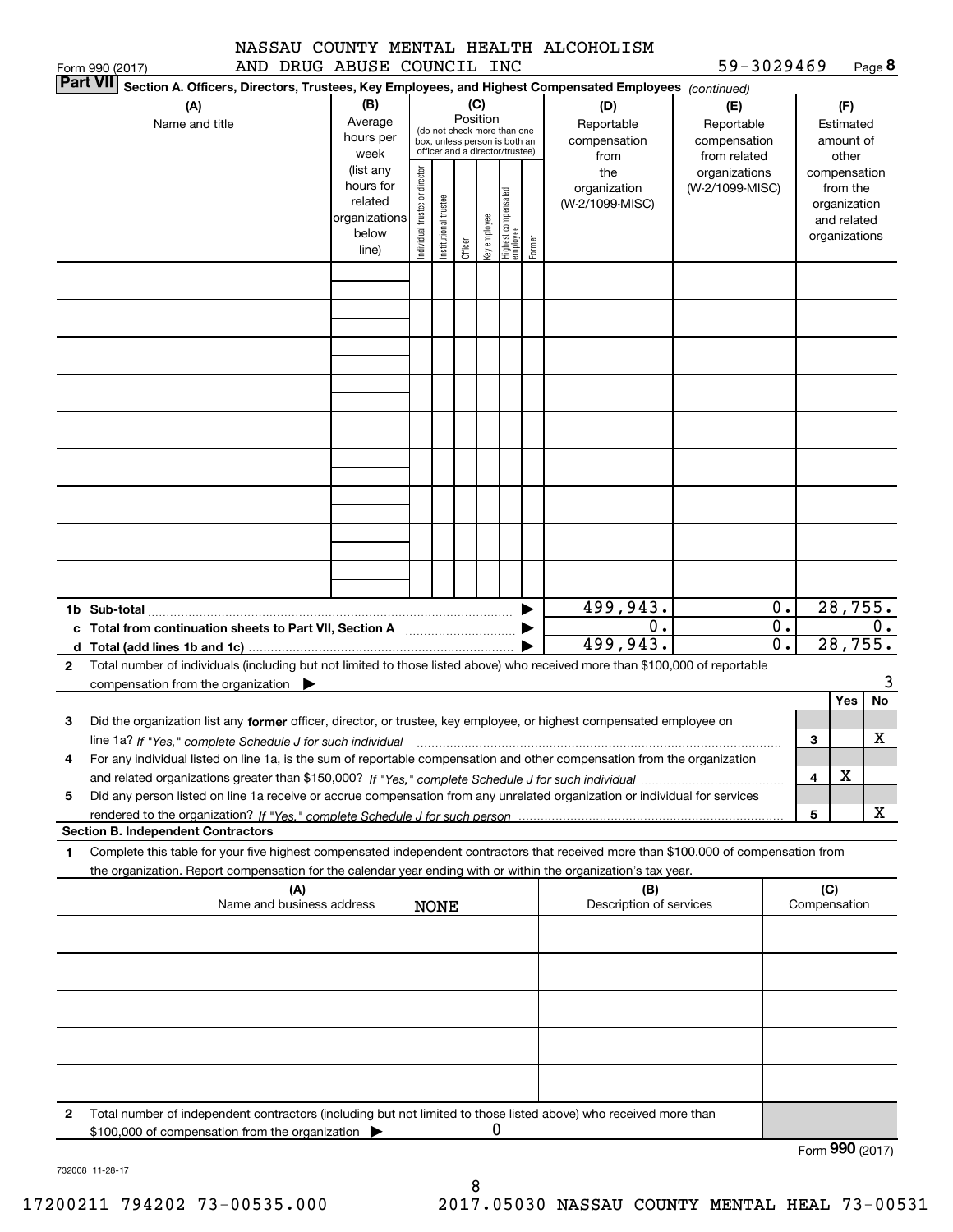Form 990 (2017) Page AND DRUG ABUSE COUNCIL INC 59-3029469 **9**

|                                                           | <b>Part VIII</b> | <b>Statement of Revenue</b>                                                                                            |                                            |                       |                                            |                                          |                                  |                                                             |
|-----------------------------------------------------------|------------------|------------------------------------------------------------------------------------------------------------------------|--------------------------------------------|-----------------------|--------------------------------------------|------------------------------------------|----------------------------------|-------------------------------------------------------------|
|                                                           |                  | Check if Schedule O contains a response or note to any line in this Part VIII                                          |                                            |                       | (A)                                        | (B)                                      | (C)                              | (D)                                                         |
|                                                           |                  |                                                                                                                        |                                            |                       | Total revenue                              | Related or<br>exempt function<br>revenue | Unrelated<br>business<br>revenue | Revenuè excluded<br>from tax under<br>sections<br>512 - 514 |
|                                                           |                  | 1 a Federated campaigns                                                                                                | 1a                                         |                       |                                            |                                          |                                  |                                                             |
|                                                           |                  | <b>b</b> Membership dues                                                                                               | 1 <sub>b</sub>                             |                       |                                            |                                          |                                  |                                                             |
|                                                           |                  | c Fundraising events                                                                                                   | 1 <sub>c</sub>                             | 13, 217.              |                                            |                                          |                                  |                                                             |
|                                                           |                  | d Related organizations                                                                                                | 1 <sub>d</sub><br>$\overline{\phantom{a}}$ |                       |                                            |                                          |                                  |                                                             |
|                                                           |                  | e Government grants (contributions)                                                                                    |                                            | $1e$ 2, 315, 312.     |                                            |                                          |                                  |                                                             |
|                                                           |                  | f All other contributions, gifts, grants, and                                                                          |                                            |                       |                                            |                                          |                                  |                                                             |
|                                                           |                  | similar amounts not included above                                                                                     | 1f                                         | 155, 190.             |                                            |                                          |                                  |                                                             |
| Contributions, Gifts, Grants<br>and Other Similar Amounts |                  | Noncash contributions included in lines 1a-1f: \$                                                                      |                                            | $\blacktriangleright$ |                                            |                                          |                                  |                                                             |
|                                                           |                  |                                                                                                                        |                                            |                       | 2,483,719.                                 |                                          |                                  |                                                             |
|                                                           |                  | 2 a MEDICAID AND MEDICARE                                                                                              |                                            | <b>Business Code</b>  |                                            |                                          |                                  |                                                             |
|                                                           | b                | THIRD PARTY INSURANCE                                                                                                  |                                            |                       | <u>1,473,908.1,473,908.</u>                | $195, 414.$ 195, 414.                    |                                  |                                                             |
|                                                           |                  | c CLIENT FEES                                                                                                          |                                            |                       | 125, 364.                                  | 125,364.                                 |                                  |                                                             |
| Program Service<br>Revenue                                | d                |                                                                                                                        |                                            |                       |                                            |                                          |                                  |                                                             |
|                                                           | е                |                                                                                                                        |                                            |                       |                                            |                                          |                                  |                                                             |
|                                                           |                  | f All other program service revenue                                                                                    |                                            |                       |                                            |                                          |                                  |                                                             |
|                                                           |                  |                                                                                                                        |                                            |                       | $\blacktriangleright$ 1,794,686.           |                                          |                                  |                                                             |
|                                                           | 3                | Investment income (including dividends, interest, and                                                                  |                                            |                       |                                            |                                          |                                  |                                                             |
|                                                           |                  |                                                                                                                        |                                            |                       | 7,313.                                     |                                          |                                  | 7,313.                                                      |
|                                                           | 4                | Income from investment of tax-exempt bond proceeds                                                                     |                                            |                       |                                            |                                          |                                  |                                                             |
|                                                           | 5                |                                                                                                                        |                                            |                       |                                            |                                          |                                  |                                                             |
|                                                           |                  |                                                                                                                        | (i) Real                                   | (ii) Personal         |                                            |                                          |                                  |                                                             |
|                                                           |                  | 6 a Gross rents                                                                                                        | 1,957.                                     |                       |                                            |                                          |                                  |                                                             |
|                                                           |                  | <b>b</b> Less: rental expenses                                                                                         | 675.<br>1,282.                             |                       |                                            |                                          |                                  |                                                             |
|                                                           |                  | c Rental income or (loss)                                                                                              |                                            |                       | 1,282.                                     |                                          |                                  | 1,282.                                                      |
|                                                           |                  | 7 a Gross amount from sales of                                                                                         | (i) Securities                             | ▶<br>(ii) Other       |                                            |                                          |                                  |                                                             |
|                                                           |                  | assets other than inventory                                                                                            |                                            |                       |                                            |                                          |                                  |                                                             |
|                                                           |                  | <b>b</b> Less: cost or other basis                                                                                     |                                            |                       |                                            |                                          |                                  |                                                             |
|                                                           |                  | and sales expenses                                                                                                     |                                            |                       |                                            |                                          |                                  |                                                             |
|                                                           |                  |                                                                                                                        |                                            |                       |                                            |                                          |                                  |                                                             |
|                                                           |                  |                                                                                                                        |                                            | ▶                     |                                            |                                          |                                  |                                                             |
|                                                           |                  | 8 a Gross income from fundraising events (not<br>including $$13,217.$ of                                               |                                            |                       |                                            |                                          |                                  |                                                             |
| <b>Other Revenue</b>                                      |                  |                                                                                                                        |                                            |                       |                                            |                                          |                                  |                                                             |
|                                                           |                  | contributions reported on line 1c). See                                                                                |                                            | 2,039.                |                                            |                                          |                                  |                                                             |
|                                                           |                  |                                                                                                                        | $\mathbf b$                                | 5,394.                |                                            |                                          |                                  |                                                             |
|                                                           |                  | c Net income or (loss) from fundraising events                                                                         |                                            |                       | $-3, 355.$                                 |                                          |                                  | $-3,355.$                                                   |
|                                                           |                  | 9 a Gross income from gaming activities. See                                                                           |                                            |                       |                                            |                                          |                                  |                                                             |
|                                                           |                  |                                                                                                                        |                                            |                       |                                            |                                          |                                  |                                                             |
|                                                           |                  |                                                                                                                        | b                                          |                       |                                            |                                          |                                  |                                                             |
|                                                           |                  | c Net income or (loss) from gaming activities                                                                          |                                            | .                     |                                            |                                          |                                  |                                                             |
|                                                           |                  | 10 a Gross sales of inventory, less returns                                                                            |                                            |                       |                                            |                                          |                                  |                                                             |
|                                                           |                  |                                                                                                                        |                                            |                       |                                            |                                          |                                  |                                                             |
|                                                           |                  |                                                                                                                        | b                                          |                       |                                            |                                          |                                  |                                                             |
|                                                           |                  | c Net income or (loss) from sales of inventory                                                                         |                                            | ▶                     |                                            |                                          |                                  |                                                             |
|                                                           |                  | Miscellaneous Revenue                                                                                                  |                                            | <b>Business Code</b>  |                                            |                                          |                                  |                                                             |
|                                                           |                  | 11 a OTHER INCOME                                                                                                      |                                            |                       | 25.                                        |                                          |                                  | 25.                                                         |
|                                                           | b                | <u> 1989 - Johann Stoff, deutscher Stoffen und der Stoffen und der Stoffen und der Stoffen und der Stoffen und der</u> |                                            |                       |                                            |                                          |                                  |                                                             |
|                                                           | с                |                                                                                                                        |                                            |                       |                                            |                                          |                                  |                                                             |
|                                                           |                  |                                                                                                                        |                                            | $\blacktriangleright$ | 25.                                        |                                          |                                  |                                                             |
|                                                           | 12               |                                                                                                                        |                                            |                       | $\blacktriangleright$ 4,283,670.1,794,686. |                                          | 0.                               | 5,265.                                                      |
|                                                           | 732009 11-28-17  |                                                                                                                        |                                            |                       |                                            |                                          |                                  | Form 990 (2017)                                             |

9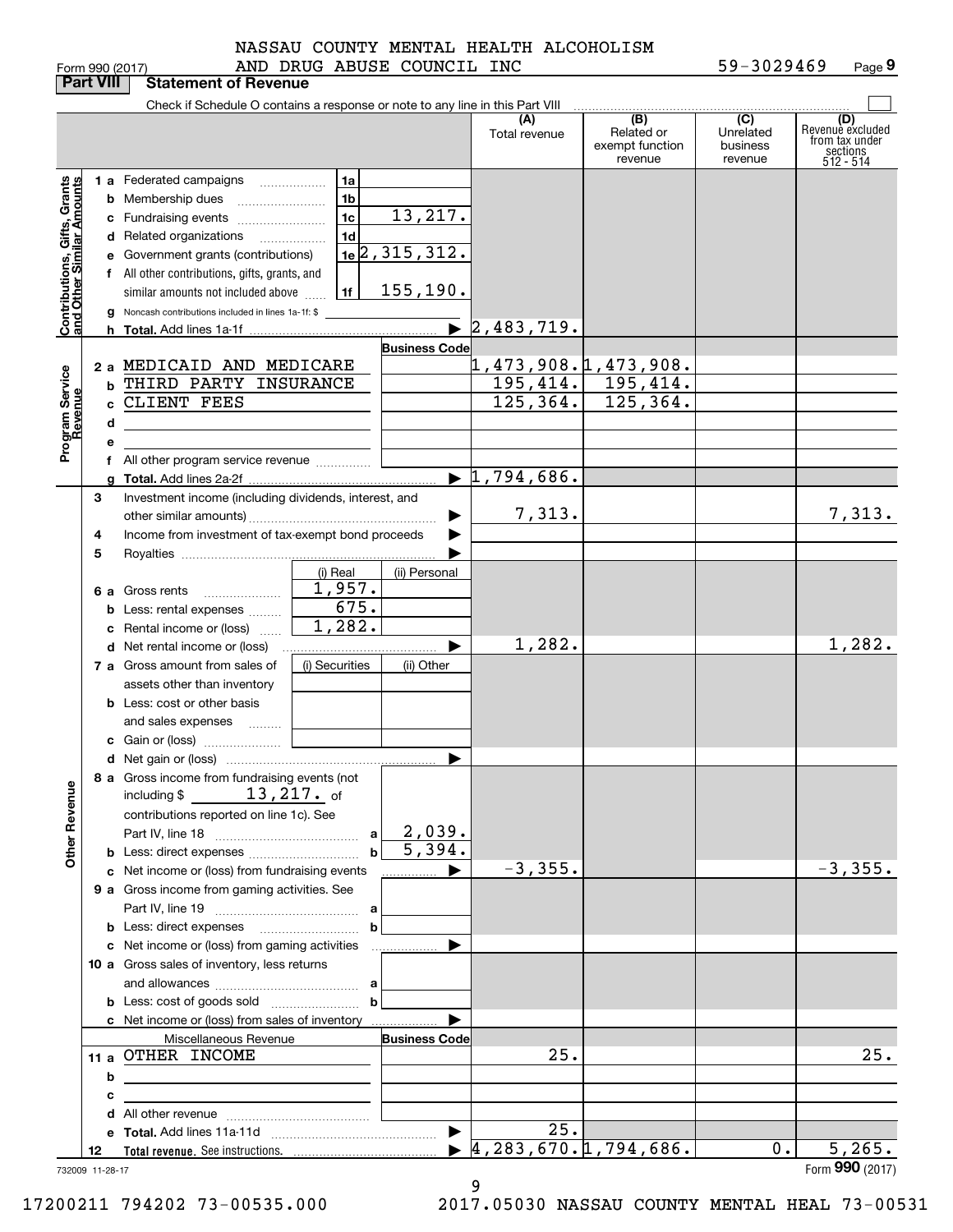# $_{\rm Form}$   $_{990}$  (2017) AND DRUG ABUSE COUNCIL INC 59-3029469  $_{\rm Page}$ **Part IX | Statement of Functional Expenses** NASSAU COUNTY MENTAL HEALTH ALCOHOLISM

|                  | Section 501(c)(3) and 501(c)(4) organizations must complete all columns. All other organizations must complete column (A).    |                |                             |                                    |                         |
|------------------|-------------------------------------------------------------------------------------------------------------------------------|----------------|-----------------------------|------------------------------------|-------------------------|
|                  | Check if Schedule O contains a response or note to any line in this Part IX                                                   | (A)            | (B)                         | (C)                                | (D)                     |
|                  | Do not include amounts reported on lines 6b,<br>7b, 8b, 9b, and 10b of Part VIII.                                             | Total expenses | Program service<br>expenses | Management and<br>general expenses | Fundraising<br>expenses |
| $\mathbf{1}$     | Grants and other assistance to domestic organizations                                                                         |                |                             |                                    |                         |
|                  | and domestic governments. See Part IV, line 21<br>$\mathbf{r}$                                                                |                |                             |                                    |                         |
| $\mathbf{2}$     | Grants and other assistance to domestic                                                                                       |                |                             |                                    |                         |
|                  | individuals. See Part IV, line 22                                                                                             |                |                             |                                    |                         |
| 3                | Grants and other assistance to foreign                                                                                        |                |                             |                                    |                         |
|                  | organizations, foreign governments, and foreign                                                                               |                |                             |                                    |                         |
|                  | individuals. See Part IV, lines 15 and 16                                                                                     |                |                             |                                    |                         |
| 4                |                                                                                                                               |                |                             |                                    |                         |
| 5                | Compensation of current officers, directors,                                                                                  | 197,485.       | 63, 195.                    | 134,290.                           |                         |
|                  |                                                                                                                               |                |                             |                                    |                         |
| 6                | Compensation not included above, to disqualified                                                                              |                |                             |                                    |                         |
|                  | persons (as defined under section 4958(f)(1)) and                                                                             |                |                             |                                    |                         |
|                  | persons described in section 4958(c)(3)(B)<br>1.1.1.1.1.1.1                                                                   | 2, 213, 087.   | 2,079,901.                  | 133, 186.                          |                         |
| 7<br>8           | Pension plan accruals and contributions (include                                                                              |                |                             |                                    |                         |
|                  | section 401(k) and 403(b) employer contributions)                                                                             |                |                             |                                    |                         |
| 9                |                                                                                                                               | 296, 230.      | 258, 306.                   | 37,924.                            |                         |
| 10               |                                                                                                                               | 175, 363.      | 155,493.                    | 19,870.                            |                         |
| 11               | Fees for services (non-employees):                                                                                            |                |                             |                                    |                         |
|                  |                                                                                                                               |                |                             |                                    |                         |
| b                |                                                                                                                               |                |                             |                                    |                         |
| c                |                                                                                                                               | 19,000.        | 17,670.                     | 1,330.                             |                         |
| d                |                                                                                                                               |                |                             |                                    |                         |
| е                | Professional fundraising services. See Part IV, line 17                                                                       |                |                             |                                    |                         |
| f                | Investment management fees                                                                                                    |                |                             |                                    |                         |
|                  | g Other. (If line 11g amount exceeds 10% of line 25,                                                                          |                |                             |                                    |                         |
|                  | column (A) amount, list line 11g expenses on Sch O.)                                                                          | 130,143.       | 104,905.                    | 25,238.                            |                         |
| 12 <sup>12</sup> |                                                                                                                               | 13,847.        | 12,595.                     | 1,252.                             |                         |
| 13               |                                                                                                                               | 81,343.        | 67,490.                     | 13,853.                            |                         |
| 14               |                                                                                                                               | 80, 250.       | 72,204.                     | 8,046.                             |                         |
| 15               |                                                                                                                               |                |                             |                                    |                         |
| 16               |                                                                                                                               | 100,043.       | 98,172.                     | 1,871.                             |                         |
| 17               |                                                                                                                               | 77,722.        | 65,277.                     | 12,445.                            |                         |
| 18               | Payments of travel or entertainment expenses                                                                                  |                |                             |                                    |                         |
|                  | for any federal, state, or local public officials                                                                             |                |                             |                                    |                         |
| 19               | Conferences, conventions, and meetings                                                                                        |                |                             |                                    |                         |
| 20               | Interest                                                                                                                      | 117,239.       | 115,201.                    | 2,038.                             |                         |
| 21               |                                                                                                                               | 108, 720.      | 95,717.                     | 13,003.                            |                         |
| 22               | Depreciation, depletion, and amortization<br>Insurance                                                                        | 61,726.        | 56,662.                     | 5,064.                             |                         |
| 23<br>24         | Other expenses. Itemize expenses not covered                                                                                  |                |                             |                                    |                         |
|                  | above. (List miscellaneous expenses in line 24e. If line<br>24e amount exceeds 10% of line 25, column (A)                     |                |                             |                                    |                         |
|                  | amount, list line 24e expenses on Schedule O.)                                                                                |                |                             |                                    |                         |
| a                | HURRICANE RECOVERY                                                                                                            | 116,718.       | 111,001.                    | 5,717.                             |                         |
| b                | REPAIRS & MAINTENANCE                                                                                                         | 55,779.        | 42,926.                     | 12,853.                            |                         |
| C                | MEDICAL EXPENSES                                                                                                              | 50,412.        | 50, 392.                    | $\overline{20}$ .                  |                         |
| d                | CLIENT SERVICES                                                                                                               | 47,051.        | 47,051.                     |                                    |                         |
|                  | e All other expenses                                                                                                          | 126,891.       | 97, 282.                    | 11, 267.                           | 18,342.                 |
| 25               | Total functional expenses. Add lines 1 through 24e                                                                            | 4,069,049.     | 3,611,440.                  | 439,267.                           | 18,342.                 |
| 26               | Joint costs. Complete this line only if the organization                                                                      |                |                             |                                    |                         |
|                  | reported in column (B) joint costs from a combined                                                                            |                |                             |                                    |                         |
|                  | educational campaign and fundraising solicitation.<br>Check here $\blacktriangleright$<br>if following SOP 98-2 (ASC 958-720) |                |                             |                                    |                         |
|                  |                                                                                                                               |                |                             |                                    |                         |

10

732010 11-28-17

Form (2017) **990**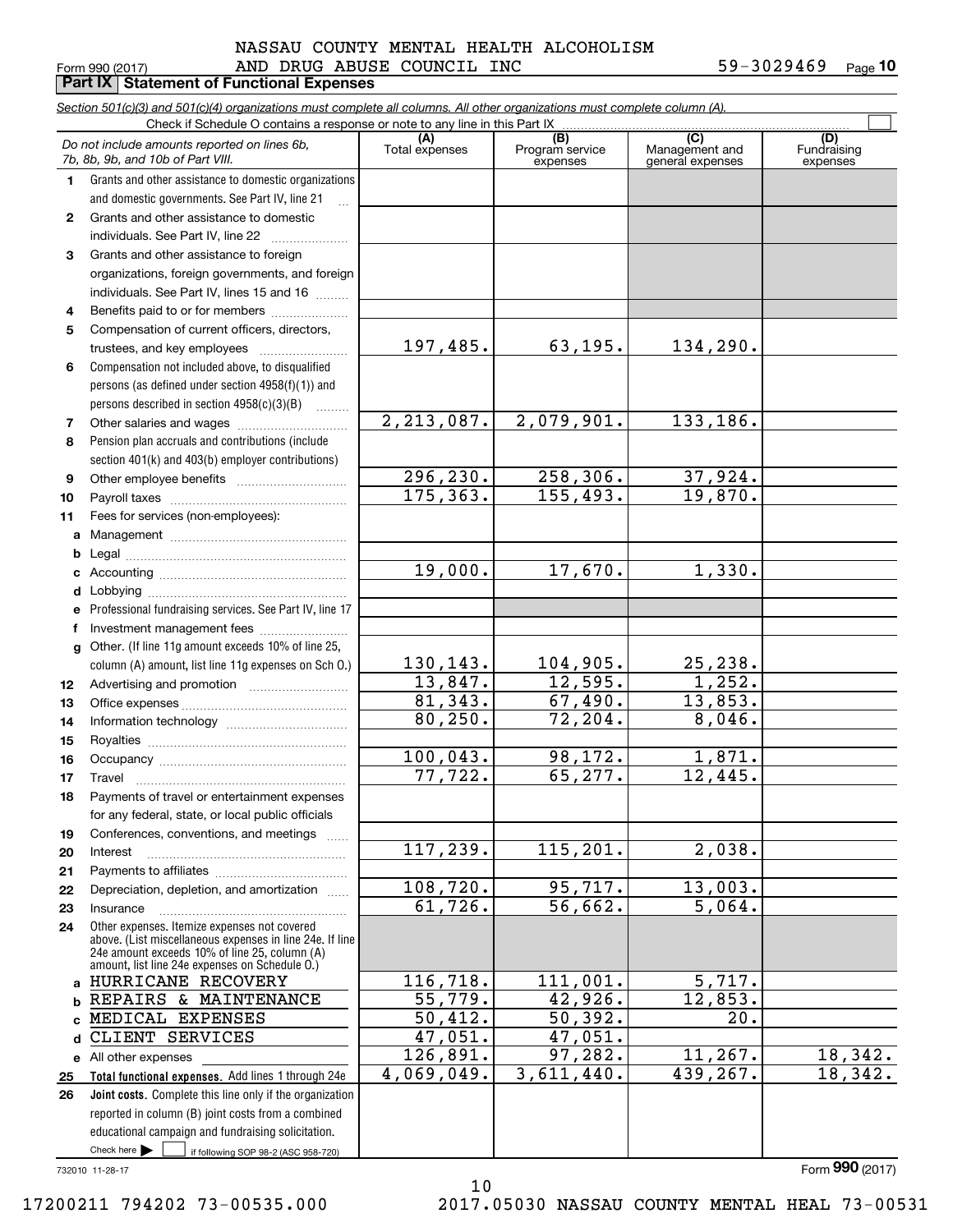| Form 990 (2017) |  |  |
|-----------------|--|--|
|                 |  |  |

# $_{\rm Form}$   $_{990}$  (2017) AND DRUG ABUSE COUNCIL INC 59-3029469  $_{\rm Page}$ NASSAU COUNTY MENTAL HEALTH ALCOHOLISM

**11**

|                             | Part X | <b>Balance Sheet</b>                                                                                                                                                                                                           |  |            |                          |                 |                          |
|-----------------------------|--------|--------------------------------------------------------------------------------------------------------------------------------------------------------------------------------------------------------------------------------|--|------------|--------------------------|-----------------|--------------------------|
|                             |        |                                                                                                                                                                                                                                |  |            |                          |                 |                          |
|                             |        |                                                                                                                                                                                                                                |  |            | (A)<br>Beginning of year |                 | (B)<br>End of year       |
|                             | 1      |                                                                                                                                                                                                                                |  |            | 260,831.                 | $\mathbf{1}$    | 470,601.                 |
|                             | 2      |                                                                                                                                                                                                                                |  |            |                          | $\mathbf{2}$    |                          |
|                             | з      |                                                                                                                                                                                                                                |  |            |                          | 3               |                          |
|                             | 4      |                                                                                                                                                                                                                                |  |            | 329,769.                 | $\overline{4}$  | 432,769.                 |
|                             | 5      | Loans and other receivables from current and former officers, directors,                                                                                                                                                       |  |            |                          |                 |                          |
|                             |        | trustees, key employees, and highest compensated employees. Complete                                                                                                                                                           |  |            |                          |                 |                          |
|                             |        | Part II of Schedule L                                                                                                                                                                                                          |  |            |                          | 5               |                          |
|                             | 6      | Loans and other receivables from other disqualified persons (as defined under                                                                                                                                                  |  |            |                          |                 |                          |
|                             |        | section 4958(f)(1)), persons described in section 4958(c)(3)(B), and contributing                                                                                                                                              |  |            |                          |                 |                          |
|                             |        | employers and sponsoring organizations of section 501(c)(9) voluntary                                                                                                                                                          |  |            |                          |                 |                          |
|                             |        | employees' beneficiary organizations (see instr). Complete Part II of Sch L                                                                                                                                                    |  |            | 6                        |                 |                          |
| Assets                      | 7      |                                                                                                                                                                                                                                |  |            | $\overline{7}$           |                 |                          |
|                             | 8      |                                                                                                                                                                                                                                |  |            |                          | 8               |                          |
|                             | 9      | Prepaid expenses and deferred charges                                                                                                                                                                                          |  |            | 58,639.                  | $\mathbf{9}$    | 104, 771.                |
|                             |        | <b>10a</b> Land, buildings, and equipment: cost or other                                                                                                                                                                       |  |            |                          |                 |                          |
|                             |        |                                                                                                                                                                                                                                |  |            |                          |                 |                          |
|                             |        |                                                                                                                                                                                                                                |  |            | 2,602,998.               | 10 <sub>c</sub> | <u>2,509,131.</u>        |
|                             | 11     |                                                                                                                                                                                                                                |  |            |                          | 11              | 198,942.                 |
|                             | 12     |                                                                                                                                                                                                                                |  |            | 34,014.                  | 12              | 34, 294.                 |
|                             | 13     |                                                                                                                                                                                                                                |  |            | 13                       |                 |                          |
|                             | 14     |                                                                                                                                                                                                                                |  |            |                          | 14              |                          |
|                             | 15     |                                                                                                                                                                                                                                |  | 2,926.     | 15                       | 16,301.         |                          |
|                             | 16     |                                                                                                                                                                                                                                |  | 3,289,177. | 16                       | 3,766,809.      |                          |
|                             | 17     |                                                                                                                                                                                                                                |  | 117,672.   | 17                       | 329,781.        |                          |
|                             | 18     |                                                                                                                                                                                                                                |  |            |                          | 18              | 18,333.                  |
|                             | 19     | Deferred revenue material contracts and a contract of the contract of the contract of the contract of the contract of the contract of the contract of the contract of the contract of the contract of the contract of the cont |  |            |                          | 19              |                          |
|                             | 20     |                                                                                                                                                                                                                                |  |            |                          | 20              |                          |
|                             | 21     | Escrow or custodial account liability. Complete Part IV of Schedule D                                                                                                                                                          |  |            |                          | 21              |                          |
| Liabilities                 | 22     | Loans and other payables to current and former officers, directors, trustees,<br>key employees, highest compensated employees, and disqualified persons.                                                                       |  |            |                          |                 |                          |
|                             |        | Complete Part II of Schedule L                                                                                                                                                                                                 |  |            |                          | 22              |                          |
|                             | 23     | Secured mortgages and notes payable to unrelated third parties                                                                                                                                                                 |  |            | 2, 265, 131.             | 23              | 2,284,967.               |
|                             | 24     |                                                                                                                                                                                                                                |  |            |                          | 24              |                          |
|                             | 25     | Other liabilities (including federal income tax, payables to related third                                                                                                                                                     |  |            |                          |                 |                          |
|                             |        | parties, and other liabilities not included on lines 17-24). Complete Part X of                                                                                                                                                |  |            |                          |                 |                          |
|                             |        | Schedule D                                                                                                                                                                                                                     |  |            | 75,288.                  | 25              | 88,021.                  |
|                             | 26     | Total liabilities. Add lines 17 through 25                                                                                                                                                                                     |  |            | $\overline{2,458,091}$ . | 26              | $\overline{2,721,102}$ . |
|                             |        | Organizations that follow SFAS 117 (ASC 958), check here $\blacktriangleright \begin{array}{ c } \hline X & \text{and} \end{array}$                                                                                            |  |            |                          |                 |                          |
|                             |        | complete lines 27 through 29, and lines 33 and 34.                                                                                                                                                                             |  |            |                          |                 |                          |
|                             | 27     |                                                                                                                                                                                                                                |  |            | 831,086.                 | 27              | 1,045,707.               |
|                             | 28     |                                                                                                                                                                                                                                |  |            |                          | 28              |                          |
|                             | 29     | Permanently restricted net assets                                                                                                                                                                                              |  |            |                          | 29              |                          |
|                             |        | Organizations that do not follow SFAS 117 (ASC 958), check here ▶                                                                                                                                                              |  |            |                          |                 |                          |
|                             |        | and complete lines 30 through 34.                                                                                                                                                                                              |  |            |                          |                 |                          |
|                             | 30     |                                                                                                                                                                                                                                |  |            |                          | 30              |                          |
|                             | 31     | Paid-in or capital surplus, or land, building, or equipment fund                                                                                                                                                               |  |            |                          | 31              |                          |
| Net Assets or Fund Balances | 32     | Retained earnings, endowment, accumulated income, or other funds                                                                                                                                                               |  |            |                          | 32              |                          |
|                             | 33     | Total net assets or fund balances                                                                                                                                                                                              |  |            | 831,086.                 | 33              | 1,045,707.               |
|                             | 34     | Total liabilities and net assets/fund balances                                                                                                                                                                                 |  |            | $\overline{3,289},177.$  | 34              | $\overline{3,766},809.$  |
|                             |        |                                                                                                                                                                                                                                |  |            |                          |                 | Form 990 (2017)          |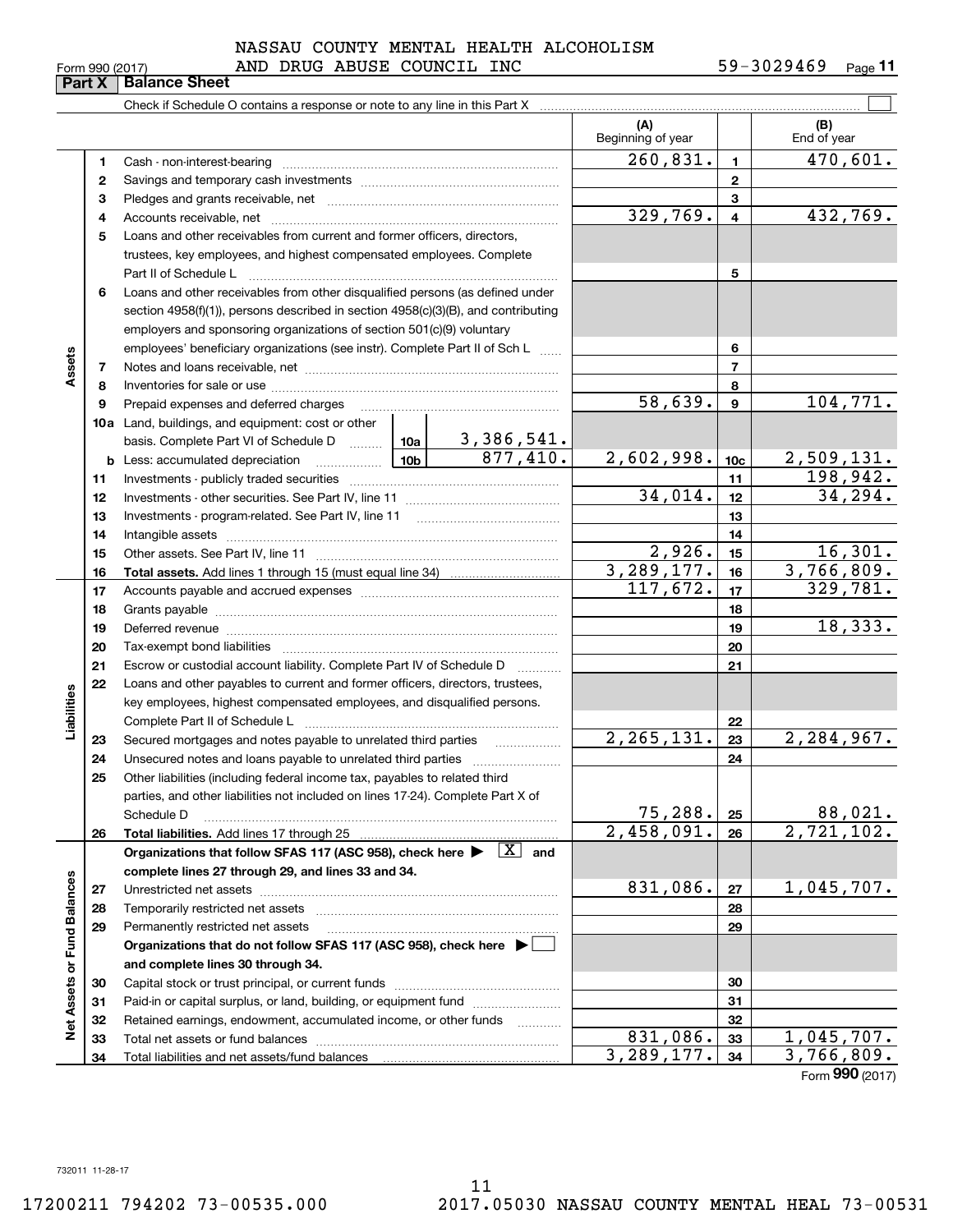|         | NASSAU COUNTY MENTAL HEALTH ALCOHOLISM                                                                                                                         |                |                |     |          |
|---------|----------------------------------------------------------------------------------------------------------------------------------------------------------------|----------------|----------------|-----|----------|
|         | AND DRUG ABUSE COUNCIL INC<br>Form 990 (2017)                                                                                                                  |                | 59-3029469     |     | Page 12  |
| Part XI | <b>Reconciliation of Net Assets</b>                                                                                                                            |                |                |     |          |
|         | Check if Schedule O contains a response or note to any line in this Part XI manufactured in successive contains a response or note to any line in this Part XI |                |                |     |          |
|         |                                                                                                                                                                |                |                |     |          |
| 1       |                                                                                                                                                                | $\mathbf{1}$   | 4,283,670.     |     |          |
| 2       | Total expenses (must equal Part IX, column (A), line 25)                                                                                                       | $\overline{2}$ | 4,069,049.     |     |          |
| 3       | Revenue less expenses. Subtract line 2 from line 1                                                                                                             | 3              | 214,621.       |     |          |
| 4       |                                                                                                                                                                | 4              | 831,086.       |     |          |
| 5       | Net unrealized gains (losses) on investments                                                                                                                   | 5              |                |     |          |
| 6       | Donated services and use of facilities                                                                                                                         | 6              |                |     |          |
| 7       | Investment expenses                                                                                                                                            | $\overline{7}$ |                |     |          |
| 8       | Prior period adjustments                                                                                                                                       | 8              |                |     |          |
| 9       | Other changes in net assets or fund balances (explain in Schedule O)                                                                                           | $\mathbf{Q}$   |                |     | 0.       |
| 10      | Net assets or fund balances at end of year. Combine lines 3 through 9 (must equal Part X, line 33,                                                             |                |                |     |          |
|         | column (B))                                                                                                                                                    | 10             | 1,045,707.     |     |          |
|         | Part XII Financial Statements and Reporting                                                                                                                    |                |                |     |          |
|         |                                                                                                                                                                |                |                |     |          |
|         |                                                                                                                                                                |                |                | Yes | No       |
| 1       | $\boxed{\mathbf{X}}$ Accrual<br>Accounting method used to prepare the Form 990: <u>I</u> Cash<br>Other                                                         |                |                |     |          |
|         | If the organization changed its method of accounting from a prior year or checked "Other," explain in Schedule O.                                              |                |                |     |          |
|         | 2a Were the organization's financial statements compiled or reviewed by an independent accountant?                                                             |                | 2a             |     | x        |
|         | If "Yes," check a box below to indicate whether the financial statements for the year were compiled or reviewed on a                                           |                |                |     |          |
|         | separate basis, consolidated basis, or both:                                                                                                                   |                |                |     |          |
|         | Separate basis<br><b>Consolidated basis</b><br>Both consolidated and separate basis                                                                            |                |                |     |          |
|         | <b>b</b> Were the organization's financial statements audited by an independent accountant?                                                                    |                | 2 <sub>b</sub> | х   |          |
|         | If "Yes," check a box below to indicate whether the financial statements for the year were audited on a separate basis,                                        |                |                |     |          |
|         | consolidated basis, or both:                                                                                                                                   |                |                |     |          |
|         | $\lfloor x \rfloor$ Separate basis<br>Consolidated basis<br>Both consolidated and separate basis                                                               |                |                |     |          |
|         | c If "Yes" to line 2a or 2b, does the organization have a committee that assumes responsibility for oversight of the audit,                                    |                |                |     |          |
|         | review, or compilation of its financial statements and selection of an independent accountant?                                                                 |                | 2c             | X   |          |
|         | If the organization changed either its oversight process or selection process during the tax year, explain in Schedule O.                                      |                |                |     |          |
|         | 3a As a result of a federal award, was the organization required to undergo an audit or audits as set forth in the Single Audit                                |                |                |     |          |
|         |                                                                                                                                                                |                | За             |     | Χ        |
|         | b If "Yes," did the organization undergo the required audit or audits? If the organization did not undergo the required audit                                  |                |                |     |          |
|         |                                                                                                                                                                |                | 3b             |     | $\Omega$ |

Form (2017) **990**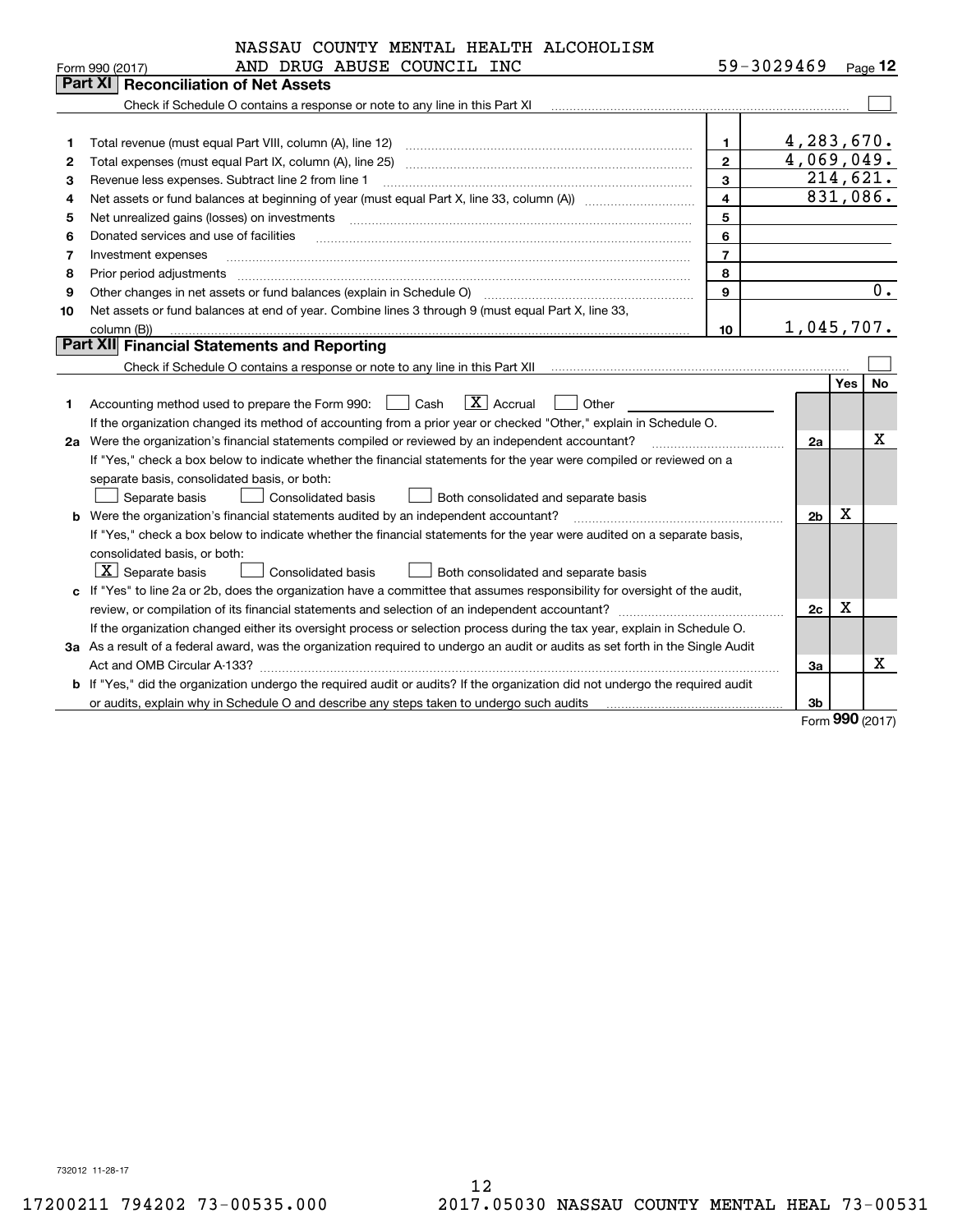|                               |                                                                                                                                               | <b>SCHEDULE A</b>                                             |  |                                                                        |                                                                                                                                                                                                                                                      |                             |                                 |                            |  | OMB No. 1545-0047                     |
|-------------------------------|-----------------------------------------------------------------------------------------------------------------------------------------------|---------------------------------------------------------------|--|------------------------------------------------------------------------|------------------------------------------------------------------------------------------------------------------------------------------------------------------------------------------------------------------------------------------------------|-----------------------------|---------------------------------|----------------------------|--|---------------------------------------|
|                               |                                                                                                                                               | (Form 990 or 990-EZ)                                          |  |                                                                        | <b>Public Charity Status and Public Support</b><br>Complete if the organization is a section 501(c)(3) organization or a section                                                                                                                     |                             |                                 |                            |  |                                       |
|                               |                                                                                                                                               |                                                               |  |                                                                        | 4947(a)(1) nonexempt charitable trust.                                                                                                                                                                                                               |                             |                                 |                            |  |                                       |
|                               |                                                                                                                                               | Department of the Treasury<br><b>Internal Revenue Service</b> |  |                                                                        | Attach to Form 990 or Form 990-EZ.                                                                                                                                                                                                                   |                             |                                 |                            |  | <b>Open to Public</b><br>Inspection   |
|                               |                                                                                                                                               | Name of the organization                                      |  |                                                                        | Go to www.irs.gov/Form990 for instructions and the latest information.<br>NASSAU COUNTY MENTAL HEALTH ALCOHOLISM                                                                                                                                     |                             |                                 |                            |  | <b>Employer identification number</b> |
|                               |                                                                                                                                               |                                                               |  |                                                                        | AND DRUG ABUSE COUNCIL INC                                                                                                                                                                                                                           |                             |                                 |                            |  | 59-3029469                            |
|                               | Part I                                                                                                                                        |                                                               |  |                                                                        | Reason for Public Charity Status (All organizations must complete this part.) See instructions.                                                                                                                                                      |                             |                                 |                            |  |                                       |
|                               |                                                                                                                                               |                                                               |  |                                                                        | The organization is not a private foundation because it is: (For lines 1 through 12, check only one box.)                                                                                                                                            |                             |                                 |                            |  |                                       |
| 1                             |                                                                                                                                               |                                                               |  |                                                                        | A church, convention of churches, or association of churches described in section 170(b)(1)(A)(i).                                                                                                                                                   |                             |                                 |                            |  |                                       |
| 2                             |                                                                                                                                               |                                                               |  |                                                                        | A school described in section 170(b)(1)(A)(ii). (Attach Schedule E (Form 990 or 990-EZ).)                                                                                                                                                            |                             |                                 |                            |  |                                       |
| 3                             |                                                                                                                                               |                                                               |  |                                                                        | A hospital or a cooperative hospital service organization described in section $170(b)(1)(A)(iii)$ .                                                                                                                                                 |                             |                                 |                            |  |                                       |
| 4                             |                                                                                                                                               |                                                               |  |                                                                        | A medical research organization operated in conjunction with a hospital described in section 170(b)(1)(A)(iii). Enter the hospital's name,                                                                                                           |                             |                                 |                            |  |                                       |
|                               |                                                                                                                                               | city, and state:                                              |  |                                                                        |                                                                                                                                                                                                                                                      |                             |                                 |                            |  |                                       |
| 5                             | An organization operated for the benefit of a college or university owned or operated by a governmental unit described in                     |                                                               |  |                                                                        |                                                                                                                                                                                                                                                      |                             |                                 |                            |  |                                       |
|                               |                                                                                                                                               |                                                               |  | section 170(b)(1)(A)(iv). (Complete Part II.)                          |                                                                                                                                                                                                                                                      |                             |                                 |                            |  |                                       |
| 6<br>$\overline{\phantom{a}}$ | $\mathbf{X}$                                                                                                                                  |                                                               |  |                                                                        | A federal, state, or local government or governmental unit described in section 170(b)(1)(A)(v).                                                                                                                                                     |                             |                                 |                            |  |                                       |
|                               |                                                                                                                                               |                                                               |  | section 170(b)(1)(A)(vi). (Complete Part II.)                          | An organization that normally receives a substantial part of its support from a governmental unit or from the general public described in                                                                                                            |                             |                                 |                            |  |                                       |
| 8                             |                                                                                                                                               |                                                               |  |                                                                        | A community trust described in section 170(b)(1)(A)(vi). (Complete Part II.)                                                                                                                                                                         |                             |                                 |                            |  |                                       |
| 9                             |                                                                                                                                               |                                                               |  |                                                                        | An agricultural research organization described in section 170(b)(1)(A)(ix) operated in conjunction with a land-grant college                                                                                                                        |                             |                                 |                            |  |                                       |
|                               |                                                                                                                                               |                                                               |  |                                                                        | or university or a non-land-grant college of agriculture (see instructions). Enter the name, city, and state of the college or                                                                                                                       |                             |                                 |                            |  |                                       |
|                               |                                                                                                                                               | university:                                                   |  |                                                                        |                                                                                                                                                                                                                                                      |                             |                                 |                            |  |                                       |
| 10                            |                                                                                                                                               |                                                               |  |                                                                        | An organization that normally receives: (1) more than 33 1/3% of its support from contributions, membership fees, and gross receipts from                                                                                                            |                             |                                 |                            |  |                                       |
|                               | activities related to its exempt functions - subject to certain exceptions, and (2) no more than 33 1/3% of its support from gross investment |                                                               |  |                                                                        |                                                                                                                                                                                                                                                      |                             |                                 |                            |  |                                       |
|                               | income and unrelated business taxable income (less section 511 tax) from businesses acquired by the organization after June 30, 1975.         |                                                               |  |                                                                        |                                                                                                                                                                                                                                                      |                             |                                 |                            |  |                                       |
|                               |                                                                                                                                               |                                                               |  | See section 509(a)(2). (Complete Part III.)                            |                                                                                                                                                                                                                                                      |                             |                                 |                            |  |                                       |
| 11                            |                                                                                                                                               |                                                               |  |                                                                        | An organization organized and operated exclusively to test for public safety. See section 509(a)(4).                                                                                                                                                 |                             |                                 |                            |  |                                       |
| 12                            |                                                                                                                                               |                                                               |  |                                                                        | An organization organized and operated exclusively for the benefit of, to perform the functions of, or to carry out the purposes of one or                                                                                                           |                             |                                 |                            |  |                                       |
|                               |                                                                                                                                               |                                                               |  |                                                                        | more publicly supported organizations described in section 509(a)(1) or section 509(a)(2). See section 509(a)(3). Check the box in<br>lines 12a through 12d that describes the type of supporting organization and complete lines 12e, 12f, and 12g. |                             |                                 |                            |  |                                       |
| a                             |                                                                                                                                               |                                                               |  |                                                                        | Type I. A supporting organization operated, supervised, or controlled by its supported organization(s), typically by giving                                                                                                                          |                             |                                 |                            |  |                                       |
|                               |                                                                                                                                               |                                                               |  |                                                                        | the supported organization(s) the power to regularly appoint or elect a majority of the directors or trustees of the supporting                                                                                                                      |                             |                                 |                            |  |                                       |
|                               |                                                                                                                                               |                                                               |  | organization. You must complete Part IV, Sections A and B.             |                                                                                                                                                                                                                                                      |                             |                                 |                            |  |                                       |
| b                             |                                                                                                                                               |                                                               |  |                                                                        | Type II. A supporting organization supervised or controlled in connection with its supported organization(s), by having                                                                                                                              |                             |                                 |                            |  |                                       |
|                               |                                                                                                                                               |                                                               |  |                                                                        | control or management of the supporting organization vested in the same persons that control or manage the supported                                                                                                                                 |                             |                                 |                            |  |                                       |
|                               |                                                                                                                                               |                                                               |  | organization(s). You must complete Part IV, Sections A and C.          |                                                                                                                                                                                                                                                      |                             |                                 |                            |  |                                       |
| с                             |                                                                                                                                               |                                                               |  |                                                                        | Type III functionally integrated. A supporting organization operated in connection with, and functionally integrated with,                                                                                                                           |                             |                                 |                            |  |                                       |
|                               |                                                                                                                                               |                                                               |  |                                                                        | its supported organization(s) (see instructions). You must complete Part IV, Sections A, D, and E.                                                                                                                                                   |                             |                                 |                            |  |                                       |
|                               |                                                                                                                                               |                                                               |  |                                                                        | Type III non-functionally integrated. A supporting organization operated in connection with its supported organization(s)                                                                                                                            |                             |                                 |                            |  |                                       |
|                               |                                                                                                                                               |                                                               |  |                                                                        | that is not functionally integrated. The organization generally must satisfy a distribution requirement and an attentiveness<br>requirement (see instructions). You must complete Part IV, Sections A and D, and Part V.                             |                             |                                 |                            |  |                                       |
| е                             |                                                                                                                                               |                                                               |  |                                                                        | Check this box if the organization received a written determination from the IRS that it is a Type I, Type II, Type III                                                                                                                              |                             |                                 |                            |  |                                       |
|                               |                                                                                                                                               |                                                               |  |                                                                        | functionally integrated, or Type III non-functionally integrated supporting organization.                                                                                                                                                            |                             |                                 |                            |  |                                       |
| f                             |                                                                                                                                               | Enter the number of supported organizations                   |  |                                                                        |                                                                                                                                                                                                                                                      |                             |                                 |                            |  |                                       |
|                               |                                                                                                                                               |                                                               |  | Provide the following information about the supported organization(s). |                                                                                                                                                                                                                                                      |                             |                                 |                            |  |                                       |
|                               |                                                                                                                                               | (i) Name of supported                                         |  | (ii) EIN                                                               | (iii) Type of organization<br>(described on lines 1-10                                                                                                                                                                                               | in your governing document? | (iv) Is the organization listed | (v) Amount of monetary     |  | (vi) Amount of other                  |
|                               |                                                                                                                                               | organization                                                  |  |                                                                        | above (see instructions))                                                                                                                                                                                                                            | Yes                         | No                              | support (see instructions) |  | support (see instructions)            |
|                               |                                                                                                                                               |                                                               |  |                                                                        |                                                                                                                                                                                                                                                      |                             |                                 |                            |  |                                       |
|                               |                                                                                                                                               |                                                               |  |                                                                        |                                                                                                                                                                                                                                                      |                             |                                 |                            |  |                                       |
|                               |                                                                                                                                               |                                                               |  |                                                                        |                                                                                                                                                                                                                                                      |                             |                                 |                            |  |                                       |
|                               |                                                                                                                                               |                                                               |  |                                                                        |                                                                                                                                                                                                                                                      |                             |                                 |                            |  |                                       |
|                               |                                                                                                                                               |                                                               |  |                                                                        |                                                                                                                                                                                                                                                      |                             |                                 |                            |  |                                       |
|                               |                                                                                                                                               |                                                               |  |                                                                        |                                                                                                                                                                                                                                                      |                             |                                 |                            |  |                                       |
|                               |                                                                                                                                               |                                                               |  |                                                                        |                                                                                                                                                                                                                                                      |                             |                                 |                            |  |                                       |
|                               |                                                                                                                                               |                                                               |  |                                                                        |                                                                                                                                                                                                                                                      |                             |                                 |                            |  |                                       |
|                               |                                                                                                                                               |                                                               |  |                                                                        |                                                                                                                                                                                                                                                      |                             |                                 |                            |  |                                       |
| Total                         |                                                                                                                                               |                                                               |  |                                                                        |                                                                                                                                                                                                                                                      |                             |                                 |                            |  |                                       |
|                               |                                                                                                                                               |                                                               |  |                                                                        |                                                                                                                                                                                                                                                      |                             |                                 |                            |  | .000E20017                            |

LHA For Paperwork Reduction Act Notice, see the Instructions for Form 990 or 990-EZ. 732021 10-06-17 Schedule A (Form 990 or 990-EZ) 2017 13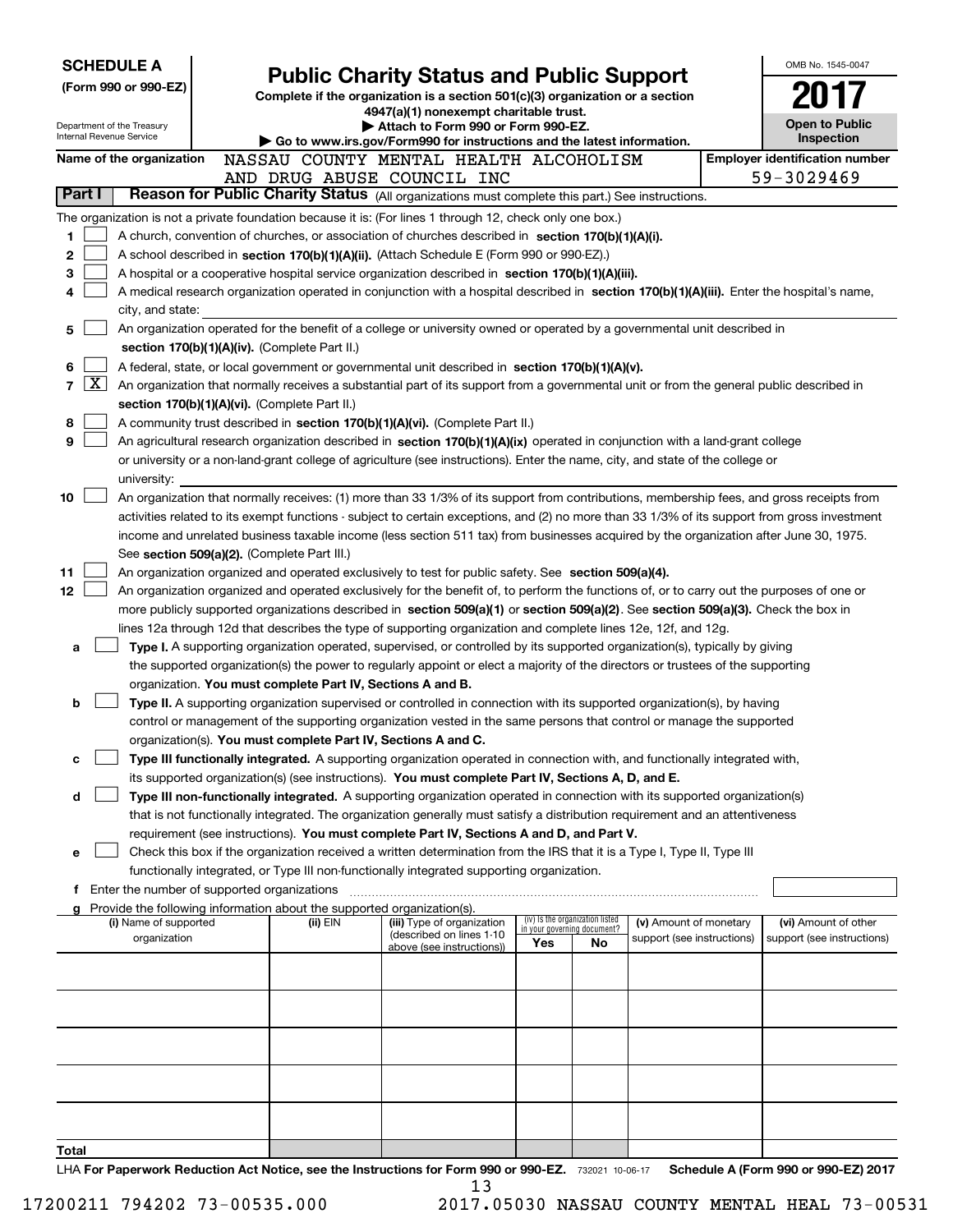# Schedule A (Form 990 or 990-EZ) 2017 Page AND DRUG ABUSE COUNCIL INC 59-3029469

59-3029469 Page 2

(Complete only if you checked the box on line 5, 7, or 8 of Part I or if the organization failed to qualify under Part III. If the organization fails to qualify under the tests listed below, please complete Part III.) **Part II Support Schedule for Organizations Described in Sections 170(b)(1)(A)(iv) and 170(b)(1)(A)(vi)**

|    | <b>Section A. Public Support</b>                                                                                                               |                      |                      |                        |                        |          |                                         |
|----|------------------------------------------------------------------------------------------------------------------------------------------------|----------------------|----------------------|------------------------|------------------------|----------|-----------------------------------------|
|    | Calendar year (or fiscal year beginning in)                                                                                                    | (a) 2013             | (b) 2014             | $(c)$ 2015             | $(d)$ 2016             | (e) 2017 | (f) Total                               |
|    | 1 Gifts, grants, contributions, and                                                                                                            |                      |                      |                        |                        |          |                                         |
|    | membership fees received. (Do not                                                                                                              |                      |                      |                        |                        |          |                                         |
|    | include any "unusual grants.")                                                                                                                 | 1891435.             | 1963060.             | 1956534.               | 1974858.               |          | 2483719.10269606.                       |
|    | 2 Tax revenues levied for the organ-                                                                                                           |                      |                      |                        |                        |          |                                         |
|    | ization's benefit and either paid to                                                                                                           |                      |                      |                        |                        |          |                                         |
|    | or expended on its behalf                                                                                                                      |                      |                      |                        |                        |          |                                         |
|    | 3 The value of services or facilities                                                                                                          |                      |                      |                        |                        |          |                                         |
|    | furnished by a governmental unit to                                                                                                            |                      |                      |                        |                        |          |                                         |
|    | the organization without charge                                                                                                                |                      |                      |                        |                        |          |                                         |
|    | 4 Total. Add lines 1 through 3                                                                                                                 | 1891435.             | 1963060.             | 1956534.               | 1974858.               |          | 2483719.10269606.                       |
|    | 5 The portion of total contributions                                                                                                           |                      |                      |                        |                        |          |                                         |
|    | by each person (other than a                                                                                                                   |                      |                      |                        |                        |          |                                         |
|    | governmental unit or publicly                                                                                                                  |                      |                      |                        |                        |          |                                         |
|    | supported organization) included                                                                                                               |                      |                      |                        |                        |          |                                         |
|    | on line 1 that exceeds 2% of the                                                                                                               |                      |                      |                        |                        |          |                                         |
|    | amount shown on line 11,                                                                                                                       |                      |                      |                        |                        |          |                                         |
|    | column (f)                                                                                                                                     |                      |                      |                        |                        |          |                                         |
|    |                                                                                                                                                |                      |                      |                        |                        |          | 10269606.                               |
|    | 6 Public support. Subtract line 5 from line 4.<br><b>Section B. Total Support</b>                                                              |                      |                      |                        |                        |          |                                         |
|    |                                                                                                                                                |                      |                      |                        |                        |          |                                         |
|    | Calendar year (or fiscal year beginning in)                                                                                                    | (a) 2013<br>1891435. | (b) 2014<br>1963060. | $(c)$ 2015<br>1956534. | $(d)$ 2016<br>1974858. | (e) 2017 | (f) Total<br>2483719.10269606.          |
|    | 7 Amounts from line 4                                                                                                                          |                      |                      |                        |                        |          |                                         |
|    | 8 Gross income from interest,                                                                                                                  |                      |                      |                        |                        |          |                                         |
|    | dividends, payments received on                                                                                                                |                      |                      |                        |                        |          |                                         |
|    | securities loans, rents, royalties,                                                                                                            |                      |                      |                        |                        |          |                                         |
|    | and income from similar sources                                                                                                                | 4,630.               | 2,828.               | 5,674.                 | 3,519.                 | 9,270.   | 25,921.                                 |
|    | <b>9</b> Net income from unrelated business                                                                                                    |                      |                      |                        |                        |          |                                         |
|    | activities, whether or not the                                                                                                                 |                      |                      |                        |                        |          |                                         |
|    | business is regularly carried on                                                                                                               |                      |                      |                        |                        |          |                                         |
|    | 10 Other income. Do not include gain                                                                                                           |                      |                      |                        |                        |          |                                         |
|    | or loss from the sale of capital                                                                                                               |                      |                      |                        |                        |          |                                         |
|    | assets (Explain in Part VI.)                                                                                                                   | 2,971.               | 3,516.               | 1,912.                 | 1,200.                 | 25.      | 9,624.                                  |
|    | 11 Total support. Add lines 7 through 10                                                                                                       |                      |                      |                        |                        |          | 10305151.                               |
|    | 12 Gross receipts from related activities, etc. (see instructions)                                                                             |                      |                      |                        |                        | 12       | 7,863,897.                              |
|    | 13 First five years. If the Form 990 is for the organization's first, second, third, fourth, or fifth tax year as a section 501(c)(3)          |                      |                      |                        |                        |          |                                         |
|    | organization, check this box and stop here                                                                                                     |                      |                      |                        |                        |          |                                         |
|    | Section C. Computation of Public Support Percentage                                                                                            |                      |                      |                        |                        |          |                                         |
|    | 14 Public support percentage for 2017 (line 6, column (f) divided by line 11, column (f) <i>manumanomeron</i> entertain-                       |                      |                      |                        |                        | 14       | 99.66<br>%                              |
|    |                                                                                                                                                |                      |                      |                        |                        | 15       | 99.68<br>$\frac{9}{6}$                  |
|    | 16a 33 1/3% support test - 2017. If the organization did not check the box on line 13, and line 14 is 33 1/3% or more, check this box and      |                      |                      |                        |                        |          |                                         |
|    | stop here. The organization qualifies as a publicly supported organization                                                                     |                      |                      |                        |                        |          | $\blacktriangleright$ $\vert$ X $\vert$ |
|    | b 33 1/3% support test - 2016. If the organization did not check a box on line 13 or 16a, and line 15 is 33 1/3% or more, check this box       |                      |                      |                        |                        |          |                                         |
|    | and stop here. The organization qualifies as a publicly supported organization                                                                 |                      |                      |                        |                        |          |                                         |
|    | 17a 10% -facts-and-circumstances test - 2017. If the organization did not check a box on line 13, 16a, or 16b, and line 14 is 10% or more,     |                      |                      |                        |                        |          |                                         |
|    | and if the organization meets the "facts-and-circumstances" test, check this box and stop here. Explain in Part VI how the organization        |                      |                      |                        |                        |          |                                         |
|    | meets the "facts-and-circumstances" test. The organization qualifies as a publicly supported organization                                      |                      |                      |                        |                        |          |                                         |
|    | <b>b 10% -facts-and-circumstances test - 2016.</b> If the organization did not check a box on line 13, 16a, 16b, or 17a, and line 15 is 10% or |                      |                      |                        |                        |          |                                         |
|    | more, and if the organization meets the "facts-and-circumstances" test, check this box and stop here. Explain in Part VI how the               |                      |                      |                        |                        |          |                                         |
|    | organization meets the "facts-and-circumstances" test. The organization qualifies as a publicly supported organization                         |                      |                      |                        |                        |          |                                         |
| 18 | Private foundation. If the organization did not check a box on line 13, 16a, 16b, 17a, or 17b, check this box and see instructions             |                      |                      |                        |                        |          |                                         |
|    |                                                                                                                                                |                      |                      |                        |                        |          | Schedule A (Form 990 or 990-F7) 2017    |

**Schedule A (Form 990 or 990-EZ) 2017**

732022 10-06-17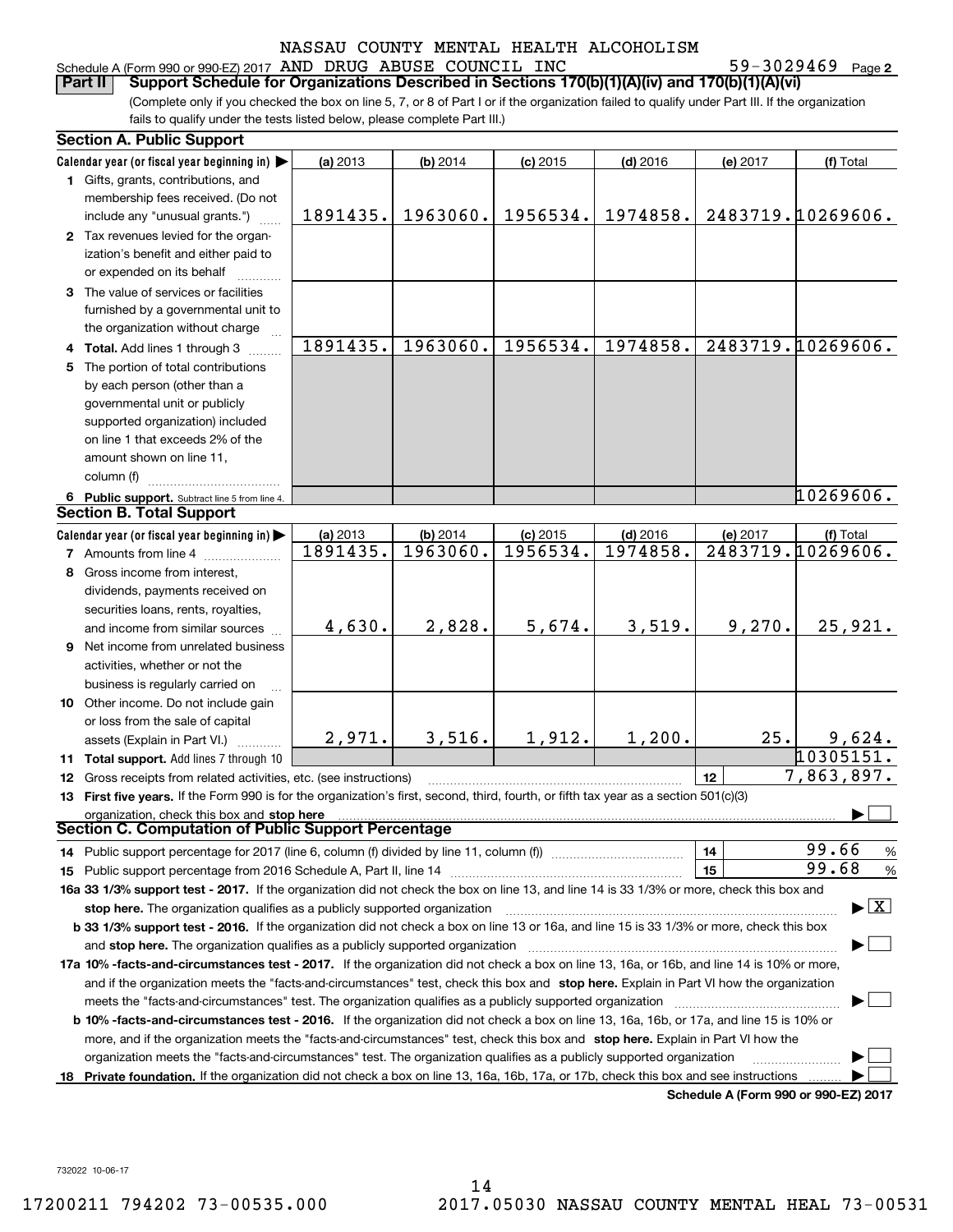#### Schedule A (Form 990 or 990-EZ) 2017 Page AND DRUG ABUSE COUNCIL INC 59-3029469 **Part III Support Schedule for Organizations Described in Section 509(a)(2)**

**3**

(Complete only if you checked the box on line 10 of Part I or if the organization failed to qualify under Part II. If the organization fails to qualify under the tests listed below, please complete Part II.)

|    | <b>Section A. Public Support</b>                                                                                                                                                                                                          |          |          |            |            |          |                                      |
|----|-------------------------------------------------------------------------------------------------------------------------------------------------------------------------------------------------------------------------------------------|----------|----------|------------|------------|----------|--------------------------------------|
|    | Calendar year (or fiscal year beginning in) $\blacktriangleright$                                                                                                                                                                         | (a) 2013 | (b) 2014 | $(c)$ 2015 | $(d)$ 2016 | (e) 2017 | (f) Total                            |
|    | 1 Gifts, grants, contributions, and                                                                                                                                                                                                       |          |          |            |            |          |                                      |
|    | membership fees received. (Do not                                                                                                                                                                                                         |          |          |            |            |          |                                      |
|    | include any "unusual grants.")                                                                                                                                                                                                            |          |          |            |            |          |                                      |
|    | 2 Gross receipts from admissions,<br>merchandise sold or services per-<br>formed, or facilities furnished in<br>any activity that is related to the<br>organization's tax-exempt purpose                                                  |          |          |            |            |          |                                      |
|    | 3 Gross receipts from activities that                                                                                                                                                                                                     |          |          |            |            |          |                                      |
|    | are not an unrelated trade or bus-                                                                                                                                                                                                        |          |          |            |            |          |                                      |
|    | iness under section 513                                                                                                                                                                                                                   |          |          |            |            |          |                                      |
|    | 4 Tax revenues levied for the organ-                                                                                                                                                                                                      |          |          |            |            |          |                                      |
|    | ization's benefit and either paid to                                                                                                                                                                                                      |          |          |            |            |          |                                      |
|    | or expended on its behalf<br>.                                                                                                                                                                                                            |          |          |            |            |          |                                      |
|    | 5 The value of services or facilities                                                                                                                                                                                                     |          |          |            |            |          |                                      |
|    | furnished by a governmental unit to                                                                                                                                                                                                       |          |          |            |            |          |                                      |
|    | the organization without charge                                                                                                                                                                                                           |          |          |            |            |          |                                      |
|    | <b>6 Total.</b> Add lines 1 through 5                                                                                                                                                                                                     |          |          |            |            |          |                                      |
|    | 7a Amounts included on lines 1, 2, and                                                                                                                                                                                                    |          |          |            |            |          |                                      |
|    | 3 received from disqualified persons<br><b>b</b> Amounts included on lines 2 and 3 received                                                                                                                                               |          |          |            |            |          |                                      |
|    | from other than disqualified persons that<br>exceed the greater of \$5,000 or 1% of the<br>amount on line 13 for the year                                                                                                                 |          |          |            |            |          |                                      |
|    | c Add lines 7a and 7b                                                                                                                                                                                                                     |          |          |            |            |          |                                      |
|    | 8 Public support. (Subtract line 7c from line 6.)                                                                                                                                                                                         |          |          |            |            |          |                                      |
|    | <b>Section B. Total Support</b>                                                                                                                                                                                                           |          |          |            |            |          |                                      |
|    | Calendar year (or fiscal year beginning in) $\blacktriangleright$                                                                                                                                                                         | (a) 2013 | (b) 2014 | $(c)$ 2015 | $(d)$ 2016 | (e) 2017 | (f) Total                            |
|    | 9 Amounts from line 6                                                                                                                                                                                                                     |          |          |            |            |          |                                      |
|    | 10a Gross income from interest,<br>dividends, payments received on<br>securities loans, rents, royalties,<br>and income from similar sources                                                                                              |          |          |            |            |          |                                      |
|    | <b>b</b> Unrelated business taxable income                                                                                                                                                                                                |          |          |            |            |          |                                      |
|    | (less section 511 taxes) from businesses                                                                                                                                                                                                  |          |          |            |            |          |                                      |
|    | acquired after June 30, 1975                                                                                                                                                                                                              |          |          |            |            |          |                                      |
|    | c Add lines 10a and 10b                                                                                                                                                                                                                   |          |          |            |            |          |                                      |
|    | 11 Net income from unrelated business<br>activities not included in line 10b,<br>whether or not the business is<br>regularly carried on                                                                                                   |          |          |            |            |          |                                      |
|    | <b>12</b> Other income. Do not include gain<br>or loss from the sale of capital<br>assets (Explain in Part VI.)                                                                                                                           |          |          |            |            |          |                                      |
|    | <b>13</b> Total support. (Add lines 9, 10c, 11, and 12.)                                                                                                                                                                                  |          |          |            |            |          |                                      |
|    | 14 First five years. If the Form 990 is for the organization's first, second, third, fourth, or fifth tax year as a section 501(c)(3) organization,                                                                                       |          |          |            |            |          |                                      |
|    | check this box and <b>stop here</b> measurement contracts and <b>structure the state of the state of the state of the state of the state of the state of the state of the state of the state of the state of the state of the state o</b> |          |          |            |            |          |                                      |
|    | <b>Section C. Computation of Public Support Percentage</b>                                                                                                                                                                                |          |          |            |            |          |                                      |
|    |                                                                                                                                                                                                                                           |          |          |            |            | 15       | %                                    |
|    | 16 Public support percentage from 2016 Schedule A, Part III, line 15                                                                                                                                                                      |          |          |            |            | 16       | %                                    |
|    | <b>Section D. Computation of Investment Income Percentage</b>                                                                                                                                                                             |          |          |            |            |          |                                      |
|    | 17 Investment income percentage for 2017 (line 10c, column (f) divided by line 13, column (f))                                                                                                                                            |          |          |            |            | 17       | %                                    |
|    | <b>18</b> Investment income percentage from <b>2016</b> Schedule A, Part III, line 17                                                                                                                                                     |          |          |            |            | 18       | %                                    |
|    | 19a 33 1/3% support tests - 2017. If the organization did not check the box on line 14, and line 15 is more than 33 1/3%, and line 17 is not                                                                                              |          |          |            |            |          |                                      |
|    | more than 33 1/3%, check this box and stop here. The organization qualifies as a publicly supported organization                                                                                                                          |          |          |            |            |          | ▶                                    |
|    | b 33 1/3% support tests - 2016. If the organization did not check a box on line 14 or line 19a, and line 16 is more than 33 1/3%, and                                                                                                     |          |          |            |            |          |                                      |
|    | line 18 is not more than 33 1/3%, check this box and stop here. The organization qualifies as a publicly supported organization                                                                                                           |          |          |            |            |          |                                      |
| 20 | <b>Private foundation.</b> If the organization did not check a box on line 14, 19a, or 19b, check this box and see instructions                                                                                                           |          |          |            |            |          |                                      |
|    | 732023 10-06-17                                                                                                                                                                                                                           |          | 15       |            |            |          | Schedule A (Form 990 or 990-EZ) 2017 |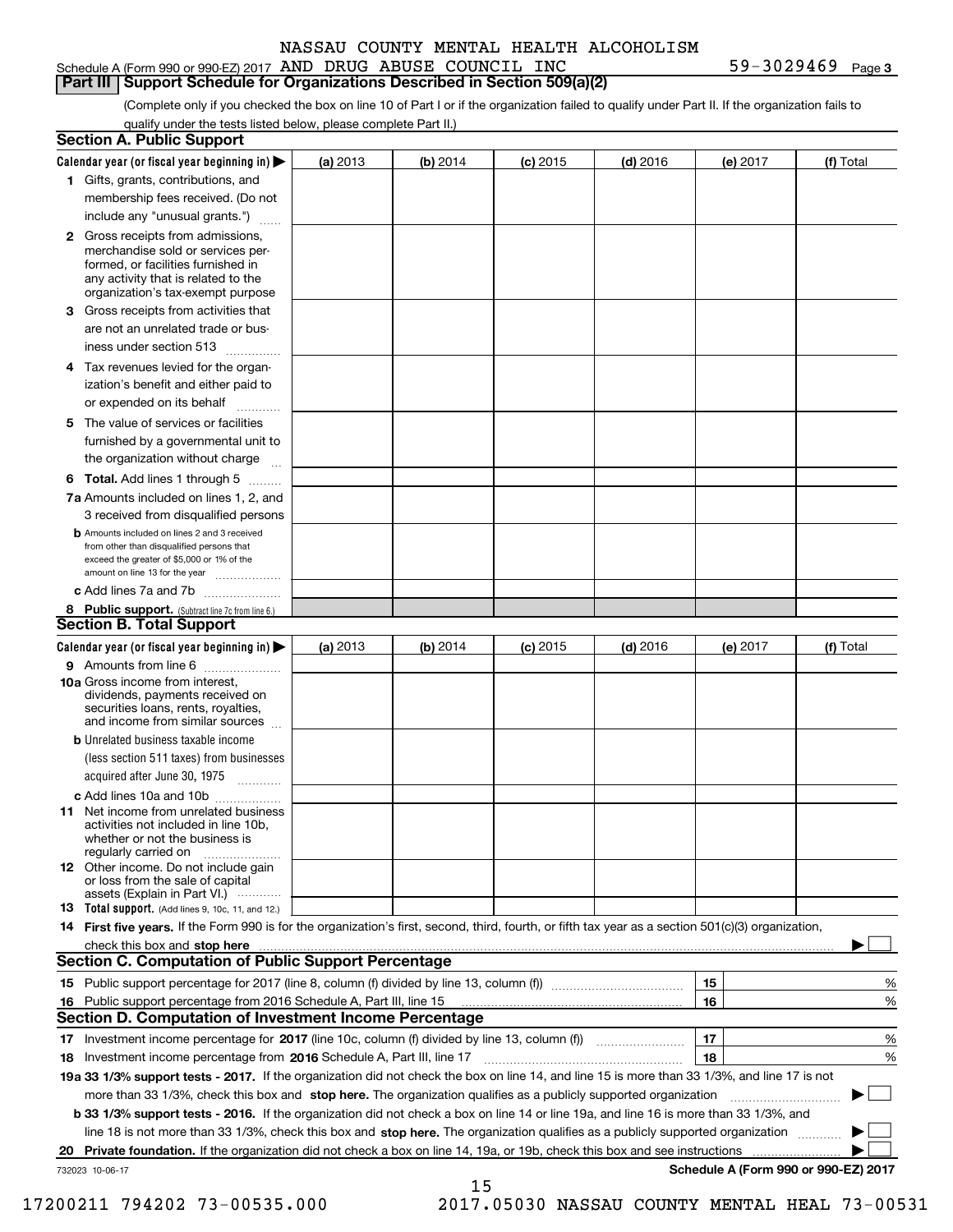(Complete only if you checked a box in line 12 on Part I. If you checked 12a of Part I, complete Sections A and B. If you checked 12b of Part I, complete Sections A and C. If you checked 12c of Part I, complete Sections A, D, and E. If you checked 12d of Part I, complete Sections A and D, and complete Part V.)

# **Section A. All Supporting Organizations**

- **1** Are all of the organization's supported organizations listed by name in the organization's governing documents? If "No," describe in **Part VI** how the supported organizations are designated. If designated by *class or purpose, describe the designation. If historic and continuing relationship, explain.*
- **2** Did the organization have any supported organization that does not have an IRS determination of status under section 509(a)(1) or (2)? If "Yes," explain in Part VI how the organization determined that the supported *organization was described in section 509(a)(1) or (2).*
- **3a** Did the organization have a supported organization described in section 501(c)(4), (5), or (6)? If "Yes," answer *(b) and (c) below.*
- **b** Did the organization confirm that each supported organization qualified under section 501(c)(4), (5), or (6) and satisfied the public support tests under section 509(a)(2)? If "Yes," describe in **Part VI** when and how the *organization made the determination.*
- **c**Did the organization ensure that all support to such organizations was used exclusively for section 170(c)(2)(B) purposes? If "Yes," explain in **Part VI** what controls the organization put in place to ensure such use.
- **4a***If* Was any supported organization not organized in the United States ("foreign supported organization")? *"Yes," and if you checked 12a or 12b in Part I, answer (b) and (c) below.*
- **b** Did the organization have ultimate control and discretion in deciding whether to make grants to the foreign supported organization? If "Yes," describe in **Part VI** how the organization had such control and discretion *despite being controlled or supervised by or in connection with its supported organizations.*
- **c** Did the organization support any foreign supported organization that does not have an IRS determination under sections 501(c)(3) and 509(a)(1) or (2)? If "Yes," explain in **Part VI** what controls the organization used *to ensure that all support to the foreign supported organization was used exclusively for section 170(c)(2)(B) purposes.*
- **5a** Did the organization add, substitute, or remove any supported organizations during the tax year? If "Yes," answer (b) and (c) below (if applicable). Also, provide detail in **Part VI,** including (i) the names and EIN *numbers of the supported organizations added, substituted, or removed; (ii) the reasons for each such action; (iii) the authority under the organization's organizing document authorizing such action; and (iv) how the action was accomplished (such as by amendment to the organizing document).*
- **b** Type I or Type II only. Was any added or substituted supported organization part of a class already designated in the organization's organizing document?
- **cSubstitutions only.**  Was the substitution the result of an event beyond the organization's control?
- **6** Did the organization provide support (whether in the form of grants or the provision of services or facilities) to **Part VI.** *If "Yes," provide detail in* support or benefit one or more of the filing organization's supported organizations? anyone other than (i) its supported organizations, (ii) individuals that are part of the charitable class benefited by one or more of its supported organizations, or (iii) other supporting organizations that also
- **7**Did the organization provide a grant, loan, compensation, or other similar payment to a substantial contributor *If "Yes," complete Part I of Schedule L (Form 990 or 990-EZ).* regard to a substantial contributor? (defined in section 4958(c)(3)(C)), a family member of a substantial contributor, or a 35% controlled entity with
- **8** Did the organization make a loan to a disqualified person (as defined in section 4958) not described in line 7? *If "Yes," complete Part I of Schedule L (Form 990 or 990-EZ).*
- **9a** Was the organization controlled directly or indirectly at any time during the tax year by one or more in section 509(a)(1) or (2))? If "Yes," *provide detail in* <code>Part VI.</code> disqualified persons as defined in section 4946 (other than foundation managers and organizations described
- **b** Did one or more disqualified persons (as defined in line 9a) hold a controlling interest in any entity in which the supporting organization had an interest? If "Yes," provide detail in P**art VI**.
- **c**Did a disqualified person (as defined in line 9a) have an ownership interest in, or derive any personal benefit from, assets in which the supporting organization also had an interest? If "Yes," provide detail in P**art VI.**
- **10a** Was the organization subject to the excess business holdings rules of section 4943 because of section supporting organizations)? If "Yes," answer 10b below. 4943(f) (regarding certain Type II supporting organizations, and all Type III non-functionally integrated
- **b** Did the organization have any excess business holdings in the tax year? (Use Schedule C, Form 4720, to *determine whether the organization had excess business holdings.)*

16

732024 10-06-17

**Schedule A (Form 990 or 990-EZ) 2017**

17200211 794202 73-00535.000 2017.05030 NASSAU COUNTY MENTAL HEAL 73-00531

**1**

**2**

**3a**

**3b**

**3c**

**4a**

**4b**

**4c**

**5a**

**5b5c**

**6**

**7**

**8**

**9a**

**9b**

**9c**

**10a**

**10b**

**YesNo**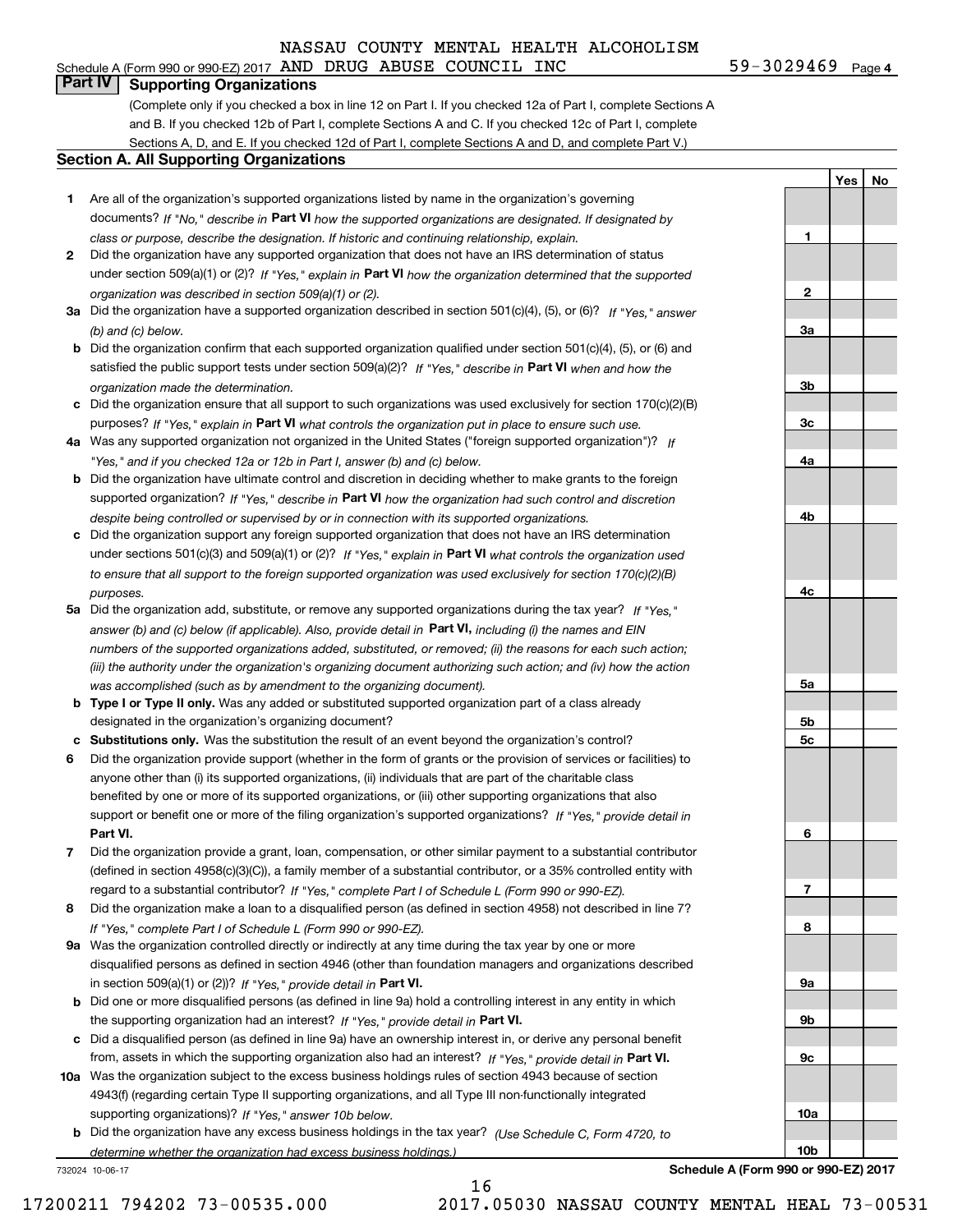**5** Schedule A (Form 990 or 990-EZ) 2017 AND DRUG ABUSE COUNC LL INC 5 9 = 3 0 Z 9 4 b 9 Page AND DRUG ABUSE COUNCIL INC 59-3029469

|    | Part IV<br><b>Supporting Organizations (continued)</b>                                                                                                                                                                           |                 |     |    |
|----|----------------------------------------------------------------------------------------------------------------------------------------------------------------------------------------------------------------------------------|-----------------|-----|----|
|    |                                                                                                                                                                                                                                  |                 | Yes | No |
| 11 | Has the organization accepted a gift or contribution from any of the following persons?                                                                                                                                          |                 |     |    |
|    | a A person who directly or indirectly controls, either alone or together with persons described in (b) and (c)                                                                                                                   |                 |     |    |
|    | below, the governing body of a supported organization?                                                                                                                                                                           | 11a             |     |    |
|    | <b>b</b> A family member of a person described in (a) above?                                                                                                                                                                     | 11 <sub>b</sub> |     |    |
|    | c A 35% controlled entity of a person described in (a) or (b) above? If "Yes" to a, b, or c, provide detail in Part VI.                                                                                                          | 11c             |     |    |
|    | <b>Section B. Type I Supporting Organizations</b>                                                                                                                                                                                |                 |     |    |
|    |                                                                                                                                                                                                                                  |                 | Yes | No |
| 1. | Did the directors, trustees, or membership of one or more supported organizations have the power to                                                                                                                              |                 |     |    |
|    | regularly appoint or elect at least a majority of the organization's directors or trustees at all times during the                                                                                                               |                 |     |    |
|    | tax year? If "No," describe in Part VI how the supported organization(s) effectively operated, supervised, or                                                                                                                    |                 |     |    |
|    | controlled the organization's activities. If the organization had more than one supported organization,                                                                                                                          |                 |     |    |
|    | describe how the powers to appoint and/or remove directors or trustees were allocated among the supported                                                                                                                        |                 |     |    |
|    | organizations and what conditions or restrictions, if any, applied to such powers during the tax year.                                                                                                                           | 1               |     |    |
| 2  | Did the organization operate for the benefit of any supported organization other than the supported                                                                                                                              |                 |     |    |
|    | organization(s) that operated, supervised, or controlled the supporting organization? If "Yes," explain in                                                                                                                       |                 |     |    |
|    | Part VI how providing such benefit carried out the purposes of the supported organization(s) that operated,                                                                                                                      |                 |     |    |
|    | supervised, or controlled the supporting organization.<br><b>Section C. Type II Supporting Organizations</b>                                                                                                                     | 2               |     |    |
|    |                                                                                                                                                                                                                                  |                 |     |    |
| 1  | Were a majority of the organization's directors or trustees during the tax year also a majority of the directors                                                                                                                 |                 | Yes | No |
|    | or trustees of each of the organization's supported organization(s)? If "No," describe in Part VI how control                                                                                                                    |                 |     |    |
|    | or management of the supporting organization was vested in the same persons that controlled or managed                                                                                                                           |                 |     |    |
|    | the supported organization(s).                                                                                                                                                                                                   | 1               |     |    |
|    | <b>Section D. All Type III Supporting Organizations</b>                                                                                                                                                                          |                 |     |    |
|    |                                                                                                                                                                                                                                  |                 | Yes | No |
| 1  | Did the organization provide to each of its supported organizations, by the last day of the fifth month of the                                                                                                                   |                 |     |    |
|    | organization's tax year, (i) a written notice describing the type and amount of support provided during the prior tax                                                                                                            |                 |     |    |
|    | year, (ii) a copy of the Form 990 that was most recently filed as of the date of notification, and (iii) copies of the                                                                                                           |                 |     |    |
|    | organization's governing documents in effect on the date of notification, to the extent not previously provided?                                                                                                                 | 1               |     |    |
| 2  | Were any of the organization's officers, directors, or trustees either (i) appointed or elected by the supported                                                                                                                 |                 |     |    |
|    | organization(s) or (ii) serving on the governing body of a supported organization? If "No," explain in Part VI how                                                                                                               |                 |     |    |
|    | the organization maintained a close and continuous working relationship with the supported organization(s).                                                                                                                      | 2               |     |    |
| 3  | By reason of the relationship described in (2), did the organization's supported organizations have a                                                                                                                            |                 |     |    |
|    | significant voice in the organization's investment policies and in directing the use of the organization's                                                                                                                       |                 |     |    |
|    | income or assets at all times during the tax year? If "Yes," describe in Part VI the role the organization's                                                                                                                     |                 |     |    |
|    | supported organizations played in this regard.                                                                                                                                                                                   | 3               |     |    |
|    | Section E. Type III Functionally Integrated Supporting Organizations                                                                                                                                                             |                 |     |    |
| 1  | Check the box next to the method that the organization used to satisfy the Integral Part Test during the year (see instructions).                                                                                                |                 |     |    |
| a  | The organization satisfied the Activities Test. Complete line 2 below.                                                                                                                                                           |                 |     |    |
| b  | The organization is the parent of each of its supported organizations. Complete line 3 below.                                                                                                                                    |                 |     |    |
| C  | The organization supported a governmental entity. Describe in Part VI how you supported a government entity (see instructions),                                                                                                  |                 |     |    |
| 2  | Activities Test. Answer (a) and (b) below.                                                                                                                                                                                       |                 | Yes | No |
| а  | Did substantially all of the organization's activities during the tax year directly further the exempt purposes of<br>the supported organization(s) to which the organization was responsive? If "Yes," then in Part VI identify |                 |     |    |
|    | those supported organizations and explain how these activities directly furthered their exempt purposes,                                                                                                                         |                 |     |    |
|    | how the organization was responsive to those supported organizations, and how the organization determined                                                                                                                        |                 |     |    |
|    | that these activities constituted substantially all of its activities.                                                                                                                                                           | 2a              |     |    |
|    | <b>b</b> Did the activities described in (a) constitute activities that, but for the organization's involvement, one or more                                                                                                     |                 |     |    |
|    | of the organization's supported organization(s) would have been engaged in? If "Yes," explain in Part VI the                                                                                                                     |                 |     |    |
|    | reasons for the organization's position that its supported organization(s) would have engaged in these                                                                                                                           |                 |     |    |
|    | activities but for the organization's involvement.                                                                                                                                                                               | 2b              |     |    |
| 3  | Parent of Supported Organizations. Answer (a) and (b) below.                                                                                                                                                                     |                 |     |    |
|    | a Did the organization have the power to regularly appoint or elect a majority of the officers, directors, or                                                                                                                    |                 |     |    |
|    | trustees of each of the supported organizations? Provide details in Part VI.                                                                                                                                                     | За              |     |    |
|    | <b>b</b> Did the organization exercise a substantial degree of direction over the policies, programs, and activities of each                                                                                                     |                 |     |    |
|    | of its supported organizations? If "Yes." describe in Part VI the role played by the organization in this regard                                                                                                                 | Зb              |     |    |
|    | Schedule A (Form 990 or 990-EZ) 2017<br>732025 10-06-17                                                                                                                                                                          |                 |     |    |
|    | 17                                                                                                                                                                                                                               |                 |     |    |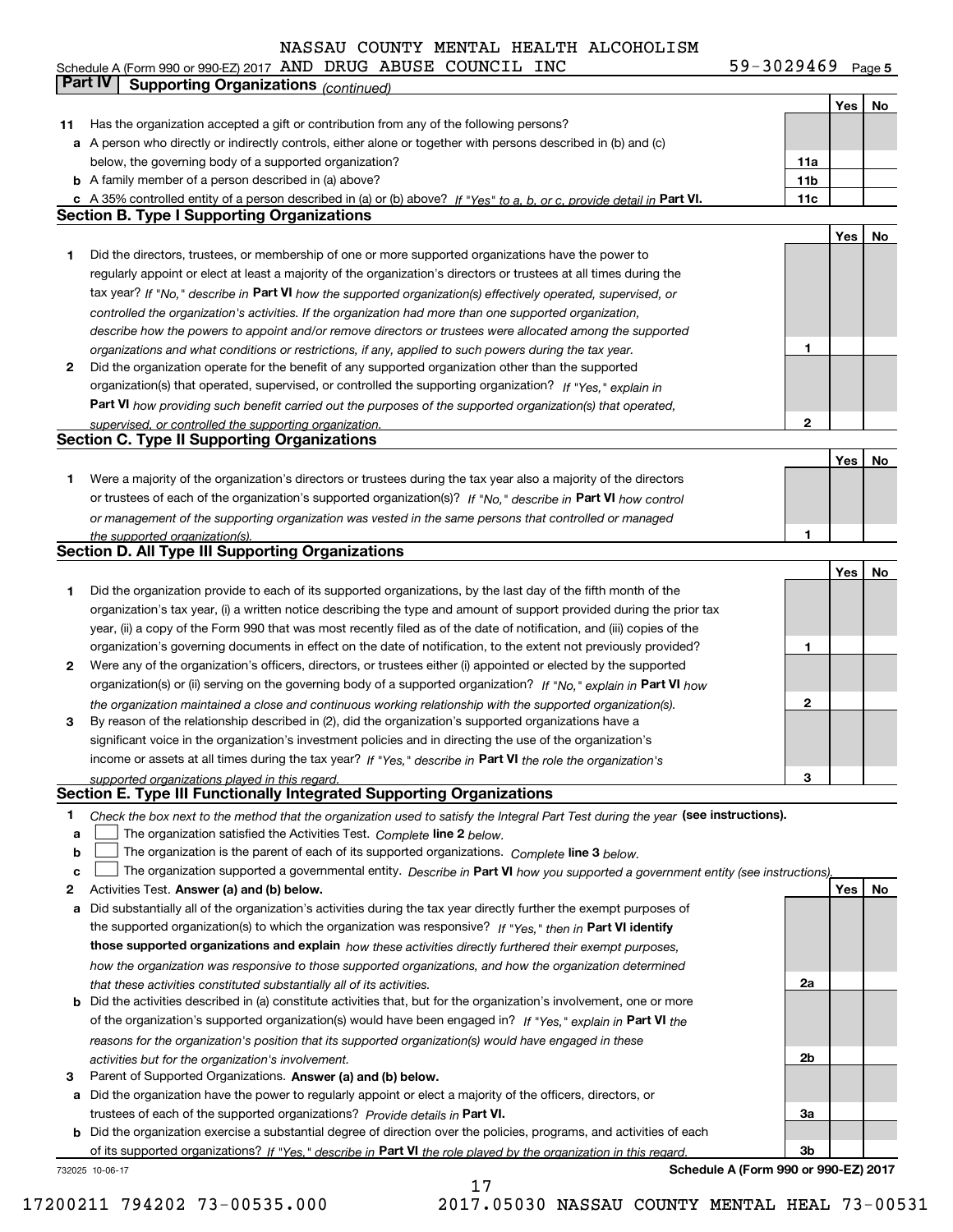| 59-3029469 |  | Page 6 |
|------------|--|--------|
|            |  |        |

#### **1SEP 10. See instructions.** All antegral Part Test as a qualifying trust on Nov. 20, 1970 (explain in Part VI.) See instructions. All **Section A - Adjusted Net Income 123** Other gross income (see instructions) **456** Portion of operating expenses paid or incurred for production or **7** Other expenses (see instructions) **8** Adjusted Net Income (subtract lines 5, 6, and 7 from line 4) **8 8 1234567Section B - Minimum Asset Amount 1**Aggregate fair market value of all non-exempt-use assets (see **2**Acquisition indebtedness applicable to non-exempt-use assets **3** Subtract line 2 from line 1d **4**Cash deemed held for exempt use. Enter 1-1/2% of line 3 (for greater amount, **5** Net value of non-exempt-use assets (subtract line 4 from line 3) **678a** Average monthly value of securities **b** Average monthly cash balances **c**Fair market value of other non-exempt-use assets **dTotal**  (add lines 1a, 1b, and 1c) **eDiscount** claimed for blockage or other **1a1b1c1d2345678**factors (explain in detail in **Part VI**): **Minimum Asset Amount**  (add line 7 to line 6) **Section C - Distributable Amount 123456123456Distributable Amount.** Subtract line 5 from line 4, unless subject to Schedule A (Form 990 or 990-EZ) 2017 Page AND DRUG ABUSE COUNCIL INC 59-3029469 other Type III non-functionally integrated supporting organizations must complete Sections A through E. (B) Current Year (optional)(A) Prior Year Net short-term capital gain Recoveries of prior-year distributions Add lines 1 through 3 Depreciation and depletion collection of gross income or for management, conservation, or maintenance of property held for production of income (see instructions) (B) Current Year (optional)(A) Prior Year instructions for short tax year or assets held for part of year): see instructions) Multiply line 5 by .035 Recoveries of prior-year distributions Current Year Adjusted net income for prior year (from Section A, line 8, Column A) Enter 85% of line 1 Minimum asset amount for prior year (from Section B, line 8, Column A) Enter greater of line 2 or line 3 Income tax imposed in prior year emergency temporary reduction (see instructions) **Part V Type III Non-Functionally Integrated 509(a)(3) Supporting Organizations**   $\mathcal{L}^{\text{max}}$

**7**Check here if the current year is the organization's first as a non-functionally integrated Type III supporting organization (see instructions). $\mathcal{L}^{\text{max}}$ 

**Schedule A (Form 990 or 990-EZ) 2017**

732026 10-06-17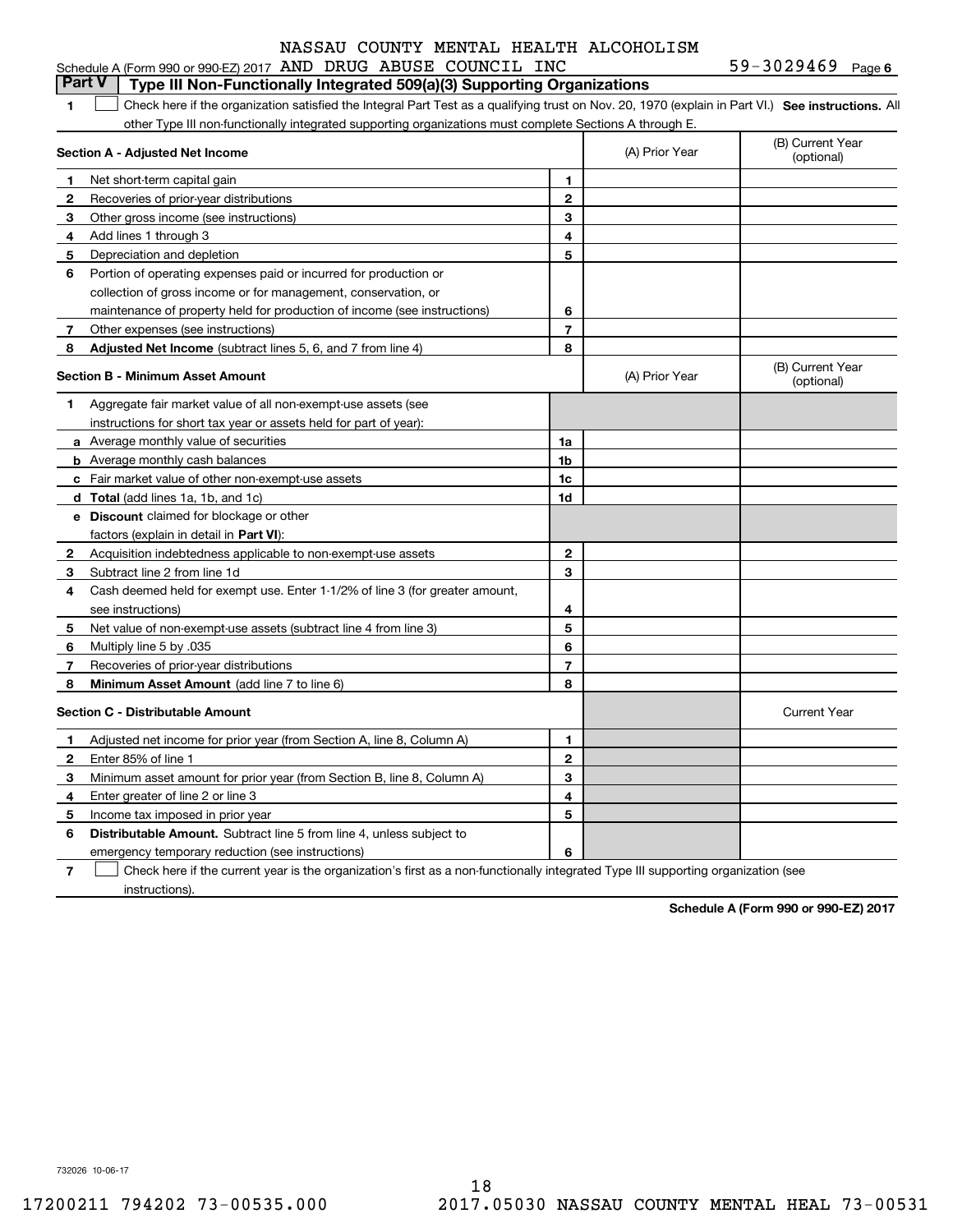|              | <b>Part V</b><br>Type III Non-Functionally Integrated 509(a)(3) Supporting Organizations                     |                                    | (continued)                                   |                                                         |
|--------------|--------------------------------------------------------------------------------------------------------------|------------------------------------|-----------------------------------------------|---------------------------------------------------------|
|              | <b>Section D - Distributions</b>                                                                             |                                    |                                               | <b>Current Year</b>                                     |
| 1            | Amounts paid to supported organizations to accomplish exempt purposes                                        |                                    |                                               |                                                         |
| 2            | Amounts paid to perform activity that directly furthers exempt purposes of supported                         |                                    |                                               |                                                         |
|              | organizations, in excess of income from activity                                                             |                                    |                                               |                                                         |
| 3            | Administrative expenses paid to accomplish exempt purposes of supported organizations                        |                                    |                                               |                                                         |
| 4            | Amounts paid to acquire exempt-use assets                                                                    |                                    |                                               |                                                         |
| 5            | Qualified set-aside amounts (prior IRS approval required)                                                    |                                    |                                               |                                                         |
| 6            | Other distributions (describe in Part VI). See instructions.                                                 |                                    |                                               |                                                         |
| 7            | Total annual distributions. Add lines 1 through 6.                                                           |                                    |                                               |                                                         |
| 8            | Distributions to attentive supported organizations to which the organization is responsive                   |                                    |                                               |                                                         |
|              | (provide details in Part VI). See instructions.                                                              |                                    |                                               |                                                         |
| 9            | Distributable amount for 2017 from Section C, line 6                                                         |                                    |                                               |                                                         |
| 10           | Line 8 amount divided by line 9 amount                                                                       |                                    |                                               |                                                         |
|              | Section E - Distribution Allocations (see instructions)                                                      | (i)<br><b>Excess Distributions</b> | (ii)<br><b>Underdistributions</b><br>Pre-2017 | (iii)<br><b>Distributable</b><br><b>Amount for 2017</b> |
| 1            | Distributable amount for 2017 from Section C, line 6                                                         |                                    |                                               |                                                         |
| 2            | Underdistributions, if any, for years prior to 2017 (reason-                                                 |                                    |                                               |                                                         |
|              | able cause required- explain in Part VI). See instructions.                                                  |                                    |                                               |                                                         |
| 3            | Excess distributions carryover, if any, to 2017                                                              |                                    |                                               |                                                         |
| a            |                                                                                                              |                                    |                                               |                                                         |
|              | <b>b</b> From 2013                                                                                           |                                    |                                               |                                                         |
|              | $c$ From 2014                                                                                                |                                    |                                               |                                                         |
|              | d From 2015                                                                                                  |                                    |                                               |                                                         |
|              | e From 2016                                                                                                  |                                    |                                               |                                                         |
|              | f Total of lines 3a through e                                                                                |                                    |                                               |                                                         |
|              | g Applied to underdistributions of prior years                                                               |                                    |                                               |                                                         |
|              | <b>h</b> Applied to 2017 distributable amount                                                                |                                    |                                               |                                                         |
|              | i Carryover from 2012 not applied (see instructions)                                                         |                                    |                                               |                                                         |
|              | Remainder. Subtract lines 3g, 3h, and 3i from 3f.                                                            |                                    |                                               |                                                         |
| 4            | Distributions for 2017 from Section D,                                                                       |                                    |                                               |                                                         |
|              | \$<br>line $7:$                                                                                              |                                    |                                               |                                                         |
|              | a Applied to underdistributions of prior years                                                               |                                    |                                               |                                                         |
|              | <b>b</b> Applied to 2017 distributable amount                                                                |                                    |                                               |                                                         |
|              | <b>c</b> Remainder. Subtract lines 4a and 4b from 4.                                                         |                                    |                                               |                                                         |
| 5            | Remaining underdistributions for years prior to 2017, if                                                     |                                    |                                               |                                                         |
|              | any. Subtract lines 3g and 4a from line 2. For result greater                                                |                                    |                                               |                                                         |
| 6            | than zero, explain in Part VI. See instructions.<br>Remaining underdistributions for 2017. Subtract lines 3h |                                    |                                               |                                                         |
|              | and 4b from line 1. For result greater than zero, explain in                                                 |                                    |                                               |                                                         |
|              | <b>Part VI.</b> See instructions.                                                                            |                                    |                                               |                                                         |
| $\mathbf{7}$ | Excess distributions carryover to 2018. Add lines 3j                                                         |                                    |                                               |                                                         |
|              | and 4c.                                                                                                      |                                    |                                               |                                                         |
| 8            | Breakdown of line 7:                                                                                         |                                    |                                               |                                                         |
|              | a Excess from 2013                                                                                           |                                    |                                               |                                                         |
|              | <b>b</b> Excess from 2014                                                                                    |                                    |                                               |                                                         |
|              | c Excess from 2015                                                                                           |                                    |                                               |                                                         |
|              | d Excess from 2016                                                                                           |                                    |                                               |                                                         |
|              | e Excess from 2017                                                                                           |                                    |                                               |                                                         |

**Schedule A (Form 990 or 990-EZ) 2017**

732027 10-06-17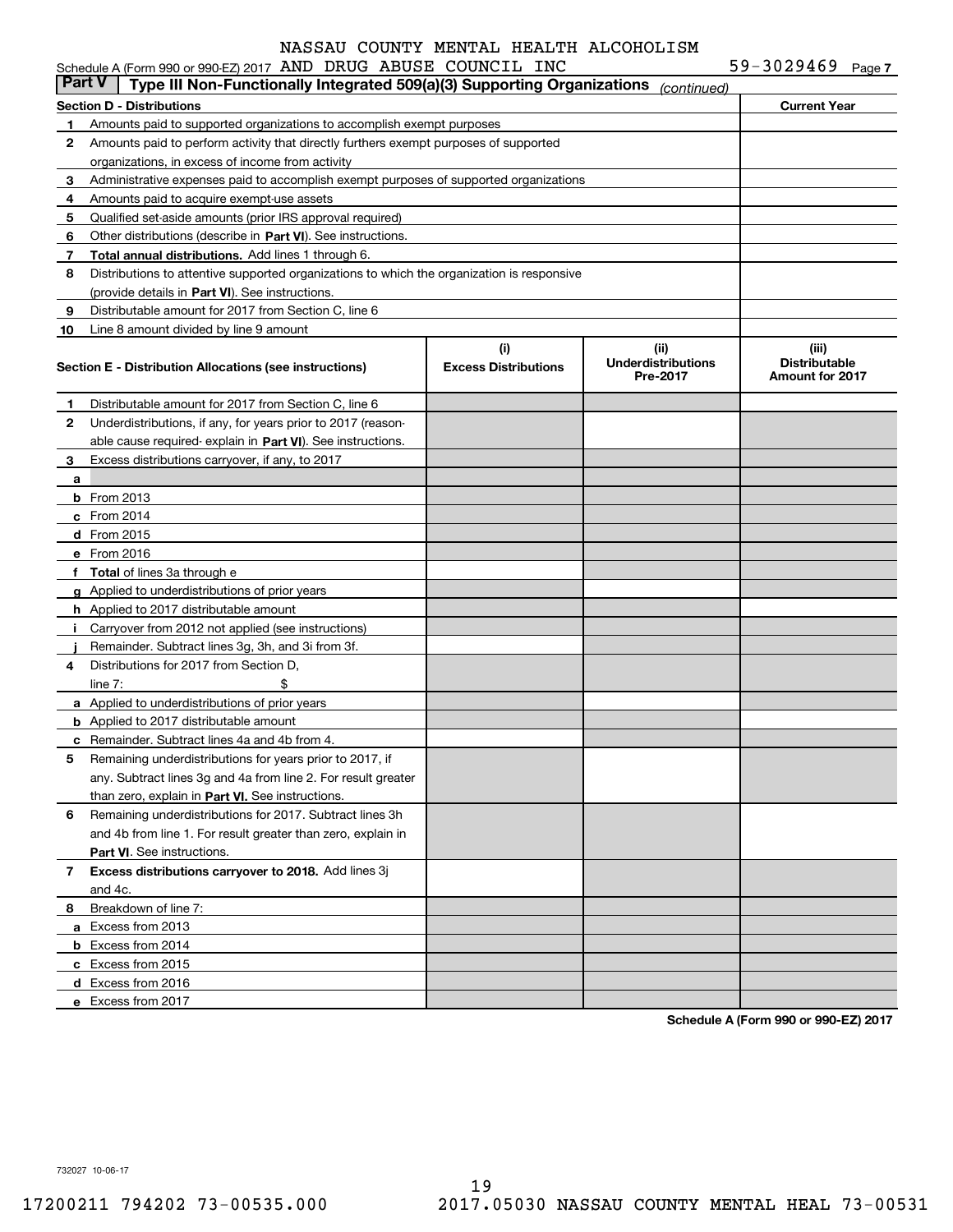|                 | Schedule A (Form 990 or 990-EZ) 2017 AND DRUG ABUSE COUNCIL INC                                                                                                                                                                                                                                                                                                                                                                                                                                                                                                                             |  |  |    |  | NASSAU COUNTY MENTAL HEALTH ALCOHOLISM |  | $59 - 3029469$ Page 8                |  |
|-----------------|---------------------------------------------------------------------------------------------------------------------------------------------------------------------------------------------------------------------------------------------------------------------------------------------------------------------------------------------------------------------------------------------------------------------------------------------------------------------------------------------------------------------------------------------------------------------------------------------|--|--|----|--|----------------------------------------|--|--------------------------------------|--|
| <b>Part VI</b>  | Supplemental Information. Provide the explanations required by Part II, line 10; Part II, line 17a or 17b; Part III, line 12;<br>Part IV, Section A, lines 1, 2, 3b, 3c, 4b, 4c, 5a, 6, 9a, 9b, 9c, 11a, 11b, and 11c; Part IV, Section B, lines 1 and 2; Part IV, Section C,<br>line 1; Part IV, Section D, lines 2 and 3; Part IV, Section E, lines 1c, 2a, 2b, 3a, and 3b; Part V, line 1; Part V, Section B, line 1e; Part V,<br>Section D, lines 5, 6, and 8; and Part V, Section E, lines 2, 5, and 6. Also complete this part for any additional information.<br>(See instructions.) |  |  |    |  |                                        |  |                                      |  |
|                 |                                                                                                                                                                                                                                                                                                                                                                                                                                                                                                                                                                                             |  |  |    |  |                                        |  |                                      |  |
|                 |                                                                                                                                                                                                                                                                                                                                                                                                                                                                                                                                                                                             |  |  |    |  |                                        |  |                                      |  |
|                 |                                                                                                                                                                                                                                                                                                                                                                                                                                                                                                                                                                                             |  |  |    |  |                                        |  |                                      |  |
|                 |                                                                                                                                                                                                                                                                                                                                                                                                                                                                                                                                                                                             |  |  |    |  |                                        |  |                                      |  |
|                 |                                                                                                                                                                                                                                                                                                                                                                                                                                                                                                                                                                                             |  |  |    |  |                                        |  |                                      |  |
|                 |                                                                                                                                                                                                                                                                                                                                                                                                                                                                                                                                                                                             |  |  |    |  |                                        |  |                                      |  |
|                 |                                                                                                                                                                                                                                                                                                                                                                                                                                                                                                                                                                                             |  |  |    |  |                                        |  |                                      |  |
|                 |                                                                                                                                                                                                                                                                                                                                                                                                                                                                                                                                                                                             |  |  |    |  |                                        |  |                                      |  |
|                 |                                                                                                                                                                                                                                                                                                                                                                                                                                                                                                                                                                                             |  |  |    |  |                                        |  |                                      |  |
|                 |                                                                                                                                                                                                                                                                                                                                                                                                                                                                                                                                                                                             |  |  |    |  |                                        |  |                                      |  |
|                 |                                                                                                                                                                                                                                                                                                                                                                                                                                                                                                                                                                                             |  |  |    |  |                                        |  |                                      |  |
|                 |                                                                                                                                                                                                                                                                                                                                                                                                                                                                                                                                                                                             |  |  |    |  |                                        |  |                                      |  |
|                 |                                                                                                                                                                                                                                                                                                                                                                                                                                                                                                                                                                                             |  |  |    |  |                                        |  |                                      |  |
|                 |                                                                                                                                                                                                                                                                                                                                                                                                                                                                                                                                                                                             |  |  |    |  |                                        |  |                                      |  |
|                 |                                                                                                                                                                                                                                                                                                                                                                                                                                                                                                                                                                                             |  |  |    |  |                                        |  |                                      |  |
|                 |                                                                                                                                                                                                                                                                                                                                                                                                                                                                                                                                                                                             |  |  |    |  |                                        |  |                                      |  |
|                 |                                                                                                                                                                                                                                                                                                                                                                                                                                                                                                                                                                                             |  |  |    |  |                                        |  |                                      |  |
|                 |                                                                                                                                                                                                                                                                                                                                                                                                                                                                                                                                                                                             |  |  |    |  |                                        |  |                                      |  |
|                 |                                                                                                                                                                                                                                                                                                                                                                                                                                                                                                                                                                                             |  |  |    |  |                                        |  |                                      |  |
|                 |                                                                                                                                                                                                                                                                                                                                                                                                                                                                                                                                                                                             |  |  |    |  |                                        |  |                                      |  |
|                 |                                                                                                                                                                                                                                                                                                                                                                                                                                                                                                                                                                                             |  |  |    |  |                                        |  |                                      |  |
|                 |                                                                                                                                                                                                                                                                                                                                                                                                                                                                                                                                                                                             |  |  |    |  |                                        |  |                                      |  |
|                 |                                                                                                                                                                                                                                                                                                                                                                                                                                                                                                                                                                                             |  |  |    |  |                                        |  |                                      |  |
|                 |                                                                                                                                                                                                                                                                                                                                                                                                                                                                                                                                                                                             |  |  |    |  |                                        |  |                                      |  |
|                 |                                                                                                                                                                                                                                                                                                                                                                                                                                                                                                                                                                                             |  |  |    |  |                                        |  |                                      |  |
|                 |                                                                                                                                                                                                                                                                                                                                                                                                                                                                                                                                                                                             |  |  |    |  |                                        |  |                                      |  |
| 732028 10-06-17 |                                                                                                                                                                                                                                                                                                                                                                                                                                                                                                                                                                                             |  |  | 20 |  |                                        |  | Schedule A (Form 990 or 990-EZ) 2017 |  |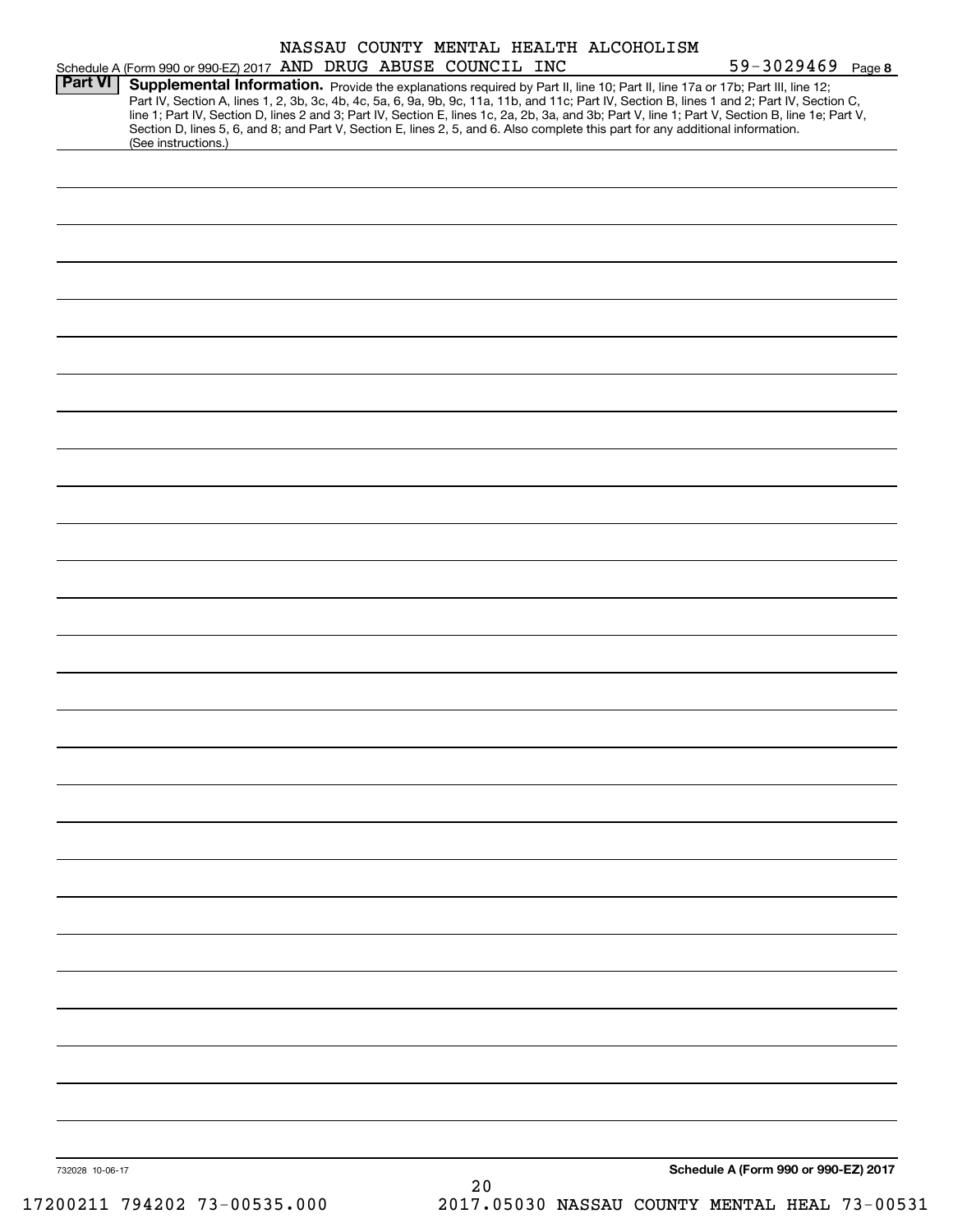| <b>Schedule B</b>                |  |
|----------------------------------|--|
| (Form 990, 990-EZ,<br>or 990-PF) |  |

Department of the Treasury Internal Revenue Service

# **Schedule of Contributors**

**| Attach to Form 990, Form 990-EZ, or Form 990-PF. | Go to www.irs.gov/Form990 for the latest information.** OMB No. 1545-0047

**2017**

**Name of the organization Employer identification number**

|  | Name of the organization |  |
|--|--------------------------|--|
|  | --- --                   |  |

**Organization type** (check one):

|  |  |  | NASSAU COUNTY MENTAL HEALTH ALCOHOLISM |
|--|--|--|----------------------------------------|
|--|--|--|----------------------------------------|

AND DRUG ABUSE COUNCIL INC | 59-3029469

| Filers of:         | Section:                                                                    |
|--------------------|-----------------------------------------------------------------------------|
| Form 990 or 990-EZ | X  <br>$3$ ) (enter number) organization<br>501(c)(                         |
|                    | $4947(a)(1)$ nonexempt charitable trust not treated as a private foundation |
|                    | 527 political organization                                                  |
| Form 990-PF        | 501(c)(3) exempt private foundation                                         |
|                    | 4947(a)(1) nonexempt charitable trust treated as a private foundation       |
|                    | 501(c)(3) taxable private foundation                                        |

Check if your organization is covered by the **General Rule** or a **Special Rule. Note:**  Only a section 501(c)(7), (8), or (10) organization can check boxes for both the General Rule and a Special Rule. See instructions.

## **General Rule**

 $\mathcal{L}^{\text{max}}$ 

For an organization filing Form 990, 990-EZ, or 990-PF that received, during the year, contributions totaling \$5,000 or more (in money or property) from any one contributor. Complete Parts I and II. See instructions for determining a contributor's total contributions.

#### **Special Rules**

 $\mathcal{L}^{\text{max}}$ 

any one contributor, during the year, total contributions of the greater of  $\,$  (1) \$5,000; or **(2)** 2% of the amount on (i) Form 990, Part VIII, line 1h;  $\boxed{\textbf{X}}$  For an organization described in section 501(c)(3) filing Form 990 or 990-EZ that met the 33 1/3% support test of the regulations under sections 509(a)(1) and 170(b)(1)(A)(vi), that checked Schedule A (Form 990 or 990-EZ), Part II, line 13, 16a, or 16b, and that received from or (ii) Form 990-EZ, line 1. Complete Parts I and II.

year, total contributions of more than \$1,000 *exclusively* for religious, charitable, scientific, literary, or educational purposes, or for For an organization described in section 501(c)(7), (8), or (10) filing Form 990 or 990-EZ that received from any one contributor, during the the prevention of cruelty to children or animals. Complete Parts I, II, and III.  $\mathcal{L}^{\text{max}}$ 

purpose. Don't complete any of the parts unless the **General Rule** applies to this organization because it received *nonexclusively* year, contributions <sub>exclusively</sub> for religious, charitable, etc., purposes, but no such contributions totaled more than \$1,000. If this box is checked, enter here the total contributions that were received during the year for an  $\;$ exclusively religious, charitable, etc., For an organization described in section 501(c)(7), (8), or (10) filing Form 990 or 990-EZ that received from any one contributor, during the religious, charitable, etc., contributions totaling \$5,000 or more during the year  $\Box$ — $\Box$   $\Box$ 

**Caution:**  An organization that isn't covered by the General Rule and/or the Special Rules doesn't file Schedule B (Form 990, 990-EZ, or 990-PF),  **must** but it answer "No" on Part IV, line 2, of its Form 990; or check the box on line H of its Form 990-EZ or on its Form 990-PF, Part I, line 2, to certify that it doesn't meet the filing requirements of Schedule B (Form 990, 990-EZ, or 990-PF).

**Schedule B (Form 990, 990-EZ, or 990-PF) (2017) For Paperwork Reduction Act Notice, see the instructions for Form 990, 990-EZ, or 990-PF.** LHA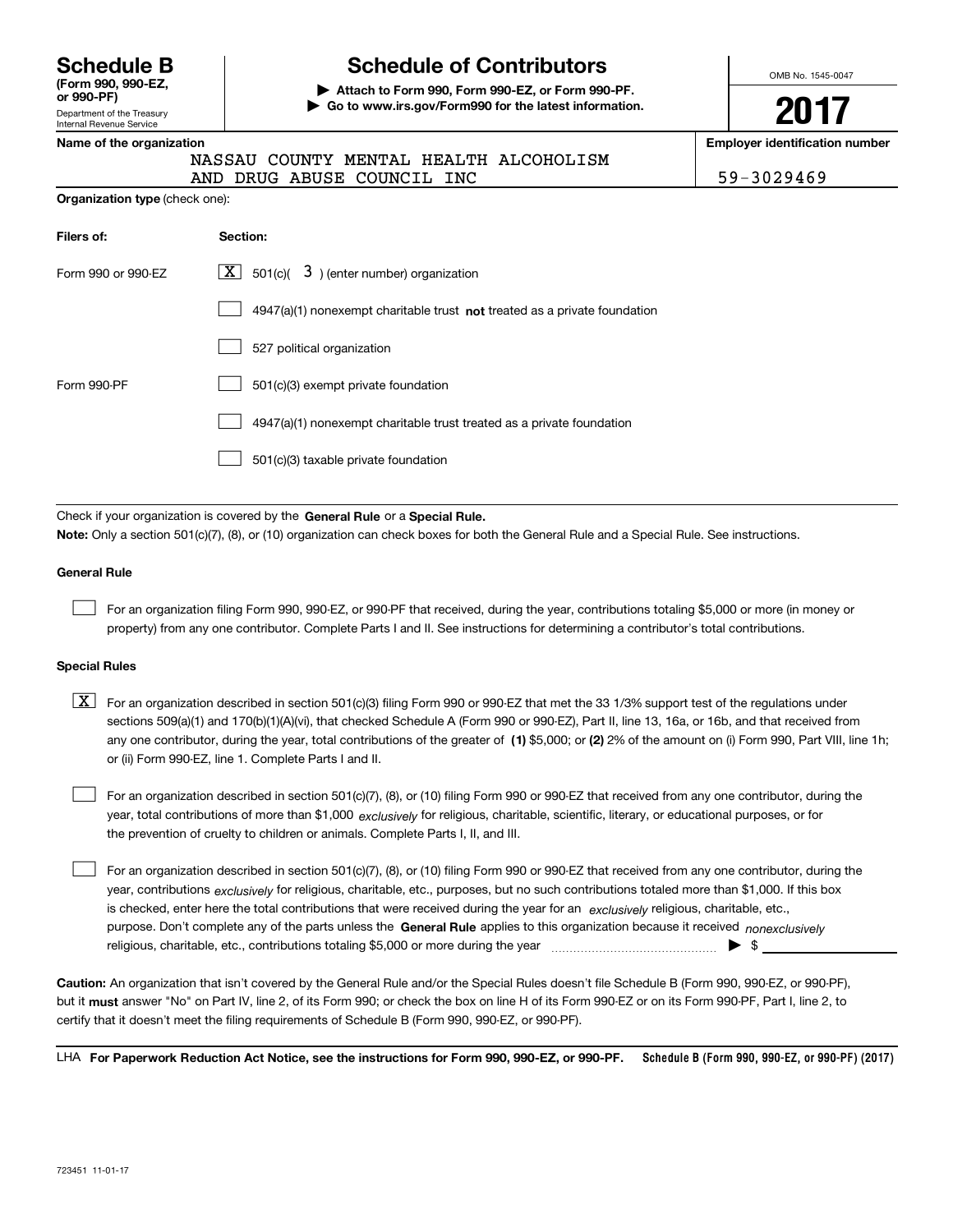# Schedule B (Form 990, 990-EZ, or 990-PF) (2017) **Page 2**

**(a) No.**

# **Name of organization Employer identification number** Chedule B (Form 990, 990-EZ, or 990-PF) (2017)<br> **2Part I 2Part I COUNTY MENTAL HEALTH ALCOHOLISM**<br> **2Part I COUNTY MENTAL HEALTH ALCOHOLISM**<br> **Part I Contributors** (see instructions). Use duplicate copies of Part I NASSAU COUNTY MENTAL HEALTH ALCOHOLISM AND DRUG ABUSE COUNCIL INC 59-3029469

**(b)** Contributors (see instructions). Use duplicate copies of Part I if additional space is needed.

**Name, address, and ZIP + 4**

| 1               | NASSAU COUNTY BOARD OF COMMISSIONERS<br>76347 VETERANS WAY<br>YULEE, FL 32097                              | 233, 233.<br>\$                   | $\mathbf{X}$<br>Person<br>Payroll<br>Noncash<br>(Complete Part II for<br>noncash contributions.)                                    |
|-----------------|------------------------------------------------------------------------------------------------------------|-----------------------------------|-------------------------------------------------------------------------------------------------------------------------------------|
| (a)<br>No.      | (b)<br>Name, address, and ZIP + 4                                                                          | (c)<br><b>Total contributions</b> | (d)<br>Type of contribution                                                                                                         |
| $\overline{a}$  | CORRECTIONAL HEALTHCARE COMPANIES<br>6200 S SYRACUSE WAY,<br><b>STE 440</b><br>GREENWOOD VILLAGE, CO 80111 | 61,000.<br>\$                     | $\boxed{\text{X}}$<br>Person<br>Payroll<br><b>Noncash</b><br>(Complete Part II for<br>noncash contributions.)                       |
| (a)<br>No.      | (b)<br>Name, address, and ZIP + 4                                                                          | (c)<br><b>Total contributions</b> | (d)<br>Type of contribution                                                                                                         |
| $\mathbf{3}$    | FLORIDA ALCOHOL AND DRUG ABUSE<br>ASSOCIATION<br>2868 MAHAN DR, STE 1<br>TALLAHASSEE, FL 32308             | 57,107.<br>\$                     | $\overline{\mathbf{X}}$<br>Person<br>Payroll<br><b>Noncash</b><br>(Complete Part II for<br>noncash contributions.)                  |
| (a)<br>No.      | (b)<br>Name, address, and ZIP + 4                                                                          | (c)<br><b>Total contributions</b> | (d)<br>Type of contribution                                                                                                         |
| 4               | LUTHERAN SERVICES OF FLORIDA<br>9428 BAYMEADOWS RD, BLDG 111, STE 320<br>JACKSONVILLE, FL 32256            | 2,067,679.<br>$\frac{1}{2}$       | $\mathbf{X}$<br>Person<br>Payroll<br>Noncash<br>(Complete Part II for<br>noncash contributions.)                                    |
| (a)<br>No.      | (b)<br>Name, address, and ZIP + 4                                                                          | (c)<br><b>Total contributions</b> | (d)<br>Type of contribution                                                                                                         |
|                 |                                                                                                            | \$                                | Person<br>Payroll<br>Noncash<br>(Complete Part II for<br>noncash contributions.)                                                    |
| (a)<br>No.      | (b)<br>Name, address, and ZIP + 4                                                                          | (c)<br><b>Total contributions</b> | (d)<br>Type of contribution                                                                                                         |
|                 |                                                                                                            | \$                                | Person<br>Payroll<br>Noncash<br>(Complete Part II for<br>noncash contributions.)<br>Schedule B (Form 990, 990-EZ, or 990-PF) (2017) |
| 723452 11-01-17 | 22                                                                                                         |                                   |                                                                                                                                     |

**(d) Type of contribution**

**(c) Total contributions**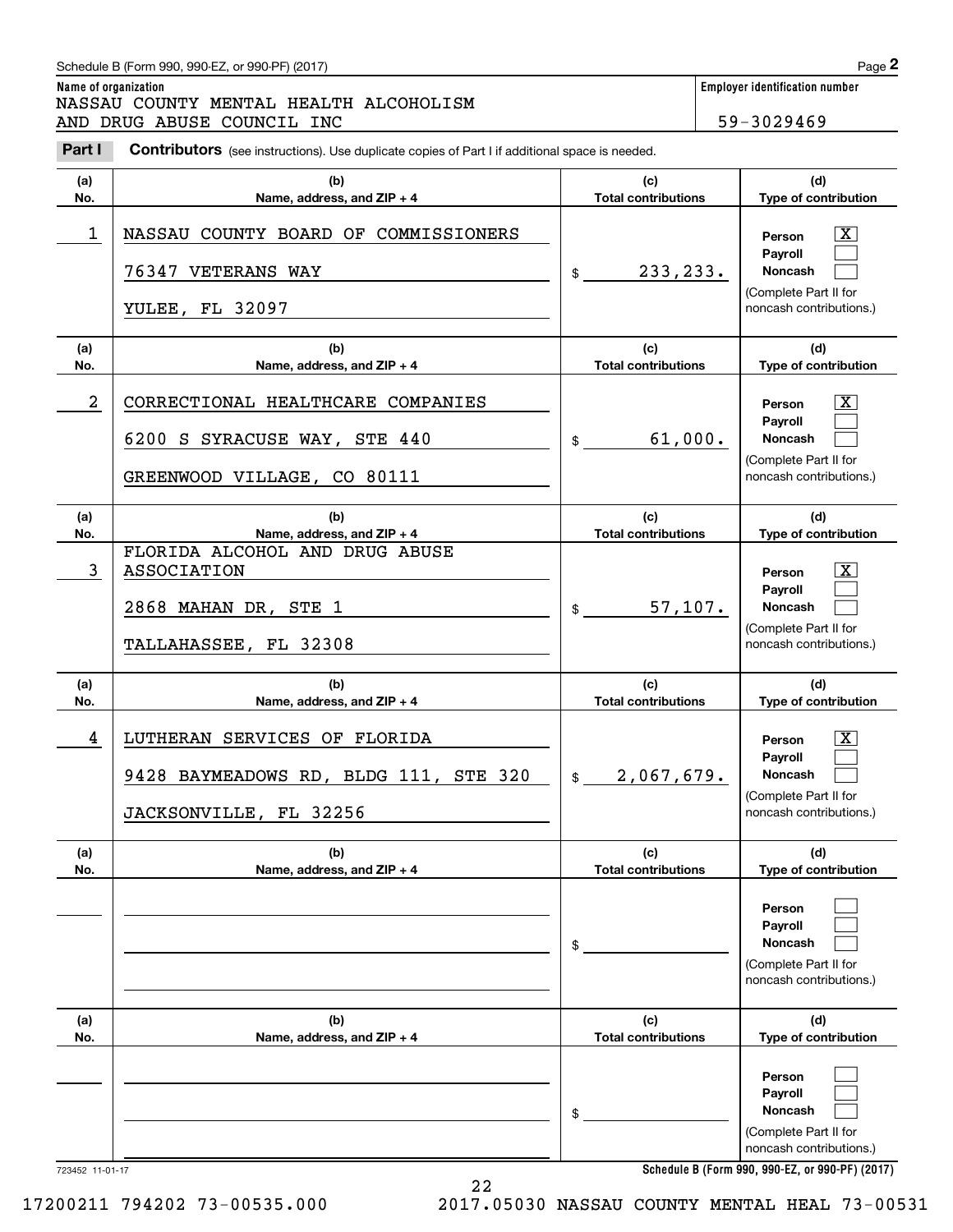|                              | NASSAU COUNTY MENTAL HEALTH ALCOHOLISM<br>AND DRUG ABUSE COUNCIL INC                                |                                                 | 59-3029469           |
|------------------------------|-----------------------------------------------------------------------------------------------------|-------------------------------------------------|----------------------|
| Part II                      | Noncash Property (see instructions). Use duplicate copies of Part II if additional space is needed. |                                                 |                      |
| (a)<br>No.<br>from<br>Part I | (b)<br>Description of noncash property given                                                        | (c)<br>FMV (or estimate)<br>(See instructions.) | (d)<br>Date received |
|                              |                                                                                                     | \$                                              |                      |
| (a)<br>No.<br>from<br>Part I | (b)<br>Description of noncash property given                                                        | (c)<br>FMV (or estimate)<br>(See instructions.) | (d)<br>Date received |
|                              |                                                                                                     | \$                                              |                      |
| (a)<br>No.<br>from<br>Part I | (b)<br>Description of noncash property given                                                        | (c)<br>FMV (or estimate)<br>(See instructions.) | (d)<br>Date received |
|                              |                                                                                                     | \$                                              |                      |
| (a)<br>No.<br>from<br>Part I | (b)<br>Description of noncash property given                                                        | (c)<br>FMV (or estimate)<br>(See instructions.) | (d)<br>Date received |
|                              |                                                                                                     | \$                                              |                      |
| (a)<br>No.<br>from<br>Part I | (b)<br>Description of noncash property given                                                        | (c)<br>FMV (or estimate)<br>(See instructions.) | (d)<br>Date received |
|                              |                                                                                                     | \$                                              |                      |
| (a)<br>No.<br>from<br>Part I | (b)<br>Description of noncash property given                                                        | (c)<br>FMV (or estimate)<br>(See instructions.) | (d)<br>Date received |
|                              |                                                                                                     |                                                 |                      |

723453 11-01-17

**Schedule B (Form 990, 990-EZ, or 990-PF) (2017)**

17200211 794202 73-00535.000 2017.05030 NASSAU COUNTY MENTAL HEAL 73-00531

23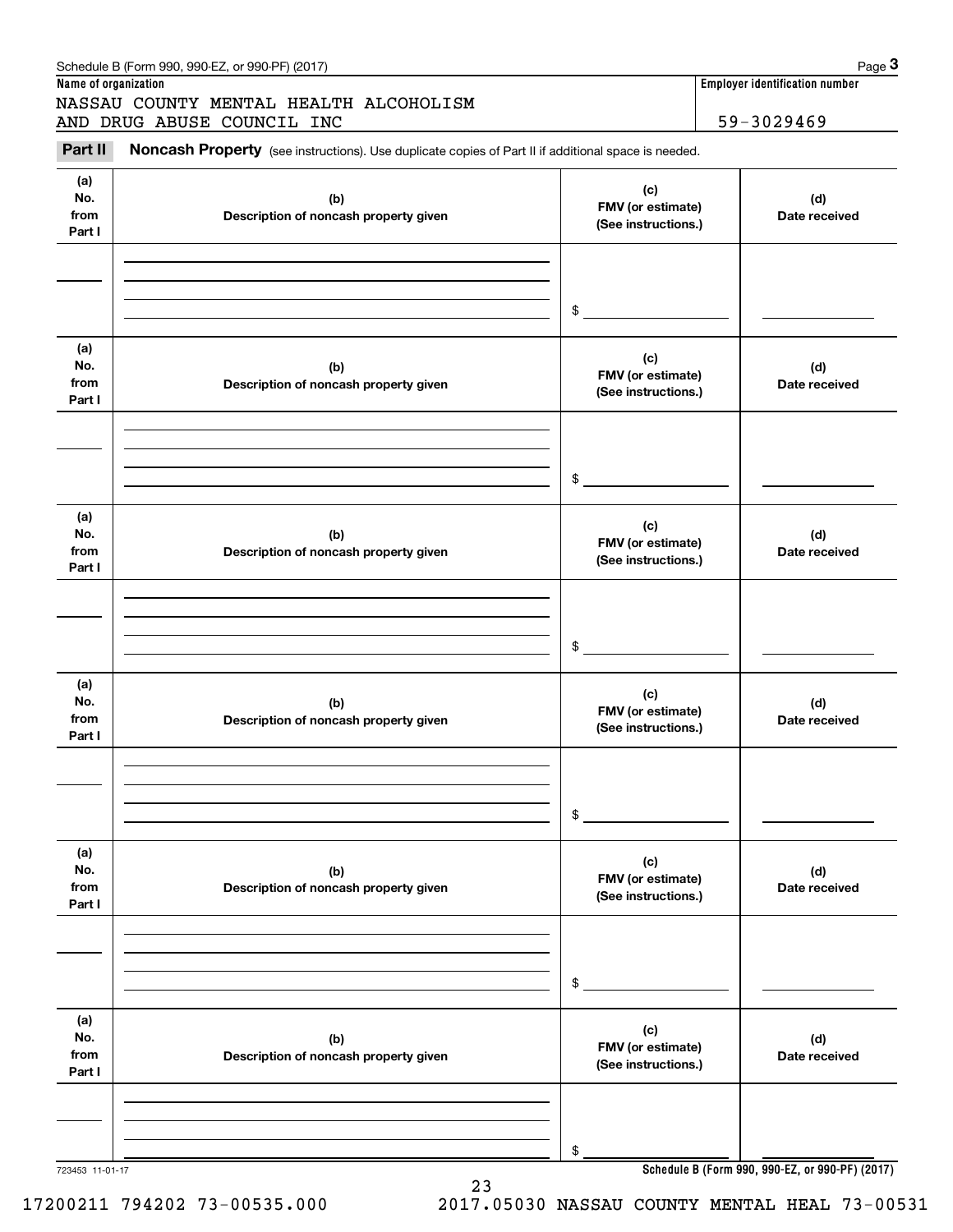|                      | Schedule B (Form 990, 990-EZ, or 990-PF) (2017)                                                                                                                                                                                                                              |                      | Page 4                                          |
|----------------------|------------------------------------------------------------------------------------------------------------------------------------------------------------------------------------------------------------------------------------------------------------------------------|----------------------|-------------------------------------------------|
| Name of organization |                                                                                                                                                                                                                                                                              |                      | <b>Employer identification number</b>           |
|                      | NASSAU COUNTY MENTAL HEALTH ALCOHOLISM                                                                                                                                                                                                                                       |                      |                                                 |
|                      | AND DRUG ABUSE COUNCIL INC                                                                                                                                                                                                                                                   |                      | 59-3029469                                      |
| Part III             | Exclusively religious, charitable, etc., contributions to organizations described in section 501(c)(7), (8), or (10) that total more than \$1,000 for<br>the year from any one contributor. Complete columns (a) through (e) and the following line entry. For organizations |                      |                                                 |
|                      | completing Part III, enter the total of exclusively religious, charitable, etc., contributions of \$1,000 or less for the year. (Enter this info. once.)                                                                                                                     |                      | $\blacktriangleright$ \$                        |
| (a) No.              | Use duplicate copies of Part III if additional space is needed.                                                                                                                                                                                                              |                      |                                                 |
| from                 | (b) Purpose of gift                                                                                                                                                                                                                                                          | (c) Use of gift      | (d) Description of how gift is held             |
| Part I               |                                                                                                                                                                                                                                                                              |                      |                                                 |
|                      |                                                                                                                                                                                                                                                                              |                      |                                                 |
|                      |                                                                                                                                                                                                                                                                              |                      |                                                 |
|                      |                                                                                                                                                                                                                                                                              |                      |                                                 |
|                      |                                                                                                                                                                                                                                                                              | (e) Transfer of gift |                                                 |
|                      |                                                                                                                                                                                                                                                                              |                      |                                                 |
|                      | Transferee's name, address, and $ZIP + 4$                                                                                                                                                                                                                                    |                      | Relationship of transferor to transferee        |
|                      |                                                                                                                                                                                                                                                                              |                      |                                                 |
|                      |                                                                                                                                                                                                                                                                              |                      |                                                 |
|                      |                                                                                                                                                                                                                                                                              |                      |                                                 |
|                      |                                                                                                                                                                                                                                                                              |                      |                                                 |
| (a) No.<br>from      | (b) Purpose of gift                                                                                                                                                                                                                                                          | (c) Use of gift      | (d) Description of how gift is held             |
| Part I               |                                                                                                                                                                                                                                                                              |                      |                                                 |
|                      |                                                                                                                                                                                                                                                                              |                      |                                                 |
|                      |                                                                                                                                                                                                                                                                              |                      |                                                 |
|                      |                                                                                                                                                                                                                                                                              |                      |                                                 |
|                      |                                                                                                                                                                                                                                                                              | (e) Transfer of gift |                                                 |
|                      |                                                                                                                                                                                                                                                                              |                      |                                                 |
|                      | Transferee's name, address, and $ZIP + 4$                                                                                                                                                                                                                                    |                      | Relationship of transferor to transferee        |
|                      |                                                                                                                                                                                                                                                                              |                      |                                                 |
|                      |                                                                                                                                                                                                                                                                              |                      |                                                 |
|                      |                                                                                                                                                                                                                                                                              |                      |                                                 |
|                      |                                                                                                                                                                                                                                                                              |                      |                                                 |
| (a) No.<br>from      | (b) Purpose of gift                                                                                                                                                                                                                                                          | (c) Use of gift      | (d) Description of how gift is held             |
| Part I               |                                                                                                                                                                                                                                                                              |                      |                                                 |
|                      |                                                                                                                                                                                                                                                                              |                      |                                                 |
|                      |                                                                                                                                                                                                                                                                              |                      |                                                 |
|                      |                                                                                                                                                                                                                                                                              |                      |                                                 |
|                      |                                                                                                                                                                                                                                                                              | (e) Transfer of gift |                                                 |
|                      |                                                                                                                                                                                                                                                                              |                      |                                                 |
|                      | Transferee's name, address, and $ZIP + 4$                                                                                                                                                                                                                                    |                      | Relationship of transferor to transferee        |
|                      |                                                                                                                                                                                                                                                                              |                      |                                                 |
|                      |                                                                                                                                                                                                                                                                              |                      |                                                 |
|                      |                                                                                                                                                                                                                                                                              |                      |                                                 |
|                      |                                                                                                                                                                                                                                                                              |                      |                                                 |
| (a) No.<br>from      | (b) Purpose of gift                                                                                                                                                                                                                                                          | (c) Use of gift      | (d) Description of how gift is held             |
| Part I               |                                                                                                                                                                                                                                                                              |                      |                                                 |
|                      |                                                                                                                                                                                                                                                                              |                      |                                                 |
|                      |                                                                                                                                                                                                                                                                              |                      |                                                 |
|                      |                                                                                                                                                                                                                                                                              |                      |                                                 |
|                      |                                                                                                                                                                                                                                                                              |                      |                                                 |
|                      |                                                                                                                                                                                                                                                                              | (e) Transfer of gift |                                                 |
|                      |                                                                                                                                                                                                                                                                              |                      |                                                 |
|                      | Transferee's name, address, and $ZIP + 4$                                                                                                                                                                                                                                    |                      | Relationship of transferor to transferee        |
|                      |                                                                                                                                                                                                                                                                              |                      |                                                 |
|                      |                                                                                                                                                                                                                                                                              |                      |                                                 |
|                      |                                                                                                                                                                                                                                                                              |                      |                                                 |
| 723454 11-01-17      |                                                                                                                                                                                                                                                                              |                      | Schedule B (Form 990, 990-EZ, or 990-PF) (2017) |
|                      |                                                                                                                                                                                                                                                                              | 24                   |                                                 |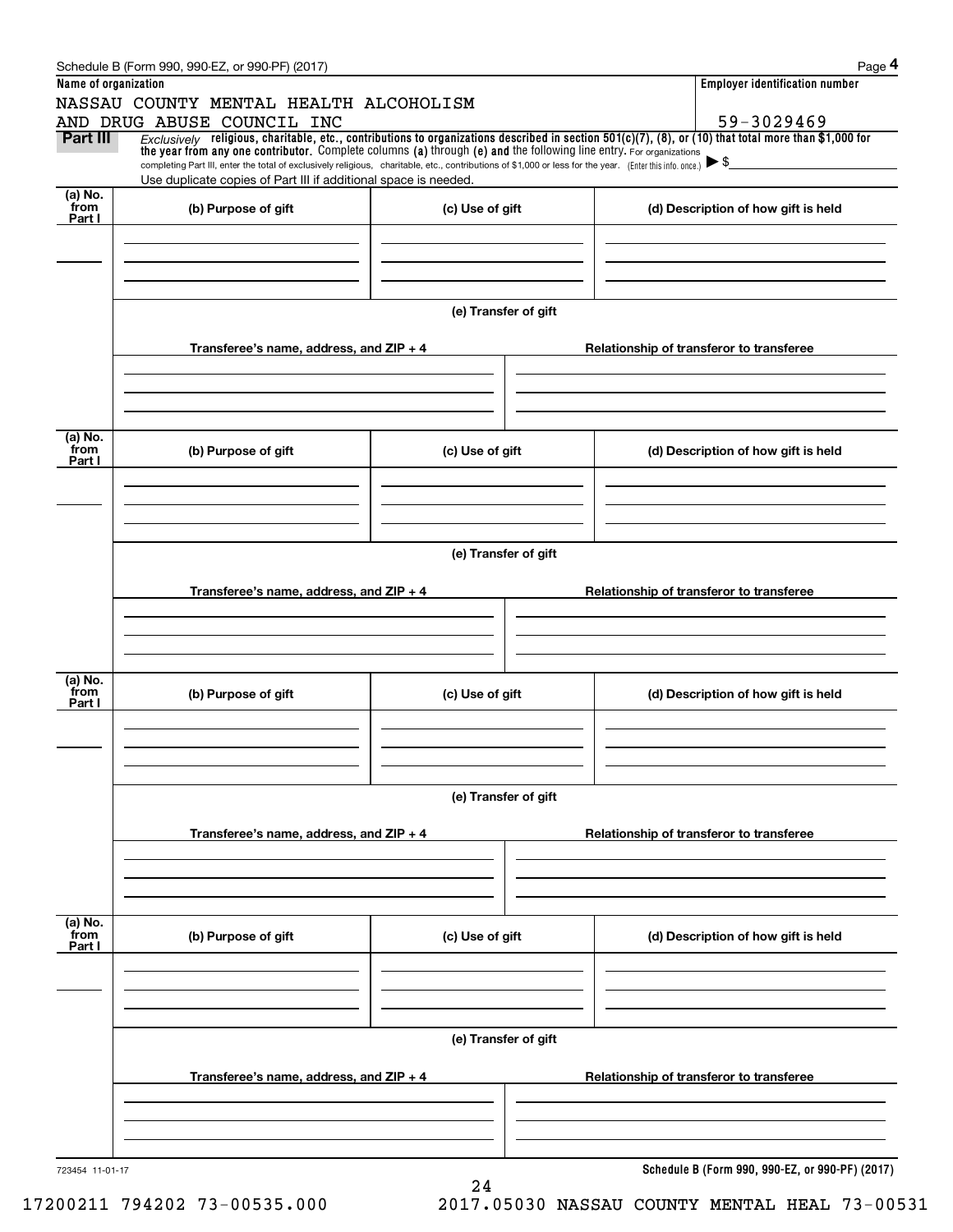| <b>SCHEDULE C</b>                                                                                     | <b>Political Campaign and Lobbying Activities</b> |                                                                                                                                                  |           |                                                                             | OMB No. 1545-0047        |                                                                                                                                                             |
|-------------------------------------------------------------------------------------------------------|---------------------------------------------------|--------------------------------------------------------------------------------------------------------------------------------------------------|-----------|-----------------------------------------------------------------------------|--------------------------|-------------------------------------------------------------------------------------------------------------------------------------------------------------|
| (Form 990 or 990-EZ)<br>For Organizations Exempt From Income Tax Under section 501(c) and section 527 |                                                   |                                                                                                                                                  |           |                                                                             |                          | 2017                                                                                                                                                        |
|                                                                                                       |                                                   | Complete if the organization is described below. > Attach to Form 990 or Form 990-EZ.                                                            |           |                                                                             |                          | <b>Open to Public</b>                                                                                                                                       |
| Department of the Treasury<br>Internal Revenue Service                                                |                                                   | Go to www.irs.gov/Form990 for instructions and the latest information.                                                                           |           |                                                                             |                          | <b>Inspection</b>                                                                                                                                           |
|                                                                                                       |                                                   | If the organization answered "Yes," on Form 990, Part IV, line 3, or Form 990-EZ, Part V, line 46 (Political Campaign Activities), then          |           |                                                                             |                          |                                                                                                                                                             |
|                                                                                                       |                                                   | • Section 501(c)(3) organizations: Complete Parts I-A and B. Do not complete Part I-C.                                                           |           |                                                                             |                          |                                                                                                                                                             |
|                                                                                                       |                                                   | • Section 501(c) (other than section 501(c)(3)) organizations: Complete Parts I-A and C below. Do not complete Part I-B.                         |           |                                                                             |                          |                                                                                                                                                             |
| • Section 527 organizations: Complete Part I-A only.                                                  |                                                   |                                                                                                                                                  |           |                                                                             |                          |                                                                                                                                                             |
|                                                                                                       |                                                   | If the organization answered "Yes," on Form 990, Part IV, line 4, or Form 990-EZ, Part VI, line 47 (Lobbying Activities), then                   |           |                                                                             |                          |                                                                                                                                                             |
|                                                                                                       |                                                   | • Section 501(c)(3) organizations that have filed Form 5768 (election under section 501(h)): Complete Part II-A. Do not complete Part II-B.      |           |                                                                             |                          |                                                                                                                                                             |
|                                                                                                       |                                                   | • Section 501(c)(3) organizations that have NOT filed Form 5768 (election under section 501(h)): Complete Part II-B. Do not complete Part II-A.  |           |                                                                             |                          |                                                                                                                                                             |
|                                                                                                       |                                                   | If the organization answered "Yes," on Form 990, Part IV, line 5 (Proxy Tax) (see separate instructions) or Form 990-EZ, Part V, line 35c (Proxy |           |                                                                             |                          |                                                                                                                                                             |
| Tax) (see separate instructions), then                                                                |                                                   |                                                                                                                                                  |           |                                                                             |                          |                                                                                                                                                             |
|                                                                                                       |                                                   | • Section 501(c)(4), (5), or (6) organizations: Complete Part III.                                                                               |           |                                                                             |                          |                                                                                                                                                             |
| Name of organization                                                                                  |                                                   | NASSAU COUNTY MENTAL HEALTH ALCOHOLISM                                                                                                           |           |                                                                             |                          | <b>Employer identification number</b><br>59-3029469                                                                                                         |
| Part I-A                                                                                              |                                                   | AND DRUG ABUSE COUNCIL INC<br>Complete if the organization is exempt under section 501(c) or is a section 527 organization.                      |           |                                                                             |                          |                                                                                                                                                             |
|                                                                                                       |                                                   |                                                                                                                                                  |           |                                                                             |                          |                                                                                                                                                             |
|                                                                                                       |                                                   |                                                                                                                                                  |           |                                                                             |                          |                                                                                                                                                             |
|                                                                                                       |                                                   | 1 Provide a description of the organization's direct and indirect political campaign activities in Part IV.                                      |           |                                                                             |                          | $\blacktriangleright$ \$                                                                                                                                    |
| 2                                                                                                     |                                                   |                                                                                                                                                  |           |                                                                             |                          |                                                                                                                                                             |
|                                                                                                       |                                                   |                                                                                                                                                  |           |                                                                             |                          |                                                                                                                                                             |
| Part I-B                                                                                              |                                                   | Complete if the organization is exempt under section 501(c)(3).                                                                                  |           |                                                                             |                          |                                                                                                                                                             |
|                                                                                                       |                                                   | Enter the amount of any excise tax incurred by the organization under section 4955 $\ldots$ $\ldots$ $\ldots$ $\ldots$ $\blacktriangleright$ \$  |           |                                                                             |                          |                                                                                                                                                             |
|                                                                                                       |                                                   |                                                                                                                                                  |           |                                                                             |                          |                                                                                                                                                             |
|                                                                                                       |                                                   |                                                                                                                                                  |           |                                                                             |                          | Yes<br>No                                                                                                                                                   |
|                                                                                                       |                                                   |                                                                                                                                                  |           |                                                                             |                          | Yes<br>No                                                                                                                                                   |
| <b>b</b> If "Yes," describe in Part IV.                                                               |                                                   |                                                                                                                                                  |           |                                                                             |                          |                                                                                                                                                             |
|                                                                                                       |                                                   | Part I-C   Complete if the organization is exempt under section 501(c), except section 501(c)(3).                                                |           |                                                                             |                          |                                                                                                                                                             |
| 1.                                                                                                    |                                                   | Enter the amount directly expended by the filing organization for section 527 exempt function activities                                         |           |                                                                             |                          | $\blacktriangleright$ \$                                                                                                                                    |
|                                                                                                       |                                                   | 2 Enter the amount of the filing organization's funds contributed to other organizations for section 527                                         |           |                                                                             |                          |                                                                                                                                                             |
| exempt function activities                                                                            |                                                   |                                                                                                                                                  |           |                                                                             | $\blacktriangleright$ \$ |                                                                                                                                                             |
|                                                                                                       |                                                   | 3 Total exempt function expenditures. Add lines 1 and 2. Enter here and on Form 1120-POL,                                                        |           |                                                                             |                          |                                                                                                                                                             |
|                                                                                                       |                                                   |                                                                                                                                                  |           |                                                                             | >                        |                                                                                                                                                             |
|                                                                                                       |                                                   | Enter the names, addresses and employer identification number (EIN) of all section 527 political organizations to which the filing organization  |           |                                                                             |                          | Yes<br><b>No</b>                                                                                                                                            |
|                                                                                                       |                                                   | made payments. For each organization listed, enter the amount paid from the filing organization's funds. Also enter the amount of political      |           |                                                                             |                          |                                                                                                                                                             |
|                                                                                                       |                                                   | contributions received that were promptly and directly delivered to a separate political organization, such as a separate segregated fund or a   |           |                                                                             |                          |                                                                                                                                                             |
|                                                                                                       |                                                   | political action committee (PAC). If additional space is needed, provide information in Part IV.                                                 |           |                                                                             |                          |                                                                                                                                                             |
| (a) Name                                                                                              |                                                   | (b) Address                                                                                                                                      | $(c)$ EIN | (d) Amount paid from<br>filing organization's<br>funds. If none, enter -0-. |                          | (e) Amount of political<br>contributions received and<br>promptly and directly<br>delivered to a separate<br>political organization.<br>If none, enter -0-. |
|                                                                                                       |                                                   |                                                                                                                                                  |           |                                                                             |                          |                                                                                                                                                             |
|                                                                                                       |                                                   |                                                                                                                                                  |           |                                                                             |                          |                                                                                                                                                             |
|                                                                                                       |                                                   |                                                                                                                                                  |           |                                                                             |                          |                                                                                                                                                             |
|                                                                                                       |                                                   |                                                                                                                                                  |           |                                                                             |                          |                                                                                                                                                             |
|                                                                                                       |                                                   |                                                                                                                                                  |           |                                                                             |                          |                                                                                                                                                             |
|                                                                                                       |                                                   |                                                                                                                                                  |           |                                                                             |                          |                                                                                                                                                             |

**For Paperwork Reduction Act Notice, see the Instructions for Form 990 or 990-EZ. Schedule C (Form 990 or 990-EZ) 2017** LHA

732041 11-09-17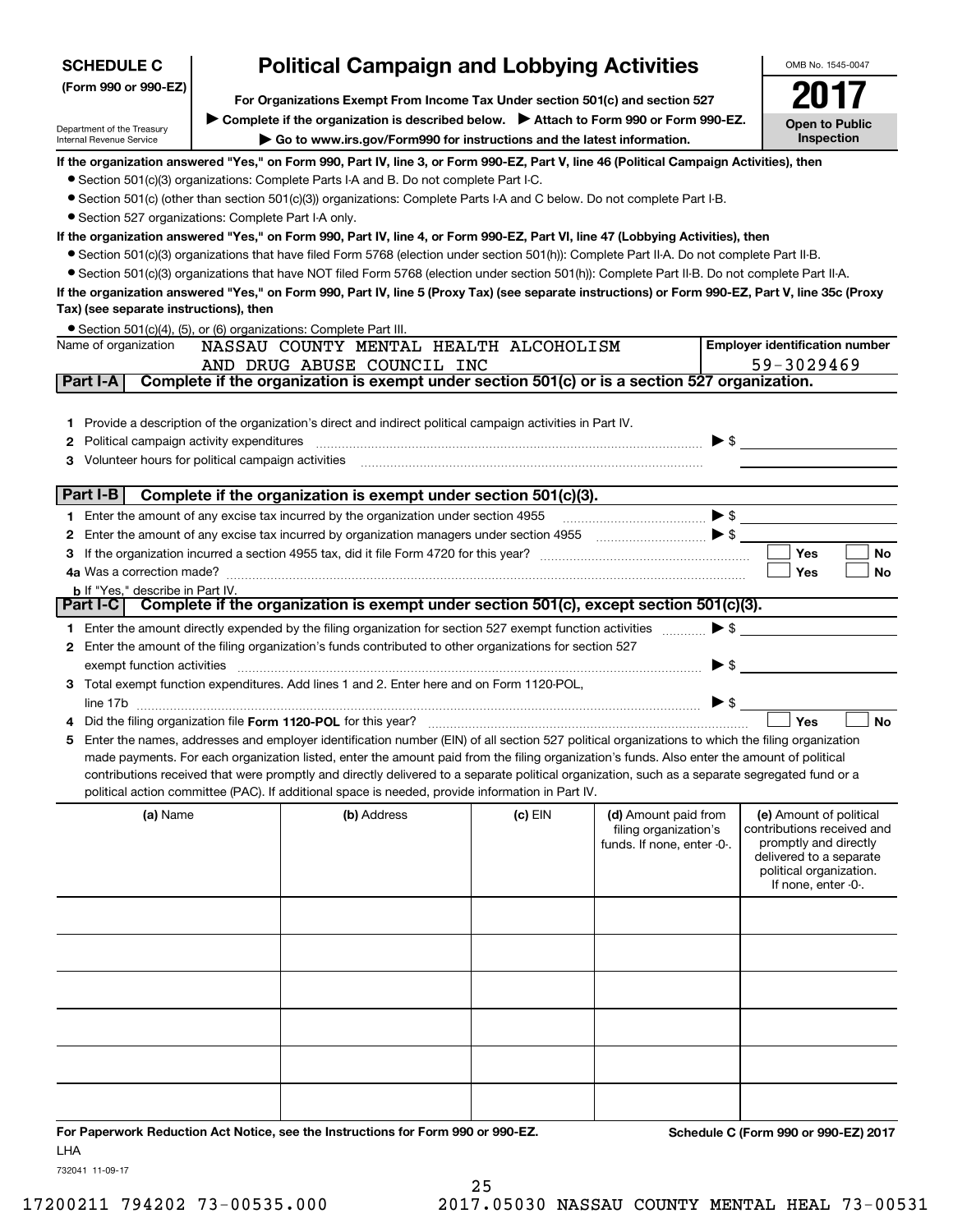| NASSAU COUNTY MENTAL HEALTH ALCOHOLISM |  |
|----------------------------------------|--|
|----------------------------------------|--|

 $59 - 3029469$  Page 2

| Part II-A                                                                                                                                                                                                                                                                                                                             |                                        |                                                                                  | Schedule C (Form 990 or 990-EZ) 2017 AND DRUG ABUSE COUNCIL INC<br>Complete if the organization is exempt under section 501(c)(3) and filed Form 5768 (election under |                                        | $59 - 3029469$ Page 2          |
|---------------------------------------------------------------------------------------------------------------------------------------------------------------------------------------------------------------------------------------------------------------------------------------------------------------------------------------|----------------------------------------|----------------------------------------------------------------------------------|-----------------------------------------------------------------------------------------------------------------------------------------------------------------------|----------------------------------------|--------------------------------|
| section 501(h)).                                                                                                                                                                                                                                                                                                                      |                                        |                                                                                  |                                                                                                                                                                       |                                        |                                |
| A Check $\blacktriangleright$                                                                                                                                                                                                                                                                                                         |                                        |                                                                                  | if the filing organization belongs to an affiliated group (and list in Part IV each affiliated group member's name, address, EIN,                                     |                                        |                                |
| expenses, and share of excess lobbying expenditures).                                                                                                                                                                                                                                                                                 |                                        |                                                                                  |                                                                                                                                                                       |                                        |                                |
| <b>B</b> Check $\blacktriangleright$                                                                                                                                                                                                                                                                                                  |                                        | if the filing organization checked box A and "limited control" provisions apply. |                                                                                                                                                                       |                                        |                                |
|                                                                                                                                                                                                                                                                                                                                       | <b>Limits on Lobbying Expenditures</b> | (The term "expenditures" means amounts paid or incurred.)                        |                                                                                                                                                                       | (a) Filing<br>organization's<br>totals | (b) Affiliated group<br>totals |
| 1a Total lobbying expenditures to influence public opinion (grass roots lobbying)                                                                                                                                                                                                                                                     |                                        |                                                                                  |                                                                                                                                                                       |                                        |                                |
| <b>b</b> Total lobbying expenditures to influence a legislative body (direct lobbying)                                                                                                                                                                                                                                                |                                        |                                                                                  |                                                                                                                                                                       |                                        |                                |
|                                                                                                                                                                                                                                                                                                                                       |                                        |                                                                                  |                                                                                                                                                                       |                                        |                                |
| d Other exempt purpose expenditures                                                                                                                                                                                                                                                                                                   |                                        |                                                                                  |                                                                                                                                                                       |                                        |                                |
|                                                                                                                                                                                                                                                                                                                                       |                                        |                                                                                  |                                                                                                                                                                       |                                        |                                |
| f Lobbying nontaxable amount. Enter the amount from the following table in both columns.                                                                                                                                                                                                                                              |                                        |                                                                                  |                                                                                                                                                                       |                                        |                                |
| If the amount on line 1e, column (a) or (b) is:                                                                                                                                                                                                                                                                                       |                                        | The lobbying nontaxable amount is:                                               |                                                                                                                                                                       |                                        |                                |
| Not over \$500,000                                                                                                                                                                                                                                                                                                                    |                                        | 20% of the amount on line 1e.                                                    |                                                                                                                                                                       |                                        |                                |
| Over \$500,000 but not over \$1,000,000                                                                                                                                                                                                                                                                                               |                                        | \$100,000 plus 15% of the excess over \$500,000.                                 |                                                                                                                                                                       |                                        |                                |
| Over \$1,000,000 but not over \$1,500,000                                                                                                                                                                                                                                                                                             |                                        | \$175,000 plus 10% of the excess over \$1,000,000.                               |                                                                                                                                                                       |                                        |                                |
| Over \$1,500,000 but not over \$17,000,000                                                                                                                                                                                                                                                                                            |                                        | \$225,000 plus 5% of the excess over \$1,500,000.                                |                                                                                                                                                                       |                                        |                                |
| Over \$17,000,000                                                                                                                                                                                                                                                                                                                     | \$1,000,000.                           |                                                                                  |                                                                                                                                                                       |                                        |                                |
| <b>h</b> Subtract line 1g from line 1a. If zero or less, enter -0-                                                                                                                                                                                                                                                                    |                                        |                                                                                  |                                                                                                                                                                       |                                        |                                |
| Subtract line 1f from line 1c. If zero or less, enter -0-<br>j If there is an amount other than zero on either line 1h or line 1i, did the organization file Form 4720<br>reporting section 4911 tax for this year?<br>(Some organizations that made a section 501(h) election do not have to complete all of the five columns below. |                                        | 4-Year Averaging Period Under section 501(h)                                     |                                                                                                                                                                       |                                        | Yes<br>No                      |
|                                                                                                                                                                                                                                                                                                                                       |                                        | See the separate instructions for lines 2a through 2f.)                          |                                                                                                                                                                       |                                        |                                |
|                                                                                                                                                                                                                                                                                                                                       |                                        | Lobbying Expenditures During 4-Year Averaging Period                             |                                                                                                                                                                       |                                        |                                |
| Calendar year<br>(or fiscal year beginning in)                                                                                                                                                                                                                                                                                        | (a) $2014$                             | (b) $2015$                                                                       | $(c)$ 2016                                                                                                                                                            | $(d)$ 2017                             | (e) Total                      |
|                                                                                                                                                                                                                                                                                                                                       |                                        |                                                                                  |                                                                                                                                                                       |                                        |                                |
| 2a Lobbying nontaxable amount                                                                                                                                                                                                                                                                                                         |                                        |                                                                                  |                                                                                                                                                                       |                                        |                                |
| <b>b</b> Lobbying ceiling amount                                                                                                                                                                                                                                                                                                      |                                        |                                                                                  |                                                                                                                                                                       |                                        |                                |
| (150% of line 2a, column(e))                                                                                                                                                                                                                                                                                                          |                                        |                                                                                  |                                                                                                                                                                       |                                        |                                |
|                                                                                                                                                                                                                                                                                                                                       |                                        |                                                                                  |                                                                                                                                                                       |                                        |                                |
| c Total lobbying expenditures                                                                                                                                                                                                                                                                                                         |                                        |                                                                                  |                                                                                                                                                                       |                                        |                                |
|                                                                                                                                                                                                                                                                                                                                       |                                        |                                                                                  |                                                                                                                                                                       |                                        |                                |
| d Grassroots nontaxable amount                                                                                                                                                                                                                                                                                                        |                                        |                                                                                  |                                                                                                                                                                       |                                        |                                |
| e Grassroots ceiling amount<br>(150% of line 2d, column (e))                                                                                                                                                                                                                                                                          |                                        |                                                                                  |                                                                                                                                                                       |                                        |                                |
|                                                                                                                                                                                                                                                                                                                                       |                                        |                                                                                  |                                                                                                                                                                       |                                        |                                |

**Schedule C (Form 990 or 990-EZ) 2017**

732042 11-09-17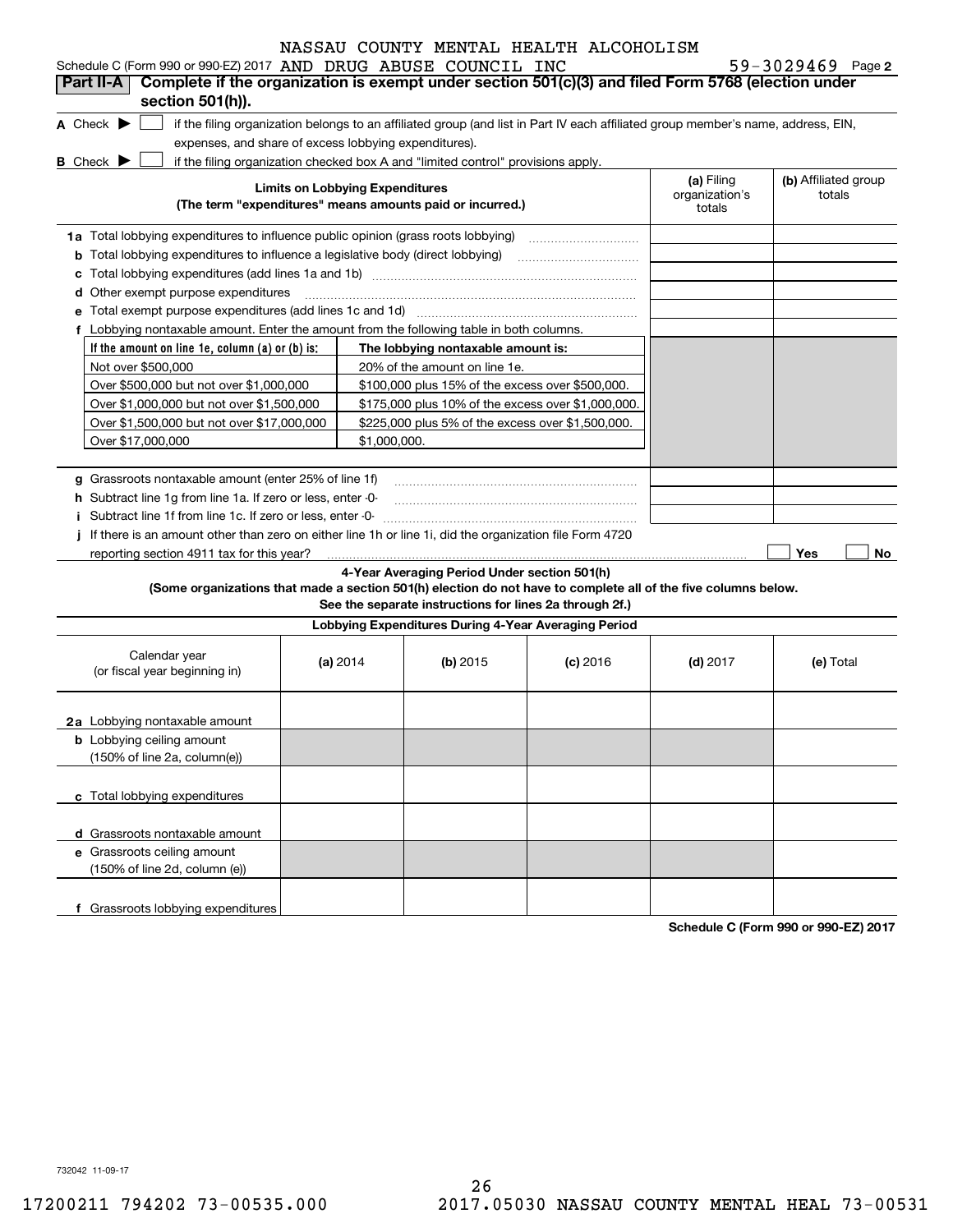**3** Schedule C (Form 990 or 990-EZ) 2017 AND DRUG ABUSE COUNCIL INC  $59-3029469$  Page

# **Part II-B Complete if the organization is exempt under section 501(c)(3) and has NOT filed Form 5768 (election under section 501(h)).**

|                | For each "Yes," response on lines 1a through 1i below, provide in Part IV a detailed description                                                                                                                                                                                                                                                                                                                                                                                            |     | (a)          |        | (b)     |  |
|----------------|---------------------------------------------------------------------------------------------------------------------------------------------------------------------------------------------------------------------------------------------------------------------------------------------------------------------------------------------------------------------------------------------------------------------------------------------------------------------------------------------|-----|--------------|--------|---------|--|
|                | of the lobbying activity.                                                                                                                                                                                                                                                                                                                                                                                                                                                                   | Yes | No           | Amount |         |  |
| 1.             | During the year, did the filing organization attempt to influence foreign, national, state or<br>local legislation, including any attempt to influence public opinion on a legislative matter<br>or referendum, through the use of:                                                                                                                                                                                                                                                         |     | х            |        |         |  |
|                | <b>b</b> Paid staff or management (include compensation in expenses reported on lines 1c through 1i)?<br>$\sim$                                                                                                                                                                                                                                                                                                                                                                             | х   |              |        |         |  |
|                |                                                                                                                                                                                                                                                                                                                                                                                                                                                                                             |     | х            |        |         |  |
|                |                                                                                                                                                                                                                                                                                                                                                                                                                                                                                             |     | X            |        |         |  |
|                | e Publications, or published or broadcast statements?                                                                                                                                                                                                                                                                                                                                                                                                                                       |     | X            |        |         |  |
|                | f Grants to other organizations for lobbying purposes?                                                                                                                                                                                                                                                                                                                                                                                                                                      |     | X            |        |         |  |
|                | g Direct contact with legislators, their staffs, government officials, or a legislative body?                                                                                                                                                                                                                                                                                                                                                                                               | Χ   |              |        |         |  |
|                | h Rallies, demonstrations, seminars, conventions, speeches, lectures, or any similar means?                                                                                                                                                                                                                                                                                                                                                                                                 |     | х            |        |         |  |
|                | <i>i</i> Other activities?                                                                                                                                                                                                                                                                                                                                                                                                                                                                  | X   |              |        | 13,329. |  |
|                |                                                                                                                                                                                                                                                                                                                                                                                                                                                                                             |     |              |        | 13,329. |  |
|                | 2a Did the activities in line 1 cause the organization to be not described in section 501(c)(3)?                                                                                                                                                                                                                                                                                                                                                                                            |     | X            |        |         |  |
|                |                                                                                                                                                                                                                                                                                                                                                                                                                                                                                             |     |              |        |         |  |
|                | c If "Yes," enter the amount of any tax incurred by organization managers under section 4912                                                                                                                                                                                                                                                                                                                                                                                                |     |              |        |         |  |
|                | d If the filing organization incurred a section 4912 tax, did it file Form 4720 for this year?                                                                                                                                                                                                                                                                                                                                                                                              |     |              |        |         |  |
|                | Complete if the organization is exempt under section 501(c)(4), section 501(c)(5), or section<br> Part III-A <br>$501(c)(6)$ .                                                                                                                                                                                                                                                                                                                                                              |     |              |        |         |  |
|                |                                                                                                                                                                                                                                                                                                                                                                                                                                                                                             |     |              | Yes    | No      |  |
| 1              |                                                                                                                                                                                                                                                                                                                                                                                                                                                                                             |     | 1.           |        |         |  |
| 2              |                                                                                                                                                                                                                                                                                                                                                                                                                                                                                             |     | $\mathbf{2}$ |        |         |  |
| 3              | Did the organization agree to carry over lobbying and political campaign activity expenditures from the prior year?                                                                                                                                                                                                                                                                                                                                                                         |     | 3            |        |         |  |
|                | Part III-B Complete if the organization is exempt under section $501(c)(4)$ , section $501(c)(5)$ , or section<br>501(c)(6) and if either (a) BOTH Part III-A, lines 1 and 2, are answered "No," OR (b) Part III-A, line 3, is                                                                                                                                                                                                                                                              |     |              |        |         |  |
|                | answered "Yes."                                                                                                                                                                                                                                                                                                                                                                                                                                                                             |     |              |        |         |  |
| 1              | Dues, assessments and similar amounts from members [11] matter content to the state of the state of the state of the state of the state of the state of the state of the state of the state of the state of the state of the s                                                                                                                                                                                                                                                              |     | 1            |        |         |  |
| 2              | Section 162(e) nondeductible lobbying and political expenditures (do not include amounts of political                                                                                                                                                                                                                                                                                                                                                                                       |     |              |        |         |  |
|                | expenses for which the section 527(f) tax was paid).                                                                                                                                                                                                                                                                                                                                                                                                                                        |     |              |        |         |  |
|                | <b>a</b> Current year                                                                                                                                                                                                                                                                                                                                                                                                                                                                       |     | 2a           |        |         |  |
|                | b Carryover from last year manufactured and contact the control of the control of the control of the control of the control of the control of the control of the control of the control of the control of the control of the c                                                                                                                                                                                                                                                              |     | 2b           |        |         |  |
| c              | $\textbf{Total} \textcolor{red}{\overbrace{\hspace{15em}}\hspace{15em}}\hspace{15em}\textcolor{red}{\overbrace{\hspace{15em}}\hspace{15em}}\hspace{15em}\textcolor{red}{\overbrace{\hspace{15em}}\hspace{15em}}\hspace{15em}\textcolor{red}{\overbrace{\hspace{15em}}\hspace{15em}}\hspace{15em}\textcolor{red}{\overbrace{\hspace{15em}}\hspace{15em}}\hspace{15em}\textcolor{red}{\overbrace{\hspace{15em}}\hspace{15em}}\hspace{15em}\textcolor{red}{\overbrace{\hspace{15em}}\hspace{1$ |     | 2c           |        |         |  |
|                | Aggregate amount reported in section 6033(e)(1)(A) notices of nondeductible section 162(e) dues                                                                                                                                                                                                                                                                                                                                                                                             |     | 3            |        |         |  |
| 4              | If notices were sent and the amount on line 2c exceeds the amount on line 3, what portion of the excess                                                                                                                                                                                                                                                                                                                                                                                     |     |              |        |         |  |
|                | does the organization agree to carryover to the reasonable estimate of nondeductible lobbying and political                                                                                                                                                                                                                                                                                                                                                                                 |     |              |        |         |  |
|                | expenditure next year?                                                                                                                                                                                                                                                                                                                                                                                                                                                                      |     | 4            |        |         |  |
| 5              | Taxable amount of lobbying and political expenditures (see instructions)                                                                                                                                                                                                                                                                                                                                                                                                                    |     | 5            |        |         |  |
| <b>Part IV</b> | <b>Supplemental Information</b><br>Provide the descriptions required for Part I-A, line 1; Part I-B, line 4; Part I-C, line 5; Part II-A (affiliated group list); Part II-A, lines 1 and 2 (see<br>instructions); and Part II-B, line 1. Also, complete this part for any additional information.<br>PART II-B, LINE 1, LOBBYING ACTIVITIES:                                                                                                                                                |     |              |        |         |  |
|                | IN ORDER TO DEVELOP AND IMPLEMENT STRATEGIES TO ATTAIN CERTAIN PUBLIC                                                                                                                                                                                                                                                                                                                                                                                                                       |     |              |        |         |  |
|                | FUNDING GOALS AND TO FOSTER MUTUALLY BENEFICIAL AND ONGOING                                                                                                                                                                                                                                                                                                                                                                                                                                 |     |              |        |         |  |
|                | RELATIONSHIPS, THE ORGANIZATION COMMUNICATES WITH ELECTED OFFICIALS TO                                                                                                                                                                                                                                                                                                                                                                                                                      |     |              |        |         |  |
|                | STAY APPRISED OF IMPORTANT STATE OF FLORIDA LEGISLATIVE, GOVERNANCE,                                                                                                                                                                                                                                                                                                                                                                                                                        |     |              |        |         |  |
|                | AND POLICY ISSUES THAT MAY SPECIFICALLY AFFECT THE ORGANIZATION'S                                                                                                                                                                                                                                                                                                                                                                                                                           |     |              |        |         |  |

732043 11-09-17

**Schedule C (Form 990 or 990-EZ) 2017**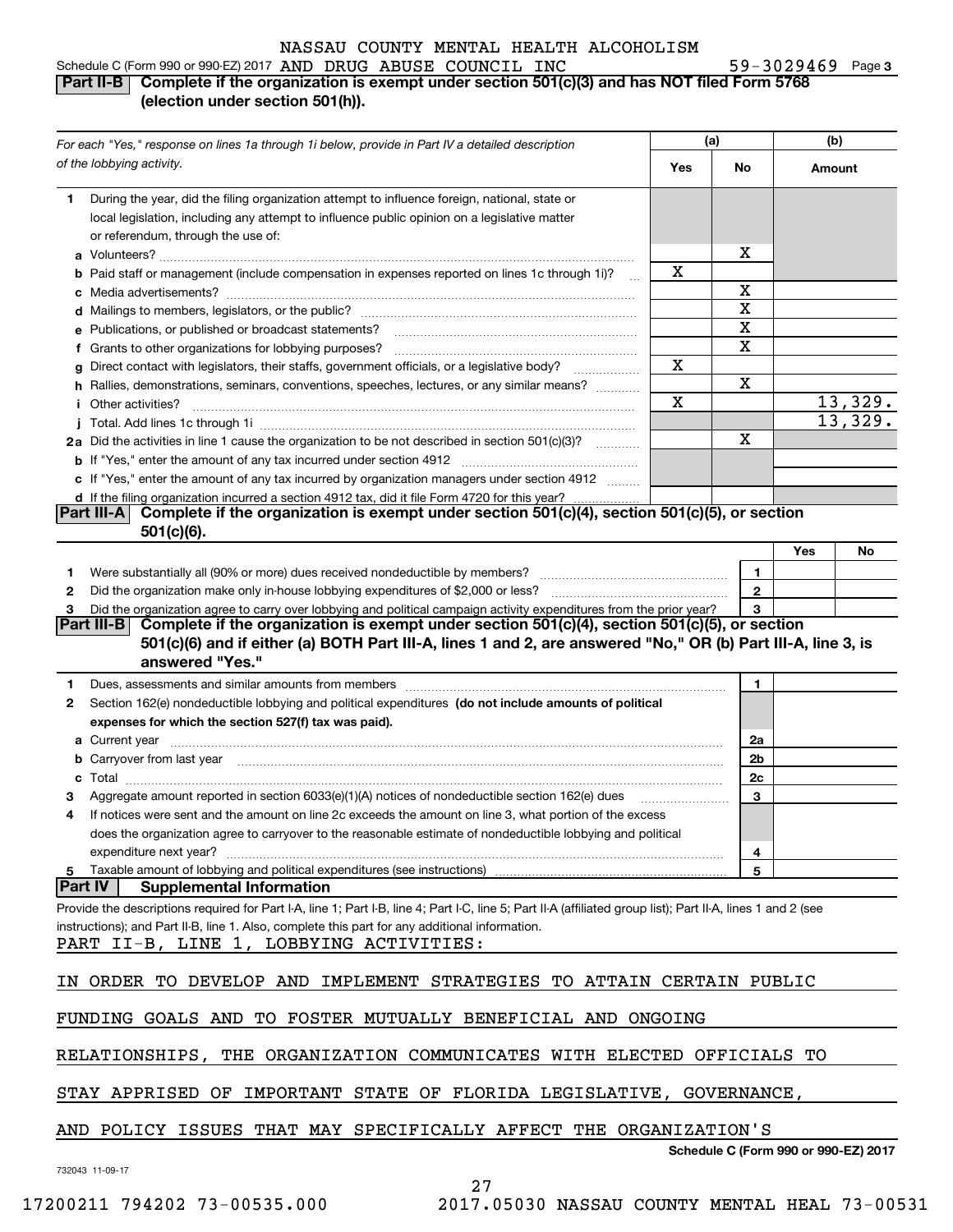| Part IV Supplemental Information (continued) |  |                                      |
|----------------------------------------------|--|--------------------------------------|
| <u>MISSION AND PROGRAM SERVICES.</u>         |  |                                      |
|                                              |  |                                      |
|                                              |  |                                      |
|                                              |  |                                      |
|                                              |  |                                      |
|                                              |  |                                      |
|                                              |  |                                      |
|                                              |  |                                      |
|                                              |  |                                      |
|                                              |  |                                      |
|                                              |  |                                      |
|                                              |  |                                      |
|                                              |  |                                      |
|                                              |  |                                      |
|                                              |  |                                      |
|                                              |  |                                      |
|                                              |  |                                      |
|                                              |  |                                      |
|                                              |  |                                      |
|                                              |  |                                      |
|                                              |  |                                      |
|                                              |  |                                      |
|                                              |  |                                      |
|                                              |  |                                      |
|                                              |  |                                      |
|                                              |  |                                      |
|                                              |  |                                      |
|                                              |  |                                      |
|                                              |  | Schedule C (Form 990 or 990-EZ) 2017 |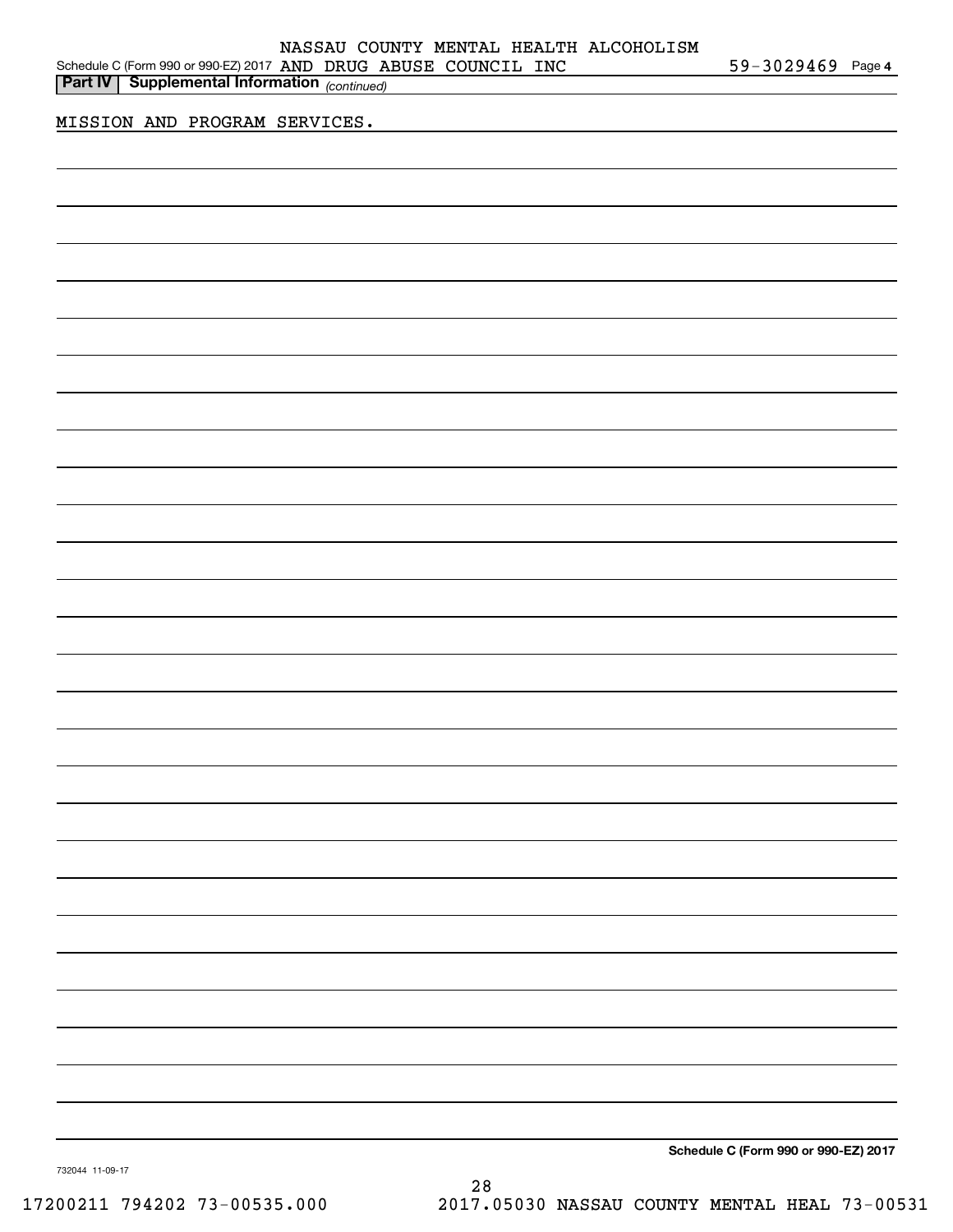|         | <b>SCHEDULE D</b>                     |                                                                                                        | <b>Supplemental Financial Statements</b>                                                                                                                                                                                                |                          | OMB No. 1545-0047                                                                                                    |
|---------|---------------------------------------|--------------------------------------------------------------------------------------------------------|-----------------------------------------------------------------------------------------------------------------------------------------------------------------------------------------------------------------------------------------|--------------------------|----------------------------------------------------------------------------------------------------------------------|
|         | (Form 990)                            |                                                                                                        | Complete if the organization answered "Yes" on Form 990,<br>Part IV, line 6, 7, 8, 9, 10, 11a, 11b, 11c, 11d, 11e, 11f, 12a, or 12b.                                                                                                    |                          |                                                                                                                      |
|         | Department of the Treasury            |                                                                                                        | Attach to Form 990.                                                                                                                                                                                                                     |                          | Open to Public<br><b>Inspection</b>                                                                                  |
|         | Internal Revenue Service              |                                                                                                        | Go to www.irs.gov/Form990 for instructions and the latest information.<br>NASSAU COUNTY MENTAL HEALTH ALCOHOLISM                                                                                                                        |                          |                                                                                                                      |
|         | Name of the organization              | AND DRUG ABUSE COUNCIL INC                                                                             |                                                                                                                                                                                                                                         |                          | <b>Employer identification number</b><br>59-3029469                                                                  |
| Part I  |                                       |                                                                                                        | Organizations Maintaining Donor Advised Funds or Other Similar Funds or Accounts. Complete if the                                                                                                                                       |                          |                                                                                                                      |
|         |                                       | organization answered "Yes" on Form 990, Part IV, line 6.                                              |                                                                                                                                                                                                                                         |                          |                                                                                                                      |
|         |                                       |                                                                                                        | (a) Donor advised funds                                                                                                                                                                                                                 |                          | (b) Funds and other accounts                                                                                         |
| 1       |                                       |                                                                                                        |                                                                                                                                                                                                                                         |                          |                                                                                                                      |
| 2       |                                       | Aggregate value of contributions to (during year)                                                      |                                                                                                                                                                                                                                         |                          |                                                                                                                      |
| з       |                                       |                                                                                                        |                                                                                                                                                                                                                                         |                          |                                                                                                                      |
| 4       |                                       |                                                                                                        |                                                                                                                                                                                                                                         |                          |                                                                                                                      |
| 5       |                                       |                                                                                                        | Did the organization inform all donors and donor advisors in writing that the assets held in donor advised funds                                                                                                                        |                          |                                                                                                                      |
|         |                                       |                                                                                                        |                                                                                                                                                                                                                                         |                          | Yes<br>No                                                                                                            |
| 6       |                                       |                                                                                                        | Did the organization inform all grantees, donors, and donor advisors in writing that grant funds can be used only<br>for charitable purposes and not for the benefit of the donor or donor advisor, or for any other purpose conferring |                          |                                                                                                                      |
|         |                                       |                                                                                                        |                                                                                                                                                                                                                                         |                          | Yes<br>No.                                                                                                           |
| Part II |                                       |                                                                                                        | Conservation Easements. Complete if the organization answered "Yes" on Form 990, Part IV, line 7.                                                                                                                                       |                          |                                                                                                                      |
| 1       |                                       | Purpose(s) of conservation easements held by the organization (check all that apply).                  |                                                                                                                                                                                                                                         |                          |                                                                                                                      |
|         |                                       | Preservation of land for public use (e.g., recreation or education)                                    | Preservation of a historically important land area                                                                                                                                                                                      |                          |                                                                                                                      |
|         |                                       | Protection of natural habitat                                                                          | Preservation of a certified historic structure                                                                                                                                                                                          |                          |                                                                                                                      |
|         |                                       | Preservation of open space                                                                             |                                                                                                                                                                                                                                         |                          |                                                                                                                      |
| 2       |                                       |                                                                                                        | Complete lines 2a through 2d if the organization held a qualified conservation contribution in the form of a conservation easement on the last                                                                                          |                          |                                                                                                                      |
|         | day of the tax year.                  |                                                                                                        |                                                                                                                                                                                                                                         |                          | Held at the End of the Tax Year                                                                                      |
| a       |                                       |                                                                                                        |                                                                                                                                                                                                                                         | 2a                       |                                                                                                                      |
| b       |                                       | Total acreage restricted by conservation easements                                                     |                                                                                                                                                                                                                                         | 2b                       |                                                                                                                      |
| c       |                                       |                                                                                                        |                                                                                                                                                                                                                                         | 2c                       |                                                                                                                      |
| d       |                                       |                                                                                                        | Number of conservation easements included in (c) acquired after 7/25/06, and not on a historic structure                                                                                                                                |                          |                                                                                                                      |
|         |                                       |                                                                                                        |                                                                                                                                                                                                                                         | 2d                       |                                                                                                                      |
| З       |                                       |                                                                                                        | Number of conservation easements modified, transferred, released, extinguished, or terminated by the organization during the tax                                                                                                        |                          |                                                                                                                      |
| 4       | $year \blacktriangleright$            | Number of states where property subject to conservation easement is located >                          |                                                                                                                                                                                                                                         |                          |                                                                                                                      |
| 5       |                                       | Does the organization have a written policy regarding the periodic monitoring, inspection, handling of |                                                                                                                                                                                                                                         |                          |                                                                                                                      |
|         |                                       | violations, and enforcement of the conservation easements it holds?                                    |                                                                                                                                                                                                                                         |                          | Yes<br>No                                                                                                            |
| 6       |                                       |                                                                                                        | Staff and volunteer hours devoted to monitoring, inspecting, handling of violations, and enforcing conservation easements during the year                                                                                               |                          |                                                                                                                      |
|         |                                       |                                                                                                        |                                                                                                                                                                                                                                         |                          |                                                                                                                      |
| 7       |                                       |                                                                                                        | Amount of expenses incurred in monitoring, inspecting, handling of violations, and enforcing conservation easements during the year                                                                                                     |                          |                                                                                                                      |
|         | $\blacktriangleright$ \$              |                                                                                                        |                                                                                                                                                                                                                                         |                          |                                                                                                                      |
| 8       |                                       |                                                                                                        | Does each conservation easement reported on line 2(d) above satisfy the requirements of section 170(h)(4)(B)(i)                                                                                                                         |                          |                                                                                                                      |
|         |                                       |                                                                                                        |                                                                                                                                                                                                                                         |                          | Yes<br>No                                                                                                            |
| 9       |                                       |                                                                                                        | In Part XIII, describe how the organization reports conservation easements in its revenue and expense statement, and balance sheet, and                                                                                                 |                          |                                                                                                                      |
|         |                                       |                                                                                                        | include, if applicable, the text of the footnote to the organization's financial statements that describes the organization's accounting for                                                                                            |                          |                                                                                                                      |
|         | conservation easements.<br>Part III I |                                                                                                        | Organizations Maintaining Collections of Art, Historical Treasures, or Other Similar Assets.                                                                                                                                            |                          |                                                                                                                      |
|         |                                       | Complete if the organization answered "Yes" on Form 990, Part IV, line 8.                              |                                                                                                                                                                                                                                         |                          |                                                                                                                      |
|         |                                       |                                                                                                        | 1a If the organization elected, as permitted under SFAS 116 (ASC 958), not to report in its revenue statement and balance sheet works of art,                                                                                           |                          |                                                                                                                      |
|         |                                       |                                                                                                        | historical treasures, or other similar assets held for public exhibition, education, or research in furtherance of public service, provide, in Part XIII,                                                                               |                          |                                                                                                                      |
|         |                                       | the text of the footnote to its financial statements that describes these items.                       |                                                                                                                                                                                                                                         |                          |                                                                                                                      |
| b       |                                       |                                                                                                        | If the organization elected, as permitted under SFAS 116 (ASC 958), to report in its revenue statement and balance sheet works of art, historical                                                                                       |                          |                                                                                                                      |
|         |                                       |                                                                                                        | treasures, or other similar assets held for public exhibition, education, or research in furtherance of public service, provide the following amounts                                                                                   |                          |                                                                                                                      |
|         | relating to these items:              |                                                                                                        |                                                                                                                                                                                                                                         |                          |                                                                                                                      |
|         |                                       |                                                                                                        |                                                                                                                                                                                                                                         |                          | $\frac{1}{2}$                                                                                                        |
|         |                                       |                                                                                                        |                                                                                                                                                                                                                                         | $\blacktriangleright$ \$ | <u> 1989 - Jan Barbara Barat, prima popular popular popular popular popular popular popular popular popular popu</u> |
| 2       |                                       |                                                                                                        | If the organization received or held works of art, historical treasures, or other similar assets for financial gain, provide                                                                                                            |                          |                                                                                                                      |
|         |                                       | the following amounts required to be reported under SFAS 116 (ASC 958) relating to these items:        |                                                                                                                                                                                                                                         |                          |                                                                                                                      |
| а       |                                       |                                                                                                        |                                                                                                                                                                                                                                         | \$                       |                                                                                                                      |
|         |                                       |                                                                                                        |                                                                                                                                                                                                                                         | - \$                     |                                                                                                                      |
|         |                                       | LHA For Paperwork Reduction Act Notice, see the Instructions for Form 990.                             |                                                                                                                                                                                                                                         |                          | Schedule D (Form 990) 2017                                                                                           |
|         | 732051 10-09-17                       |                                                                                                        | 29                                                                                                                                                                                                                                      |                          |                                                                                                                      |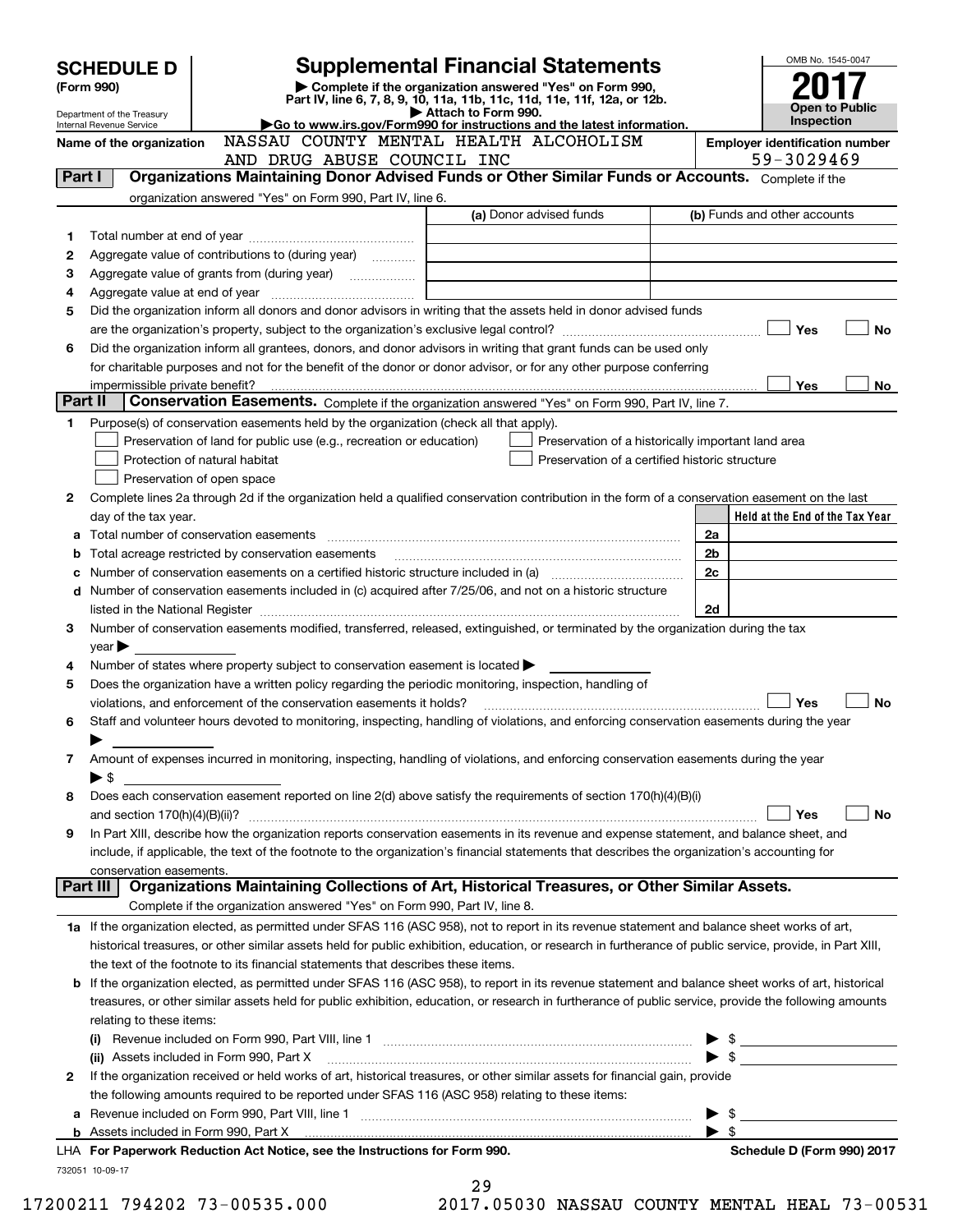|               |                                                                                                                                                                                                                                | NASSAU COUNTY MENTAL HEALTH ALCOHOLISM |   |                |                                                                                                                                                                                                                                |                                                          |                   |                |                           |
|---------------|--------------------------------------------------------------------------------------------------------------------------------------------------------------------------------------------------------------------------------|----------------------------------------|---|----------------|--------------------------------------------------------------------------------------------------------------------------------------------------------------------------------------------------------------------------------|----------------------------------------------------------|-------------------|----------------|---------------------------|
|               | Schedule D (Form 990) 2017                                                                                                                                                                                                     | AND DRUG ABUSE COUNCIL INC             |   |                |                                                                                                                                                                                                                                |                                                          | 59-3029469 Page 2 |                |                           |
|               | Organizations Maintaining Collections of Art, Historical Treasures, or Other Similar Assets (continued)<br>Part III                                                                                                            |                                        |   |                |                                                                                                                                                                                                                                |                                                          |                   |                |                           |
| 3             | Using the organization's acquisition, accession, and other records, check any of the following that are a significant use of its collection items                                                                              |                                        |   |                |                                                                                                                                                                                                                                |                                                          |                   |                |                           |
|               | (check all that apply):                                                                                                                                                                                                        |                                        |   |                |                                                                                                                                                                                                                                |                                                          |                   |                |                           |
| a             | Public exhibition                                                                                                                                                                                                              | d                                      |   |                | Loan or exchange programs                                                                                                                                                                                                      |                                                          |                   |                |                           |
| b             | Scholarly research                                                                                                                                                                                                             | е                                      |   |                | Other the contract of the contract of the contract of the contract of the contract of the contract of the contract of the contract of the contract of the contract of the contract of the contract of the contract of the cont |                                                          |                   |                |                           |
| c             | Preservation for future generations                                                                                                                                                                                            |                                        |   |                |                                                                                                                                                                                                                                |                                                          |                   |                |                           |
|               | Provide a description of the organization's collections and explain how they further the organization's exempt purpose in Part XIII.                                                                                           |                                        |   |                |                                                                                                                                                                                                                                |                                                          |                   |                |                           |
| 5             | During the year, did the organization solicit or receive donations of art, historical treasures, or other similar assets                                                                                                       |                                        |   |                |                                                                                                                                                                                                                                |                                                          |                   |                |                           |
|               | to be sold to raise funds rather than to be maintained as part of the organization's collection?                                                                                                                               |                                        |   |                |                                                                                                                                                                                                                                |                                                          | Yes               |                | No                        |
|               | <b>Part IV</b><br>Escrow and Custodial Arrangements. Complete if the organization answered "Yes" on Form 990, Part IV, line 9, or                                                                                              |                                        |   |                |                                                                                                                                                                                                                                |                                                          |                   |                |                           |
|               | reported an amount on Form 990, Part X, line 21.                                                                                                                                                                               |                                        |   |                |                                                                                                                                                                                                                                |                                                          |                   |                |                           |
|               | 1a Is the organization an agent, trustee, custodian or other intermediary for contributions or other assets not included                                                                                                       |                                        |   |                |                                                                                                                                                                                                                                |                                                          |                   |                |                           |
|               |                                                                                                                                                                                                                                |                                        |   |                |                                                                                                                                                                                                                                |                                                          | Yes               |                | No                        |
|               | b If "Yes," explain the arrangement in Part XIII and complete the following table:                                                                                                                                             |                                        |   |                |                                                                                                                                                                                                                                |                                                          |                   |                |                           |
|               |                                                                                                                                                                                                                                |                                        |   |                |                                                                                                                                                                                                                                |                                                          | Amount            |                |                           |
|               | c Beginning balance measurements and the contract of the contract of the contract of the contract of the contract of the contract of the contract of the contract of the contract of the contract of the contract of the contr |                                        |   |                |                                                                                                                                                                                                                                | 1c                                                       |                   |                |                           |
|               |                                                                                                                                                                                                                                |                                        |   |                |                                                                                                                                                                                                                                | 1d                                                       |                   |                |                           |
|               | e Distributions during the year manufactured and contained and contained and contained and contained and contained and contained and contained and contained and contained and contained and contained and contained and conta |                                        |   |                |                                                                                                                                                                                                                                | 1e                                                       |                   |                |                           |
|               |                                                                                                                                                                                                                                |                                        |   |                |                                                                                                                                                                                                                                | 1f                                                       |                   |                |                           |
|               | 2a Did the organization include an amount on Form 990, Part X, line 21, for escrow or custodial account liability?                                                                                                             |                                        |   |                |                                                                                                                                                                                                                                | .                                                        | Yes               |                | No                        |
|               | <b>b</b> If "Yes," explain the arrangement in Part XIII. Check here if the explanation has been provided on Part XIII                                                                                                          |                                        |   |                |                                                                                                                                                                                                                                |                                                          |                   |                |                           |
| <b>Part V</b> | Endowment Funds. Complete if the organization answered "Yes" on Form 990, Part IV, line 10.                                                                                                                                    |                                        |   |                |                                                                                                                                                                                                                                |                                                          |                   |                |                           |
|               |                                                                                                                                                                                                                                | (a) Current year                       |   | (b) Prior year | (c) Two years back                                                                                                                                                                                                             | $\vert$ (d) Three years back $\vert$ (e) Four years back |                   |                |                           |
| 1a            | Beginning of year balance                                                                                                                                                                                                      |                                        |   |                |                                                                                                                                                                                                                                |                                                          |                   |                |                           |
|               |                                                                                                                                                                                                                                |                                        |   |                |                                                                                                                                                                                                                                |                                                          |                   |                |                           |
|               | Net investment earnings, gains, and losses                                                                                                                                                                                     |                                        |   |                |                                                                                                                                                                                                                                |                                                          |                   |                |                           |
|               |                                                                                                                                                                                                                                |                                        |   |                |                                                                                                                                                                                                                                |                                                          |                   |                |                           |
|               | e Other expenditures for facilities                                                                                                                                                                                            |                                        |   |                |                                                                                                                                                                                                                                |                                                          |                   |                |                           |
|               |                                                                                                                                                                                                                                |                                        |   |                |                                                                                                                                                                                                                                |                                                          |                   |                |                           |
|               |                                                                                                                                                                                                                                |                                        |   |                |                                                                                                                                                                                                                                |                                                          |                   |                |                           |
| g             | End of year balance                                                                                                                                                                                                            |                                        |   |                |                                                                                                                                                                                                                                |                                                          |                   |                |                           |
| 2             | Provide the estimated percentage of the current year end balance (line 1g, column (a)) held as:                                                                                                                                |                                        |   |                |                                                                                                                                                                                                                                |                                                          |                   |                |                           |
|               | Board designated or quasi-endowment >                                                                                                                                                                                          |                                        | % |                |                                                                                                                                                                                                                                |                                                          |                   |                |                           |
|               | Permanent endowment >                                                                                                                                                                                                          | %                                      |   |                |                                                                                                                                                                                                                                |                                                          |                   |                |                           |
|               | <b>c</b> Temporarily restricted endowment $\blacktriangleright$                                                                                                                                                                | %                                      |   |                |                                                                                                                                                                                                                                |                                                          |                   |                |                           |
|               | The percentages on lines 2a, 2b, and 2c should equal 100%.                                                                                                                                                                     |                                        |   |                |                                                                                                                                                                                                                                |                                                          |                   |                |                           |
|               | 3a Are there endowment funds not in the possession of the organization that are held and administered for the organization                                                                                                     |                                        |   |                |                                                                                                                                                                                                                                |                                                          |                   |                |                           |
|               | by:                                                                                                                                                                                                                            |                                        |   |                |                                                                                                                                                                                                                                |                                                          |                   | Yes            | No.                       |
|               | (i)                                                                                                                                                                                                                            |                                        |   |                |                                                                                                                                                                                                                                |                                                          | 3a(i)             |                |                           |
|               | related organizations<br>(ii)                                                                                                                                                                                                  |                                        |   |                |                                                                                                                                                                                                                                |                                                          | 3a(ii)            |                |                           |
|               |                                                                                                                                                                                                                                |                                        |   |                |                                                                                                                                                                                                                                |                                                          | 3b                |                |                           |
| 4             | Describe in Part XIII the intended uses of the organization's endowment funds.                                                                                                                                                 |                                        |   |                |                                                                                                                                                                                                                                |                                                          |                   |                |                           |
|               | Land, Buildings, and Equipment.<br><b>Part VI</b>                                                                                                                                                                              |                                        |   |                |                                                                                                                                                                                                                                |                                                          |                   |                |                           |
|               | Complete if the organization answered "Yes" on Form 990, Part IV, line 11a. See Form 990, Part X, line 10.                                                                                                                     |                                        |   |                |                                                                                                                                                                                                                                |                                                          |                   |                |                           |
|               | Description of property                                                                                                                                                                                                        | (a) Cost or other                      |   |                | (b) Cost or other                                                                                                                                                                                                              | (c) Accumulated                                          |                   | (d) Book value |                           |
|               |                                                                                                                                                                                                                                | basis (investment)                     |   |                | basis (other)                                                                                                                                                                                                                  | depreciation                                             |                   |                |                           |
|               |                                                                                                                                                                                                                                |                                        |   |                | 967,286.<br>$\overline{1,915}$ , 072.                                                                                                                                                                                          |                                                          |                   |                | 967,286.                  |
| b             |                                                                                                                                                                                                                                |                                        |   |                |                                                                                                                                                                                                                                | 459,195.                                                 |                   |                | $\overline{1,455}$ , 877. |
|               |                                                                                                                                                                                                                                |                                        |   |                | 90,666.                                                                                                                                                                                                                        | 34,521.                                                  |                   |                | 56, 145.                  |
|               |                                                                                                                                                                                                                                |                                        |   |                | 277,247.                                                                                                                                                                                                                       | 262,799.                                                 |                   |                | 14,448.                   |
|               |                                                                                                                                                                                                                                |                                        |   |                | 136,270.                                                                                                                                                                                                                       | 120,895.                                                 |                   |                | 15,375.                   |
|               |                                                                                                                                                                                                                                |                                        |   |                |                                                                                                                                                                                                                                |                                                          |                   |                | 2,509,131.                |

**Schedule D (Form 990) 2017**

732052 10-09-17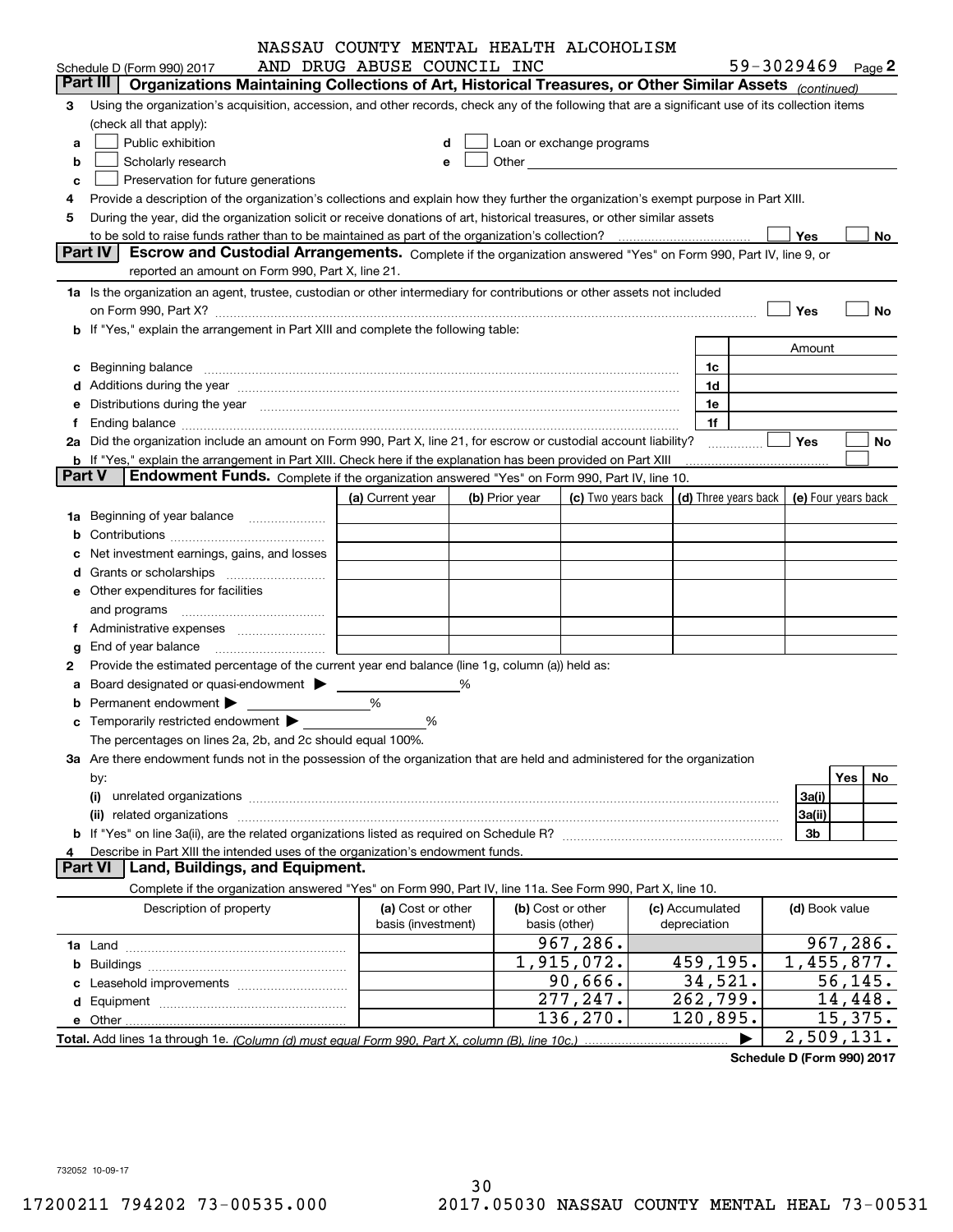# Schedule D (Form 990) 2017 AND DRUG ABUSE COUNCIL INC 59-3029469 <sub>Page</sub> 3<br>| **Part VII** | Investments - Other Securities. NASSAU COUNTY MENTAL HEALTH ALCOHOLISM

| $\frac{1}{2}$                               |  |
|---------------------------------------------|--|
| <b>Part VII</b> Investments - Other Securit |  |

Complete if the organization answered "Yes" on Form 990, Part IV, line 11b. See Form 990, Part X, line 12.

| (a) Description of security or category (including name of security)                   | (b) Book value | (c) Method of valuation: Cost or end-of-year market value |
|----------------------------------------------------------------------------------------|----------------|-----------------------------------------------------------|
| (1) Financial derivatives                                                              |                |                                                           |
| (2) Closely-held equity interests                                                      |                |                                                           |
| $(3)$ Other                                                                            |                |                                                           |
| (A)                                                                                    |                |                                                           |
| (B)                                                                                    |                |                                                           |
| (C)                                                                                    |                |                                                           |
| (D)                                                                                    |                |                                                           |
| (E)                                                                                    |                |                                                           |
| (F)                                                                                    |                |                                                           |
| (G)                                                                                    |                |                                                           |
| (H)                                                                                    |                |                                                           |
| Total. (Col. (b) must equal Form 990, Part X, col. (B) line 12.) $\blacktriangleright$ |                |                                                           |

# **Part VIII Investments - Program Related.**

Complete if the organization answered "Yes" on Form 990, Part IV, line 11c. See Form 990, Part X, line 13.

| (a) Description of investment                                    | (b) Book value | (c) Method of valuation: Cost or end-of-year market value |
|------------------------------------------------------------------|----------------|-----------------------------------------------------------|
| (1)                                                              |                |                                                           |
| (2)                                                              |                |                                                           |
| $\frac{1}{2}$                                                    |                |                                                           |
| (4)                                                              |                |                                                           |
| $\frac{1}{2}$                                                    |                |                                                           |
| (6)                                                              |                |                                                           |
| (7)                                                              |                |                                                           |
| (8)                                                              |                |                                                           |
| (9)                                                              |                |                                                           |
| Total. (Col. (b) must equal Form 990, Part X, col. (B) line 13.) |                |                                                           |

# **Part IX Other Assets.**

Complete if the organization answered "Yes" on Form 990, Part IV, line 11d. See Form 990, Part X, line 15.

| (a) Description | (b) Book value |
|-----------------|----------------|
| (1)             |                |
| (2)             |                |
| $\frac{1}{2}$   |                |
| (4)             |                |
| (5)             |                |
| (6)             |                |
| (7)             |                |
| (8)             |                |
| (9)             |                |
|                 |                |

#### **Part X Other Liabilities.**

Complete if the organization answered "Yes" on Form 990, Part IV, line 11e or 11f. See Form 990, Part X, line 25.

| 1.  | (a) Description of liability                                            | (b) Book value |
|-----|-------------------------------------------------------------------------|----------------|
|     | Federal income taxes                                                    |                |
| (2) | ACCRUED COMPENSATED ABSENCES                                            | 88,021.        |
| (3) |                                                                         |                |
| (4) |                                                                         |                |
| (5) |                                                                         |                |
| (6) |                                                                         |                |
| (7) |                                                                         |                |
| (8) |                                                                         |                |
| (9) |                                                                         |                |
|     | Total. (Column (b) must equal Form 990, Part X, col. (B) line 25.)<br>. | 88,021.        |

**2.** Liability for uncertain tax positions. In Part XIII, provide the text of the footnote to the organization's financial statements that reports the

organization's liability for uncertain tax positions under FIN 48 (ASC 740). Check here if the text of the footnote has been provided in Part XIII  $~\boxed{\rm X}$ 

**Schedule D (Form 990) 2017**

732053 10-09-17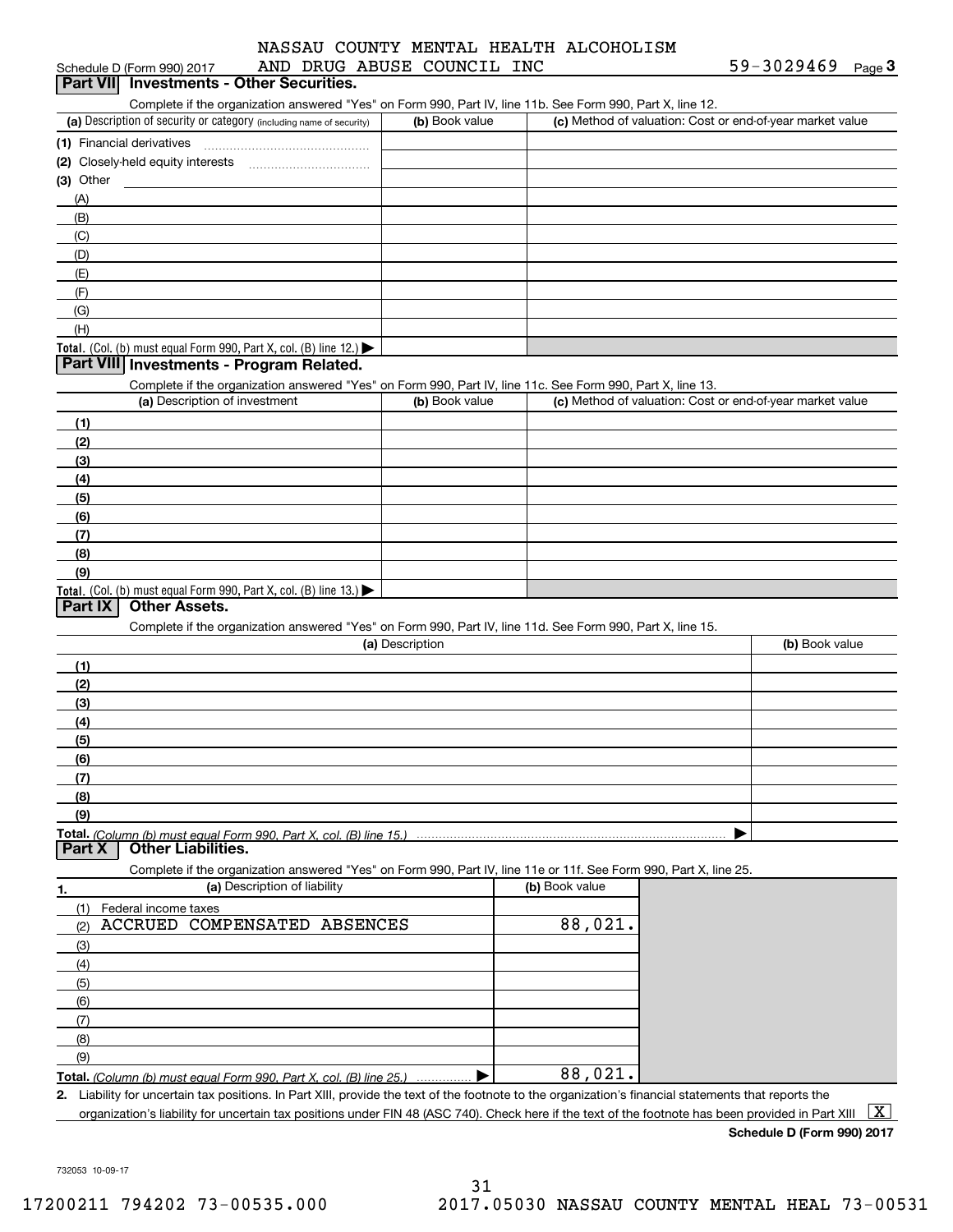|   | COUNTY MENTAL HEALTH ALCOHOLISM<br>NASSAU                                                                                                                                                                                           |                |                                                             |             |                   |         |
|---|-------------------------------------------------------------------------------------------------------------------------------------------------------------------------------------------------------------------------------------|----------------|-------------------------------------------------------------|-------------|-------------------|---------|
|   | AND DRUG ABUSE COUNCIL INC<br>Schedule D (Form 990) 2017                                                                                                                                                                            |                |                                                             |             | 59-3029469 Page 4 |         |
|   | Reconciliation of Revenue per Audited Financial Statements With Revenue per Return.<br>Part XI                                                                                                                                      |                |                                                             |             |                   |         |
|   | Complete if the organization answered "Yes" on Form 990, Part IV, line 12a.                                                                                                                                                         |                |                                                             |             |                   |         |
|   | Total revenue, gains, and other support per audited financial statements                                                                                                                                                            |                |                                                             | 1.          | 4,289,739.        |         |
| 2 | Amounts included on line 1 but not on Form 990, Part VIII, line 12:                                                                                                                                                                 |                |                                                             |             |                   |         |
| a | Net unrealized gains (losses) on investments [11] matter contracts and the unrealized gains (losses) on investments                                                                                                                 | 2a             |                                                             |             |                   |         |
|   |                                                                                                                                                                                                                                     | 2 <sub>b</sub> |                                                             |             |                   |         |
|   |                                                                                                                                                                                                                                     | 2c             |                                                             |             |                   |         |
|   |                                                                                                                                                                                                                                     | 11,319.        |                                                             |             |                   |         |
| e | Add lines 2a through 2d <b>contained and all and all and all and all and all and all and all and all and all and a</b>                                                                                                              |                |                                                             | 2e          |                   | 11,319. |
| 3 | Subtract line 2e from line 1                                                                                                                                                                                                        |                |                                                             | 3           | 4,278,420.        |         |
| 4 | Amounts included on Form 990, Part VIII, line 12, but not on line 1:                                                                                                                                                                |                |                                                             |             |                   |         |
| a |                                                                                                                                                                                                                                     | 4a             |                                                             |             |                   |         |
| b |                                                                                                                                                                                                                                     |                |                                                             |             |                   |         |
|   | Add lines 4a and 4b                                                                                                                                                                                                                 |                |                                                             | 4c          |                   | $0$ .   |
| 5 |                                                                                                                                                                                                                                     |                |                                                             | 5           | 4,278,420.        |         |
|   | Part XII   Reconciliation of Expenses per Audited Financial Statements With Expenses per Return.                                                                                                                                    |                |                                                             |             |                   |         |
|   | Complete if the organization answered "Yes" on Form 990, Part IV, line 12a.                                                                                                                                                         |                |                                                             |             |                   |         |
| 1 | Total expenses and losses per audited financial statements [111] [12] contain the statements [13] [13] Total expenses and losses per audited financial statements [13] [13] [13] Total expenses and losses per audited financi      |                |                                                             | $\mathbf 1$ | 4,075,118.        |         |
| 2 | Amounts included on line 1 but not on Form 990, Part IX, line 25:                                                                                                                                                                   |                |                                                             |             |                   |         |
| a |                                                                                                                                                                                                                                     | 2a             |                                                             |             |                   |         |
|   |                                                                                                                                                                                                                                     | 2 <sub>b</sub> |                                                             |             |                   |         |
|   | c Other losses <b>contracts</b> and the contract of the contract of the contract of the contract of the contract of the contract of the contract of the contract of the contract of the contract of the contract of the contract of |                |                                                             |             |                   |         |
|   |                                                                                                                                                                                                                                     |                | $\overline{a}$ $\overline{a}$ $\overline{a}$ $\overline{a}$ |             |                   |         |

|   | G UTHEL IUSSES                                                                   | 26 |    |         |
|---|----------------------------------------------------------------------------------|----|----|---------|
|   | <b>d</b> Other (Describe in Part XIII.)                                          | 2d |    |         |
|   | e Add lines 2a through 2d                                                        |    | 2e | 11,319. |
|   | 3 Subtract line 2e from line 1                                                   |    |    |         |
|   | 4 Amounts included on Form 990, Part IX, line 25, but not on line 1:             |    |    |         |
|   | a Investment expenses not included on Form 990, Part VIII, line 7b               | 4a |    |         |
|   | <b>b</b> Other (Describe in Part XIII.)                                          | 4h |    |         |
|   | c Add lines 4a and 4b                                                            |    | 4c |         |
| 5 | Total expenses. Add lines 3 and 4c. (This must equal Form 990. Part I. line 18.) |    |    |         |
|   | Part XIII Supplemental Information.                                              |    |    |         |

Provide the descriptions required for Part II, lines 3, 5, and 9; Part III, lines 1a and 4; Part IV, lines 1b and 2b; Part V, line 4; Part X, line 2; Part XI, lines 2d and 4b; and Part XII, lines 2d and 4b. Also complete this part to provide any additional information.

# PART X, LINE 2:

| THE ORGANIZATION EVALUATES ITS TAX POSITIONS TAKEN FOR ANY UNCERTAINTIES   |
|----------------------------------------------------------------------------|
| IN ACCORDANCE WITH AUTHORITATIVE GUIDANCE. THE ORGANIZATION RECOGNIZES THE |
| TAX BENEFIT FROM AN UNCERTAIN TAX POSITION ONLY IF IT IS MORE LIKELY THAN  |
| NOT THAT THE TAX POSITION WILL BE UPHELD UPON EXAMINATION BY TAXING        |
| AUTHORITIES. MANAGEMENT BELIEVES THAT IT HAS APPROPRIATE SUPPORT FOR ANY   |
| TAX POSITIONS TAKEN AND DOES NOT HAVE ANY UNCERTAIN TAX POSITIONS THAT     |
| WOULD REOUIRE RECOGNITION OF A LIABILITY OR DISCLOSURE IN THE FINANCIAL    |
| STATEMENTS AS OF JUNE 30, 2018.                                            |
|                                                                            |
|                                                                            |

# THE ORGANIZATION'S FORM 990 INFORMATION TAX RETURNS FOR FISCAL YEARS

732054 10-09-17 **Schedule D (Form 990) 2017** ENDING ON OR AFTER JUNE 30, 2015 REMAIN SUBJECT TO EXAMINATION BY FEDERAL 32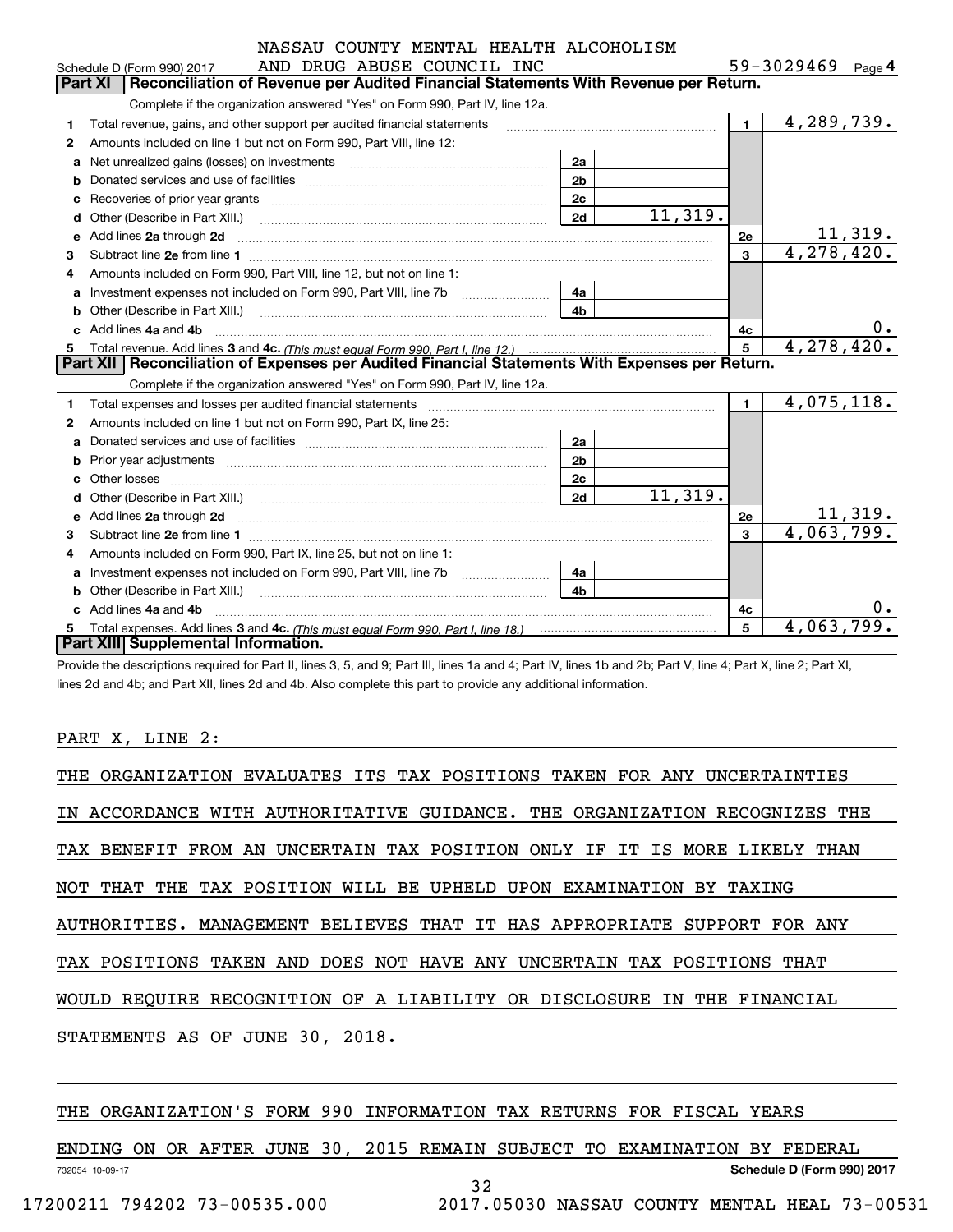| NASSAU COUNTY MENTAL HEALTH ALCOHOLISM<br>Schedule D (Form 990) 2017 AND DRUG ABUSE COUNCIL INC<br><u>  Microsoft Willie (Supplemental Information <sub>(continued)</sub></u><br>  Part XIII   Supplemental Information <sub>(continued)</sub>   | $59 - 3029469$ Page 5 |
|--------------------------------------------------------------------------------------------------------------------------------------------------------------------------------------------------------------------------------------------------|-----------------------|
|                                                                                                                                                                                                                                                  |                       |
|                                                                                                                                                                                                                                                  |                       |
|                                                                                                                                                                                                                                                  |                       |
| PART XI, LINE 2D - OTHER ADJUSTMENTS:                                                                                                                                                                                                            |                       |
|                                                                                                                                                                                                                                                  | $10,644$ .            |
| RENTAL EXPENSES<br>the control of the control of the control of the control of the control of the control of the control of the control of the control of the control of the control of the control of the control of the control of the control | 675.                  |
| 11,319.<br>TOTAL TO SCHEDULE D, PART XI, LINE 2D                                                                                                                                                                                                 |                       |
|                                                                                                                                                                                                                                                  |                       |
| PART XII, LINE 2D - OTHER ADJUSTMENTS:                                                                                                                                                                                                           |                       |
| DIRECT FUNDRAISING EXPENSES<br><u> 1989 - Johann Barn, amerikansk politiker (</u>                                                                                                                                                                | $10,644$ .            |
| RENTAL EXPENSES<br><u> 1989 - Johann Stoff, deutscher Stoffen und der Stoffen und der Stoffen und der Stoffen und der Stoffen und der</u>                                                                                                        | 675.                  |
|                                                                                                                                                                                                                                                  |                       |
| TOTAL TO SCHEDULE D, PART XII, LINE 2D 11,319.                                                                                                                                                                                                   |                       |
|                                                                                                                                                                                                                                                  |                       |
|                                                                                                                                                                                                                                                  |                       |
|                                                                                                                                                                                                                                                  |                       |
|                                                                                                                                                                                                                                                  |                       |
|                                                                                                                                                                                                                                                  |                       |
|                                                                                                                                                                                                                                                  |                       |
|                                                                                                                                                                                                                                                  |                       |
|                                                                                                                                                                                                                                                  |                       |
|                                                                                                                                                                                                                                                  |                       |
|                                                                                                                                                                                                                                                  |                       |
|                                                                                                                                                                                                                                                  |                       |
|                                                                                                                                                                                                                                                  |                       |
|                                                                                                                                                                                                                                                  |                       |
|                                                                                                                                                                                                                                                  |                       |
|                                                                                                                                                                                                                                                  |                       |
|                                                                                                                                                                                                                                                  |                       |
|                                                                                                                                                                                                                                                  |                       |
|                                                                                                                                                                                                                                                  |                       |
|                                                                                                                                                                                                                                                  |                       |
|                                                                                                                                                                                                                                                  |                       |
|                                                                                                                                                                                                                                                  |                       |

**Schedule D (Form 990) 2017**

732055 10-09-17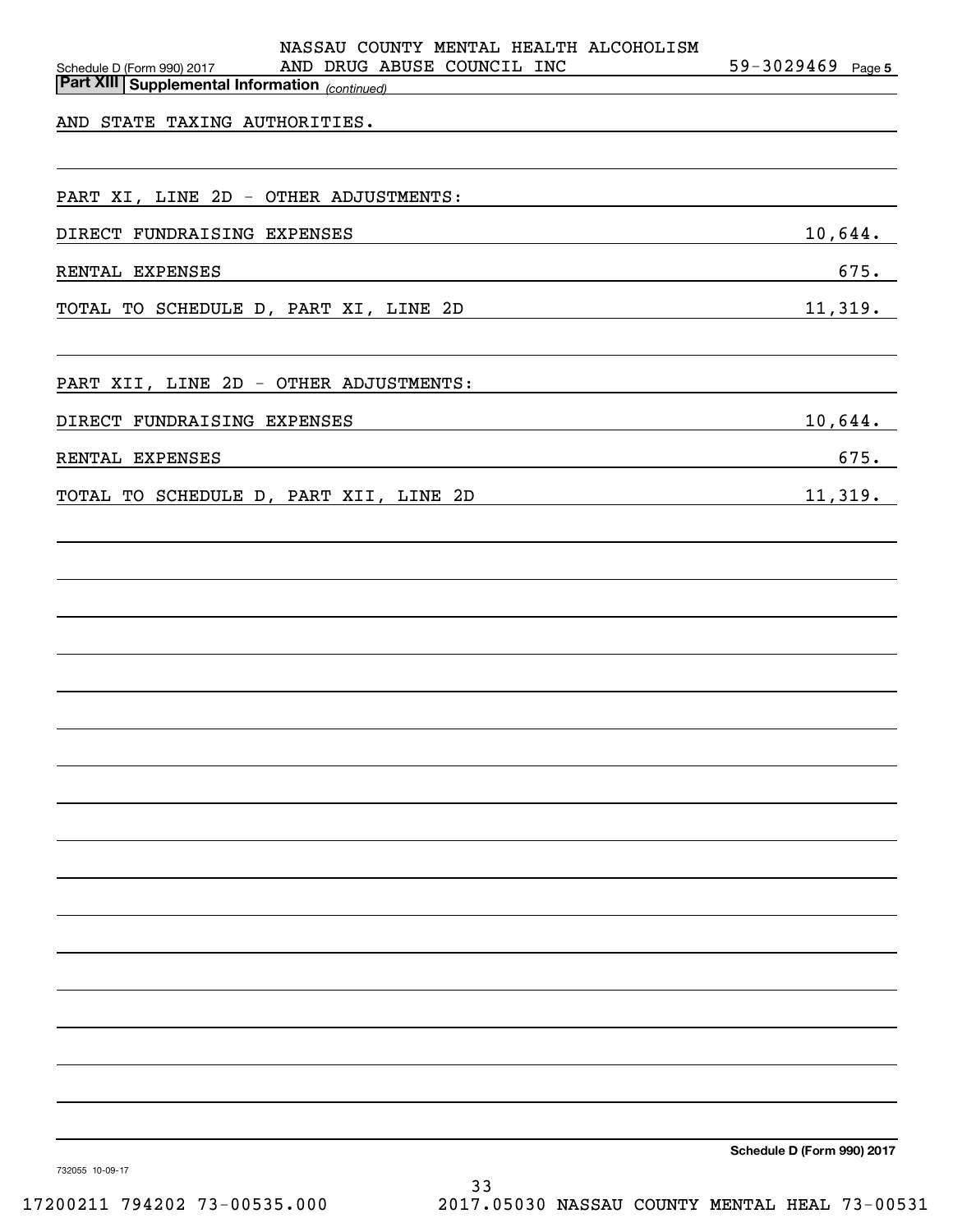|    | <b>Compensation Information</b><br><b>SCHEDULE J</b>                                                                                                                                                                                 |                                       | OMB No. 1545-0047     |            |                         |  |  |
|----|--------------------------------------------------------------------------------------------------------------------------------------------------------------------------------------------------------------------------------------|---------------------------------------|-----------------------|------------|-------------------------|--|--|
|    | (Form 990)<br>For certain Officers, Directors, Trustees, Key Employees, and Highest                                                                                                                                                  |                                       |                       |            |                         |  |  |
|    | <b>Compensated Employees</b>                                                                                                                                                                                                         |                                       | 2017                  |            |                         |  |  |
|    | Complete if the organization answered "Yes" on Form 990, Part IV, line 23.<br>Attach to Form 990.                                                                                                                                    |                                       | <b>Open to Public</b> |            |                         |  |  |
|    | Department of the Treasury<br>Go to www.irs.gov/Form990 for instructions and the latest information.<br>Internal Revenue Service                                                                                                     |                                       | <b>Inspection</b>     |            |                         |  |  |
|    | NASSAU COUNTY MENTAL HEALTH ALCOHOLISM<br>Name of the organization                                                                                                                                                                   | <b>Employer identification number</b> |                       |            |                         |  |  |
|    | AND DRUG ABUSE COUNCIL INC                                                                                                                                                                                                           | 59-3029469                            |                       |            |                         |  |  |
|    | <b>Questions Regarding Compensation</b><br>Part I                                                                                                                                                                                    |                                       |                       |            |                         |  |  |
|    |                                                                                                                                                                                                                                      |                                       |                       | <b>Yes</b> | No                      |  |  |
|    | 1a Check the appropriate box(es) if the organization provided any of the following to or for a person listed on Form 990,                                                                                                            |                                       |                       |            |                         |  |  |
|    | Part VII, Section A, line 1a. Complete Part III to provide any relevant information regarding these items.                                                                                                                           |                                       |                       |            |                         |  |  |
|    | First-class or charter travel<br>Housing allowance or residence for personal use                                                                                                                                                     |                                       |                       |            |                         |  |  |
|    | Travel for companions<br>Payments for business use of personal residence                                                                                                                                                             |                                       |                       |            |                         |  |  |
|    | Tax indemnification and gross-up payments<br>Health or social club dues or initiation fees                                                                                                                                           |                                       |                       |            |                         |  |  |
|    | Discretionary spending account<br>Personal services (such as, maid, chauffeur, chef)                                                                                                                                                 |                                       |                       |            |                         |  |  |
|    |                                                                                                                                                                                                                                      |                                       |                       |            |                         |  |  |
|    | <b>b</b> If any of the boxes on line 1a are checked, did the organization follow a written policy regarding payment or                                                                                                               |                                       |                       |            |                         |  |  |
|    | reimbursement or provision of all of the expenses described above? If "No," complete Part III to explain                                                                                                                             |                                       | 1b                    |            |                         |  |  |
| 2  | Did the organization require substantiation prior to reimbursing or allowing expenses incurred by all directors,                                                                                                                     |                                       |                       |            |                         |  |  |
|    | trustees, and officers, including the CEO/Executive Director, regarding the items checked on line 1a?                                                                                                                                |                                       | $\mathbf{2}$          |            |                         |  |  |
|    |                                                                                                                                                                                                                                      |                                       |                       |            |                         |  |  |
| 3  | Indicate which, if any, of the following the filing organization used to establish the compensation of the organization's                                                                                                            |                                       |                       |            |                         |  |  |
|    | CEO/Executive Director. Check all that apply. Do not check any boxes for methods used by a related organization to                                                                                                                   |                                       |                       |            |                         |  |  |
|    | establish compensation of the CEO/Executive Director, but explain in Part III.                                                                                                                                                       |                                       |                       |            |                         |  |  |
|    | Compensation committee<br>Written employment contract                                                                                                                                                                                |                                       |                       |            |                         |  |  |
|    | Compensation survey or study<br>Independent compensation consultant                                                                                                                                                                  |                                       |                       |            |                         |  |  |
|    | $\overline{\mathbf{X}}$ Approval by the board or compensation committee<br>Form 990 of other organizations                                                                                                                           |                                       |                       |            |                         |  |  |
|    |                                                                                                                                                                                                                                      |                                       |                       |            |                         |  |  |
|    | During the year, did any person listed on Form 990, Part VII, Section A, line 1a, with respect to the filing                                                                                                                         |                                       |                       |            |                         |  |  |
|    | organization or a related organization:                                                                                                                                                                                              |                                       |                       |            | х                       |  |  |
|    | Receive a severance payment or change-of-control payment?                                                                                                                                                                            |                                       | 4a                    |            | $\overline{\mathbf{x}}$ |  |  |
|    |                                                                                                                                                                                                                                      |                                       | 4b<br>4c              |            | $\overline{\mathbf{x}}$ |  |  |
|    |                                                                                                                                                                                                                                      |                                       |                       |            |                         |  |  |
|    | If "Yes" to any of lines 4a-c, list the persons and provide the applicable amounts for each item in Part III.                                                                                                                        |                                       |                       |            |                         |  |  |
|    | Only section 501(c)(3), 501(c)(4), and 501(c)(29) organizations must complete lines 5-9.                                                                                                                                             |                                       |                       |            |                         |  |  |
|    | For persons listed on Form 990, Part VII, Section A, line 1a, did the organization pay or accrue any compensation                                                                                                                    |                                       |                       |            |                         |  |  |
|    | contingent on the revenues of:                                                                                                                                                                                                       |                                       |                       |            |                         |  |  |
|    |                                                                                                                                                                                                                                      |                                       | 5а                    |            | x                       |  |  |
|    |                                                                                                                                                                                                                                      |                                       | 5b                    |            | $\overline{\mathbf{x}}$ |  |  |
|    | If "Yes" on line 5a or 5b, describe in Part III.                                                                                                                                                                                     |                                       |                       |            |                         |  |  |
| 6. | For persons listed on Form 990, Part VII, Section A, line 1a, did the organization pay or accrue any compensation                                                                                                                    |                                       |                       |            |                         |  |  |
|    | contingent on the net earnings of:                                                                                                                                                                                                   |                                       |                       |            |                         |  |  |
|    | a The organization? <b>Entitled Strategies and Strategies and Strategies and Strategies and Strategies and Strategies and Strategies and Strategies and Strategies and Strategies and Strategies and Strategies and Strategies a</b> |                                       | 6a                    |            | x                       |  |  |
|    |                                                                                                                                                                                                                                      |                                       | 6b                    |            | $\overline{\mathbf{x}}$ |  |  |
|    | If "Yes" on line 6a or 6b, describe in Part III.                                                                                                                                                                                     |                                       |                       |            |                         |  |  |
|    | 7 For persons listed on Form 990, Part VII, Section A, line 1a, did the organization provide any nonfixed payments                                                                                                                   |                                       |                       |            |                         |  |  |
|    |                                                                                                                                                                                                                                      |                                       | 7                     |            | x                       |  |  |
| 8  | Were any amounts reported on Form 990, Part VII, paid or accrued pursuant to a contract that was subject to the                                                                                                                      |                                       |                       |            |                         |  |  |
|    | initial contract exception described in Regulations section 53.4958-4(a)(3)? If "Yes," describe in Part III                                                                                                                          |                                       | 8                     |            | х                       |  |  |
| 9  | If "Yes" on line 8, did the organization also follow the rebuttable presumption procedure described in                                                                                                                               |                                       |                       |            |                         |  |  |
|    |                                                                                                                                                                                                                                      |                                       | 9                     |            |                         |  |  |
|    | LHA For Paperwork Reduction Act Notice, see the Instructions for Form 990.                                                                                                                                                           | Schedule J (Form 990) 2017            |                       |            |                         |  |  |

732111 10-17-17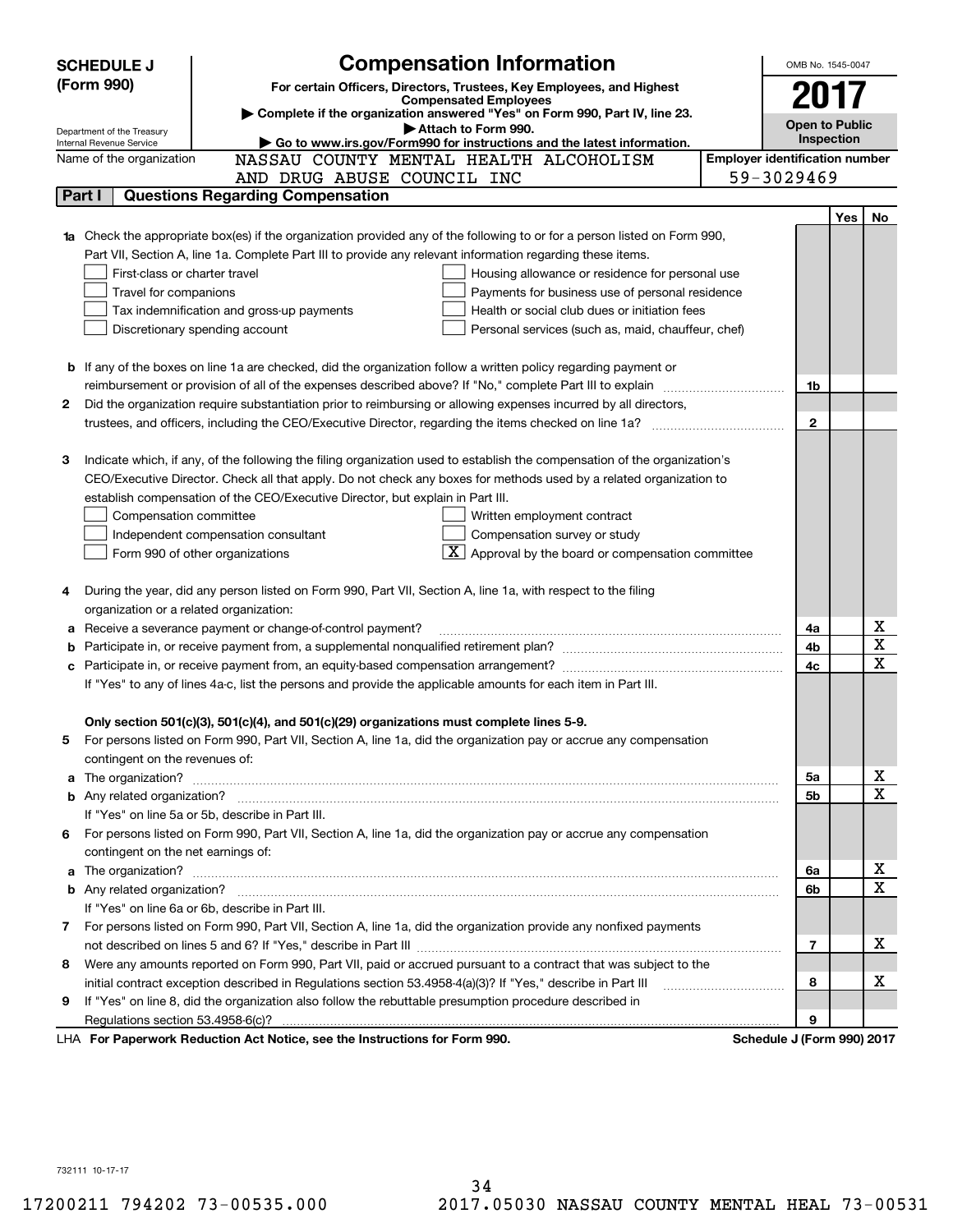AND DRUG ABUSE COUNCIL INC

59-3029469

**2**

**Part II Officers, Directors, Trustees, Key Employees, and Highest Compensated Employees.**  Schedule J (Form 990) 2017 Page Use duplicate copies if additional space is needed.

For each individual whose compensation must be reported on Schedule J, report compensation from the organization on row (i) and from related organizations, described in the instructions, on row (ii). Do not list any individuals that aren't listed on Form 990, Part VII.

**Note:**  The sum of columns (B)(i)-(iii) for each listed individual must equal the total amount of Form 990, Part VII, Section A, line 1a, applicable column (D) and (E) amounts for that individual.

| (A) Name and Title         |                            | (B) Breakdown of W-2 and/or 1099-MISC compensation |                                           |                                           | (C) Retirement and<br>(D) Nontaxable | (E) Total of columns | (F) Compensation |                                                            |
|----------------------------|----------------------------|----------------------------------------------------|-------------------------------------------|-------------------------------------------|--------------------------------------|----------------------|------------------|------------------------------------------------------------|
|                            |                            | (i) Base<br>compensation                           | (ii) Bonus &<br>incentive<br>compensation | (iii) Other<br>reportable<br>compensation | other deferred<br>compensation       | benefits             | $(B)(i)$ - $(D)$ | in column (B)<br>reported as deferred<br>on prior Form 990 |
| (1) DR AKUA OWUSU          | (i)                        | 193,364.                                           | $\overline{0}$ .                          | $\overline{0}$ .                          | $\overline{0}$ .                     | 8,520.               | 201,884.         | $\overline{0}$ .                                           |
| MEDICAL DIRECTOR/PSYCHIATR | $\overline{(\mathsf{ii})}$ | $\overline{0}$ .                                   | $\overline{0}$ .                          | $\overline{0}$ .                          | $\overline{\mathbf{0}}$ .            | $\overline{0}$ .     | $\overline{0}$ . | $\overline{0}$ .                                           |
|                            | (i)                        |                                                    |                                           |                                           |                                      |                      |                  |                                                            |
|                            | (ii)                       |                                                    |                                           |                                           |                                      |                      |                  |                                                            |
|                            | (i)                        |                                                    |                                           |                                           |                                      |                      |                  |                                                            |
|                            | (ii)                       |                                                    |                                           |                                           |                                      |                      |                  |                                                            |
|                            | (i)                        |                                                    |                                           |                                           |                                      |                      |                  |                                                            |
|                            | (ii)                       |                                                    |                                           |                                           |                                      |                      |                  |                                                            |
|                            | (i)                        |                                                    |                                           |                                           |                                      |                      |                  |                                                            |
|                            | (ii)                       |                                                    |                                           |                                           |                                      |                      |                  |                                                            |
|                            | (i)                        |                                                    |                                           |                                           |                                      |                      |                  |                                                            |
|                            | (ii)                       |                                                    |                                           |                                           |                                      |                      |                  |                                                            |
|                            | (i)                        |                                                    |                                           |                                           |                                      |                      |                  |                                                            |
|                            | (ii)                       |                                                    |                                           |                                           |                                      |                      |                  |                                                            |
|                            | (i)                        |                                                    |                                           |                                           |                                      |                      |                  |                                                            |
|                            | (ii)                       |                                                    |                                           |                                           |                                      |                      |                  |                                                            |
|                            | (i)                        |                                                    |                                           |                                           |                                      |                      |                  |                                                            |
|                            | (ii)                       |                                                    |                                           |                                           |                                      |                      |                  |                                                            |
|                            | (i)<br>(ii)                |                                                    |                                           |                                           |                                      |                      |                  |                                                            |
|                            | (i)                        |                                                    |                                           |                                           |                                      |                      |                  |                                                            |
|                            | (ii)                       |                                                    |                                           |                                           |                                      |                      |                  |                                                            |
|                            | (i)                        |                                                    |                                           |                                           |                                      |                      |                  |                                                            |
|                            | (ii)                       |                                                    |                                           |                                           |                                      |                      |                  |                                                            |
|                            | (i)                        |                                                    |                                           |                                           |                                      |                      |                  |                                                            |
|                            | (ii)                       |                                                    |                                           |                                           |                                      |                      |                  |                                                            |
|                            | (i)                        |                                                    |                                           |                                           |                                      |                      |                  |                                                            |
|                            | (ii)                       |                                                    |                                           |                                           |                                      |                      |                  |                                                            |
|                            | (i)                        |                                                    |                                           |                                           |                                      |                      |                  |                                                            |
|                            | (ii)                       |                                                    |                                           |                                           |                                      |                      |                  |                                                            |
|                            | (i)                        |                                                    |                                           |                                           |                                      |                      |                  |                                                            |
|                            | (ii)                       |                                                    |                                           |                                           |                                      |                      |                  |                                                            |

**Schedule J (Form 990) 2017**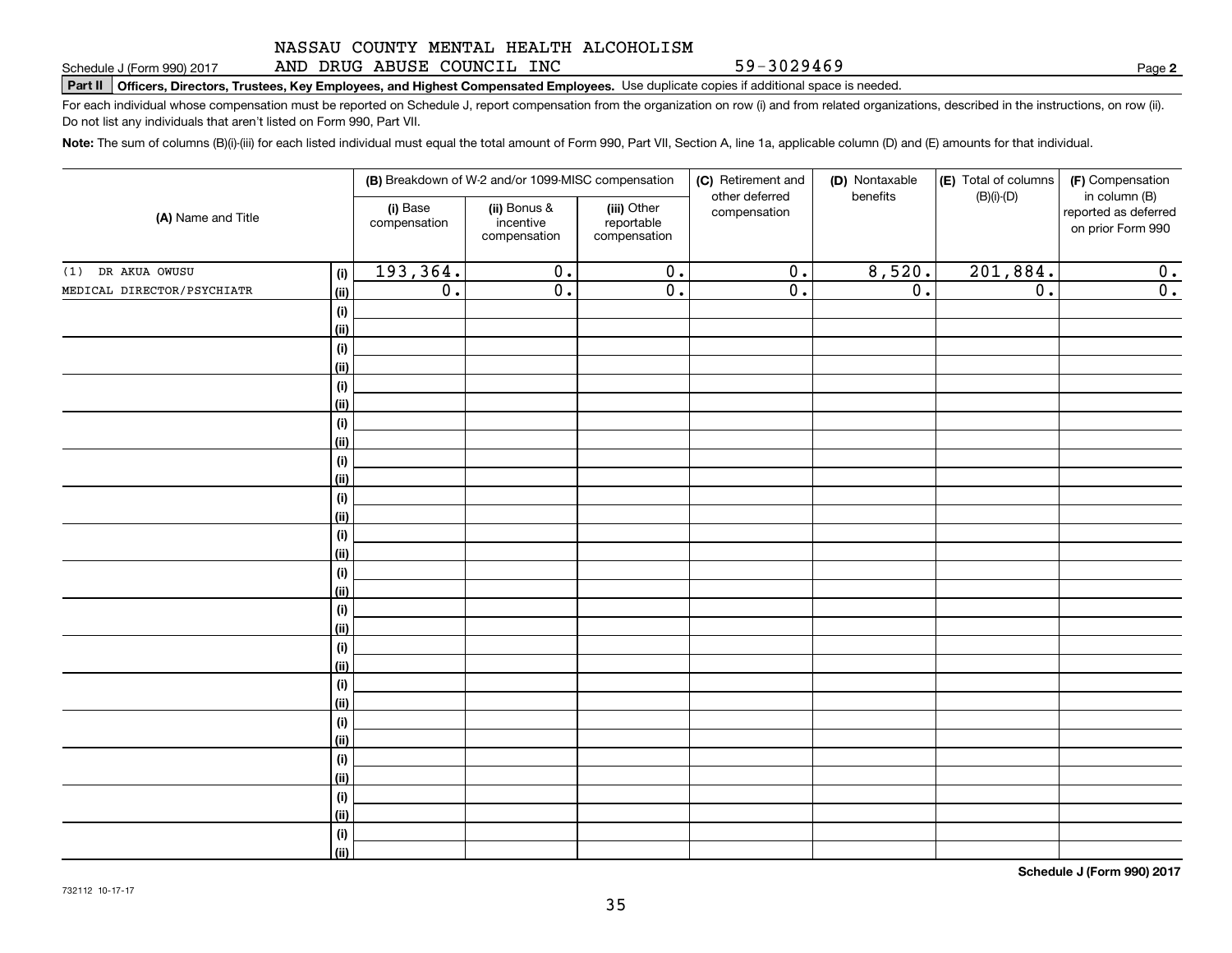# **Part III Supplemental Information**

Schedule J (Form 990) 2017 AND DRUG ABUSE COUNCIL INC<br>Part III Supplemental Information<br>Provide the information, explanation, or descriptions required for Part I, lines 1a, 1b, 3, 4a, 4b, 4c, 5a, 5b, 6a, 6b, 7, and 8, and

**Schedule J (Form 990) 2017**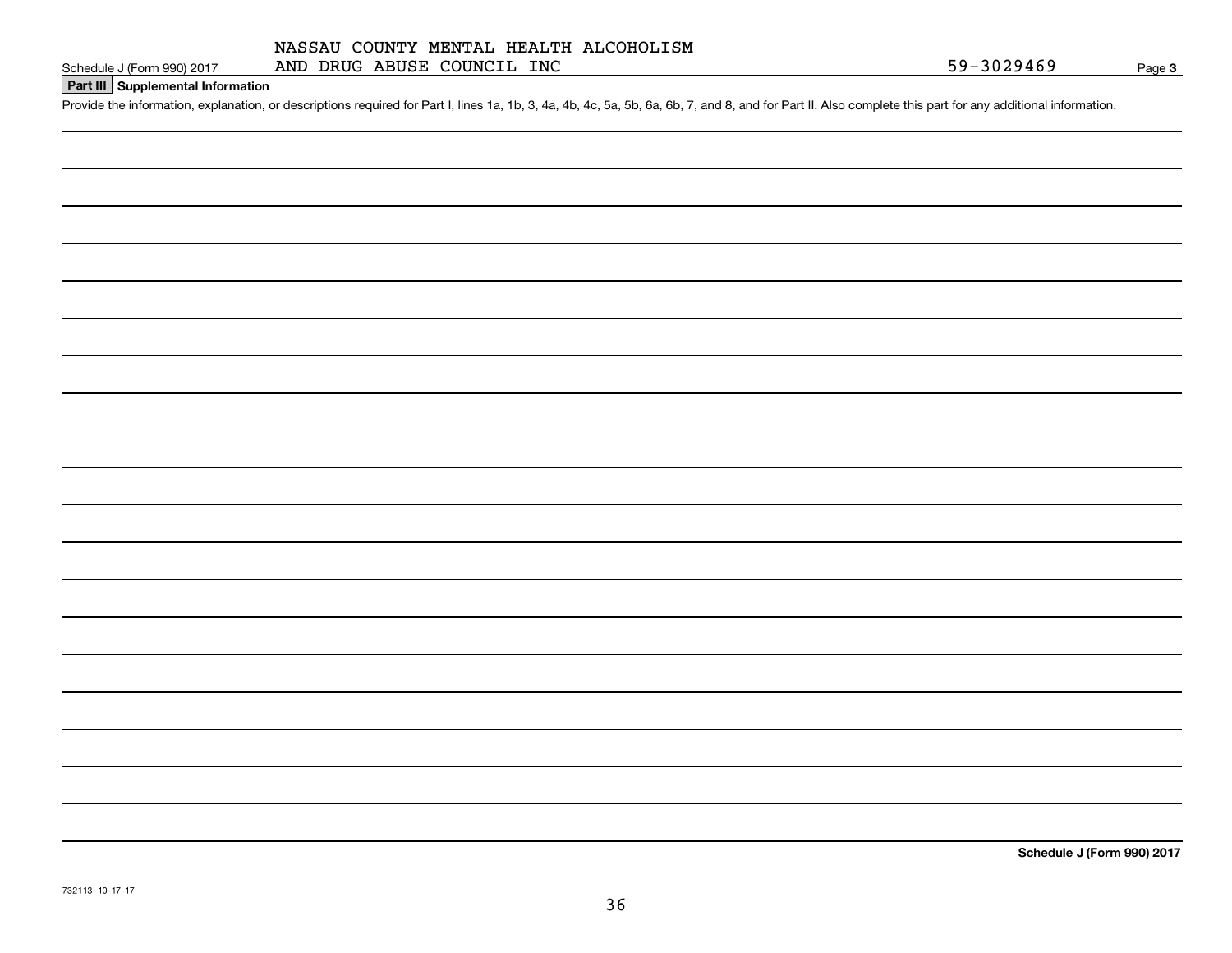**(Form 990 or 990-EZ)**

Department of the Treasury Internal Revenue Service Name of the organization

**Complete to provide information for responses to specific questions on SCHEDULE O Supplemental Information to Form 990 or 990-EZ**

**Form 990 or 990-EZ or to provide any additional information. | Attach to Form 990 or 990-EZ. | Go to www.irs.gov/Form990 for the latest information.** NASSAU COUNTY MENTAL HEALTH ALCOHOLISM



AND DRUG ABUSE COUNCIL INC  $\vert$  59-3029469

FORM 990, PART I, DOING BUSINESS AS:

STARTING POINT BEHAVIORAL HEALTHCARE

FORM 990, PART I, LINE 1, DESCRIPTION OF ORGANIZATION MISSION:

COMMUNITY EDUCATION AND AWARENESS.

FORM 990, PART III, LINE 4D, OTHER PROGRAM SERVICES:

TO HELP TEENS PREVENT RELAPSE BY LEARNING TO RECOGNIZE PROBLEM

SITUATIONS AND AVOID THEM. THE ORGANIZATION'S WORKING RECOVERY PROGRAM

INCLUDES TOPICS SUCH AS HELPING ADOLESCENTS IDENTIFY PROBLEM SITUATIONS

THAT OCCUR IN THEIR DAILY LIVES. THE CONCEPTS OF RELAPSE, SUBSTANCE USE

TRIGGERS, HIGH RISK SITUATIONS, RELAPSE PREVENTION, AND DEVELOPING A

"RECOVERY IMAGE" ARE INTRODUCED. SERVICES FOCUS ON EMOTIONAL

MANAGEMENT, COPING SKILLS, RESPONSIBLE THINKING, AND EDUCATION AND

PREVENTION. SERVICES ARE PROVIDED AT A VARIETY OF LOCATIONS THROUGHOUT

THE COUNTY INCLUDING IN-HOME AND IN PUBLIC AND PRIVATE SCHOOLS.

APPROXIMATELY 92 CLIENTS WERE SERVED DURING THE FISCAL YEAR ENDED JUNE

30, 2018.

EXPENSES \$ 239,671. INCLUDING GRANTS OF \$ 0. REVENUE \$ 22,241.

FORM 990, PART VI, SECTION B, LINE 11B:

MANAGEMENT REVIEWS AND APPROVES FORM 990 PREPARED BY THE ORGANIZATION'S

INDEPENDENT ACCOUNTANT PRIOR TO SUBMISSION TO THE IRS. THE BOARD OF

DIRECTORS ARE PROVIDED A COPY OF FORM 990 TO REVIEW, BUT THE ORGANIZATION

DOES NOT REQUIRE DIRECTOR APPROVAL.

732211 09-07-17 LHA For Paperwork Reduction Act Notice, see the Instructions for Form 990 or 990-EZ. Schedule O (Form 990 or 990-EZ) (2017)